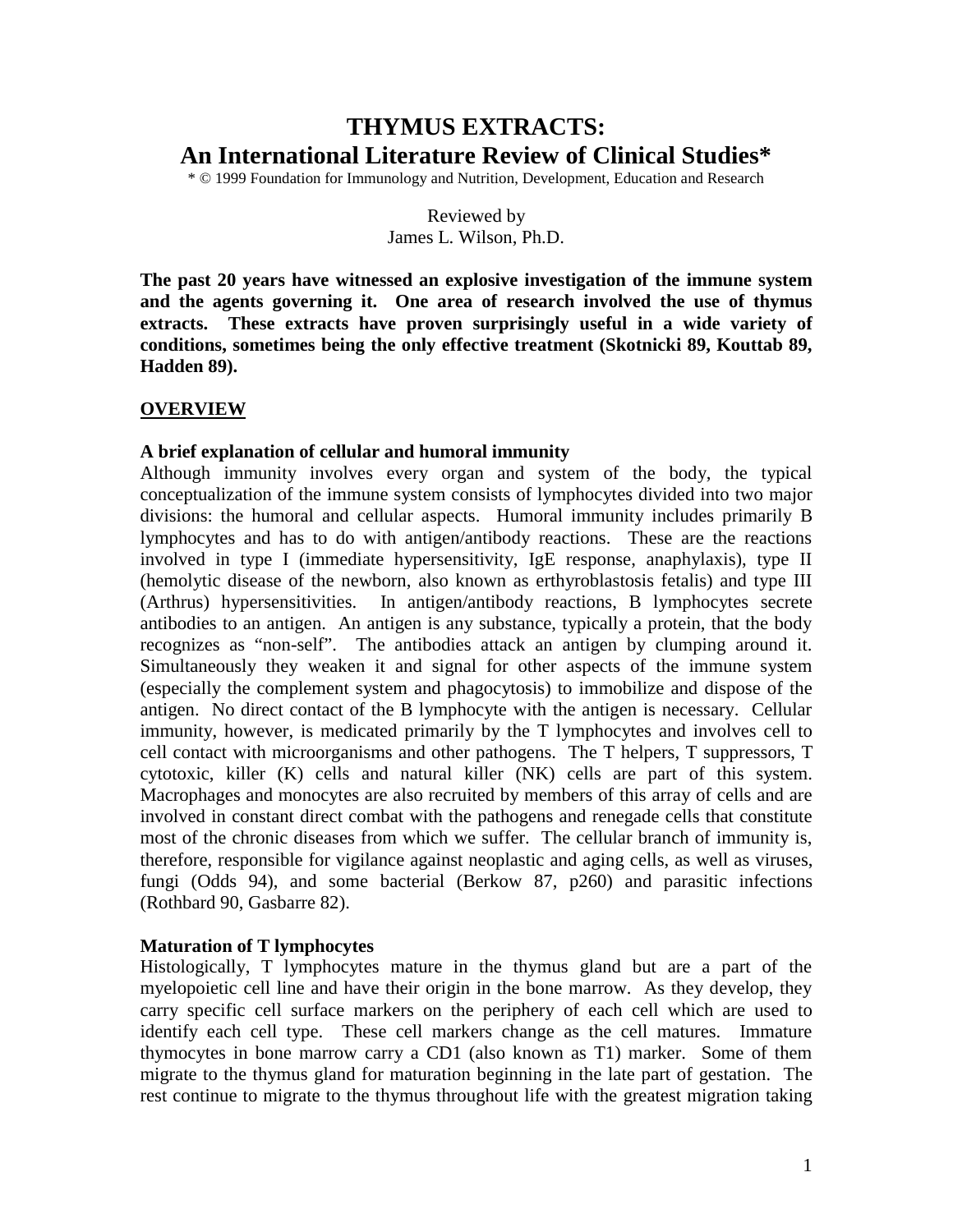place in the first two years of life and at 13-16 years of age. As they mature and begin to migrate out of the bone marrow, thymocytes drop the CD1 marker and begin carrying a CD3 lymphocyte cell surface marker. When a CD3 (also known as T3) cell I brought into contact with an antigen appropriate for a cellular immune response, the T cell matures by committing to that particular antigen and becomes a T helper/inducer cell and hence adds a CD4 (also known as T4) marker to its cell surface. Other T cells become suppressor or cytotoxic cells which carry CD8 (also known as T8) markers. Once T cells are committed, they remain vigilant and committed to that antigen for life but depend upon the presence of the thymic hormones for normal activity (Berkow 87, p260-1).

Thymic hormones and their down stream cell products (such as interleukins and interferons) control all phases of maturation, development, antigen commitment, proliferation and cytotoxic activity of the various T cells. Thymic hormones also stimulate non-specific phagocytic and cytotoxic cells to respond against foreign or "nonself" antigens.

#### **Causes of compromised immune function**

It is hard to exist and not pose some insult to the immune system. Indeed, it is the combination of what the body is exposed to and its ability to respond that comprises the adequacy of the immune response. In any epidemic, only a portion of those exposed become infected, only a portion of the infected become ill, and only a portion of those who become ill are overcome and die. The difference in each of these stages is the adequacy of the response of the immune system. There are many factors which have been shown to affect immunity. Nutrient status has been shown to be fundamental to a proper immune response (Berkow 92, p317). Inadequate nutrient intake results specifically in T cell immunodeficiency (Nezu 94, Wing 88); affects delayed-type hypersensitivity (DTH) skin tests; and reduces T cell numbers, proliferative responses to mitogens, and cytotoxic activity (Berkow 92, p318). In addition to overall nutritional status and sub optimal nutritional intake, the following conditions also lend the body to immunocompromised states: excess or lack of exercise (Wiik 96, Boyum 96); physical trauma (Wichmann 98), especially involving head injuries (Sacks 95, Meert 95, Quattrocchi 92) and burns (Cairns 94); inadequate amounts and quality of sleep (Born 97, Wiik 96, Boyum 96, Irwin 96); excess fatigue (Bennet 98); starvation (Nezu 94, Wing 88); smoking (McAllister 98); excessive intake of alcohol (Faunce 97); most recreational drugs including barbiturates (Nagylucskay 92), cocaine (Stanulus 97, Watson 83, Di Francesco 90), marijuana (Cabral 98, Klein 98, Tang 92, Spector 90); and prescription drugs such as steroids (Daynes 95, Berge 94) and narcotics (DeWaal 98, Roy 96, Caar 95, Rouveix 92, Novick 91); iatrogenically induced stresses such as chemotherapy (Periti 87, Rosenthal 87, Rosenthal 88, ten Berge 94), surgery (Samanci 98, Brivio 98, Zaporozhchenko98), radiation (Lieber 98, Tisch 98, Krutmann 98) and some antibiotics (Fietta 83, High 92, Berge 94); extremes of weather (Komarov 85, Stott 76, Kohnlein 73); aging (Hadden 89, Weksler 81); and chronic disease (Fiocchi 86, Cazzola 87, Tas 90). None of the clinical trials reviewed in the following text have attempted to control for more than one of these variables. These additional factors affecting overall immune status will critically influence the effectiveness of specific immunotherapy in restoring an adequate immune response.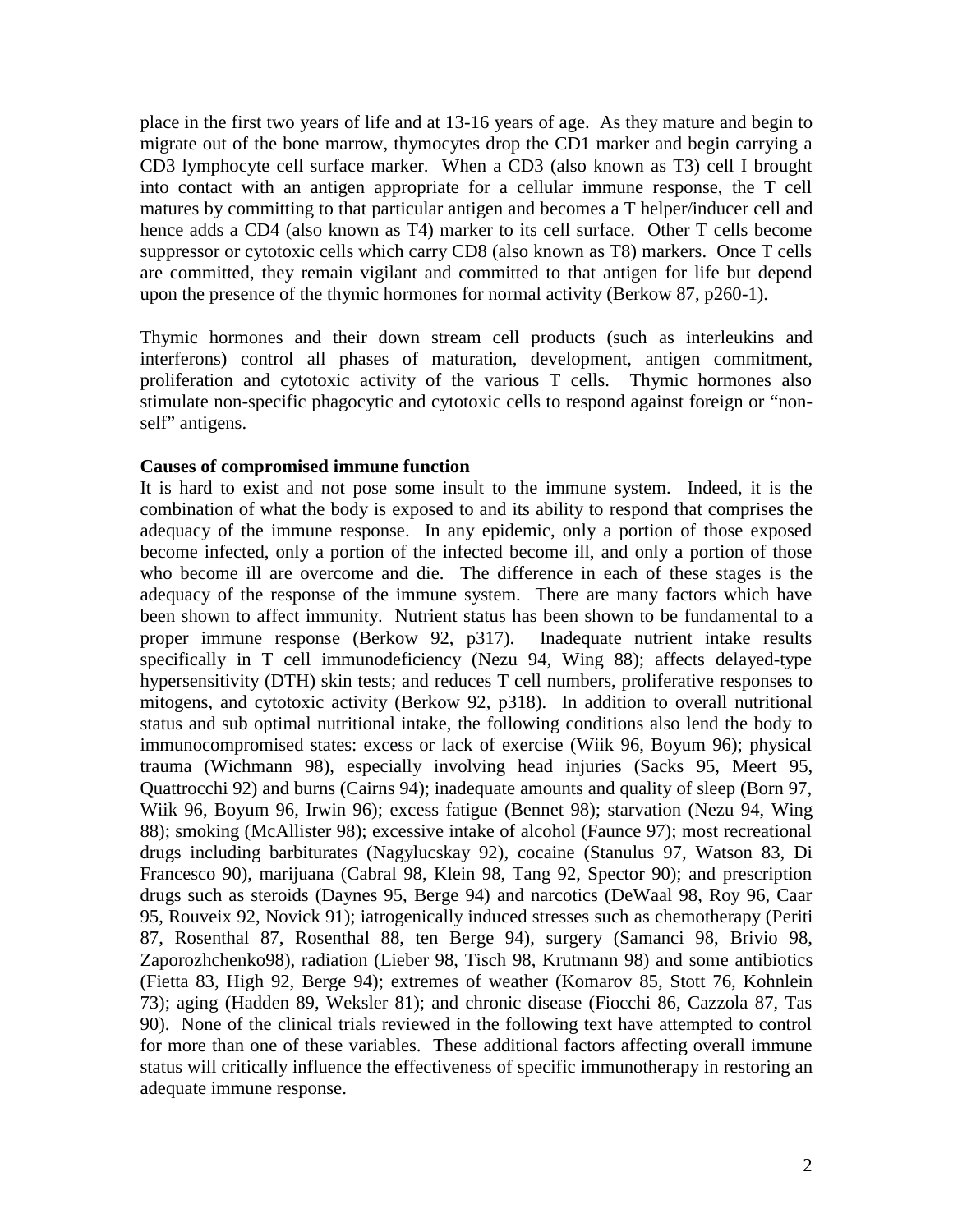## **Thymus Extracts**

#### **Composition of thymus extracts**

There has been some confusion concerning the composition of thymus extracts. In part this has arisen because different products contain varying amounts of three different active hormones isolated from the thymus: thymulin (also known as facteur thymique serique or FTS(, thymopoietin and thymosin alpha 1. Two other partially purified active sybstances, thymosin fraction V and thymostimulin (TP-1), also contain constituents of lymphocytes and epithelial cells in addition to one of the thymic hormones (Hadden 89). The shortest active thymus fraction producing demonstrable activity is an oligopeptide (fraction V) with a molecular weight of 3108 Daltons (Badamchian 97).

Other confusions have arisen due to misleading literature from some companies claiming that their products are hormone free. Commercial preparations, whether liquid or solid, have typically contained at least one of the three thymic hormones because eliminating all of the thymic hormones and other active fractions from the stroma and parenchyma of thymus tissue is a difficult procedure. To the author's knowledge, none of the commercial preparations claiming to have eliminated the hormone fractions filter out these low weight molecules as it is a costly procedure requiring special filters and equipment and is difficult to achieve on a commercial scale. Purification of one or more of the active fractions, however, has been done successfully on a commercial basis for a number of years. Most of the commercially available thymus fractions are presently derived from bovine thymus, except for thymulin which is derived from porcine serum (Hadden 89). Virtually all of the literature appearing in peer reviewed journals involving the use of thymus extracts have used liquid varieties. No studies using powdered thymus extracts were seen in reviewing papers published in the last 25 years.

## **Biological properties of liquid thymus extracts**

Although there is some evidence for improvement in B lymphocyte function (Twomey 82), most of the improvements seen using thymus extracts have been within the cellular branch of immunity involving T lymphocytes (helper/inducer, suppressor, cytotoxic, NK cells, K cells and macrophages). Thymus extracts have been shown to modulate the production, maturation and activation of T lymphocytes (Skotnicki 89, Kouttab 89, Hadden 89) and macrophages (Andolina 87) and to stimulate conversion of immature thymocytes (T6 cells) to non-dedicated T cells (T3 cells) in human bone marrow (Kouttab 89). In the more mature T cells, thymic extracts have been shown to effectively increase the number and function of T helper/inducer lymphocytes (T4 cells) (Stankieweiz 86) and of suppressor cells (T8 cells) (Kouttab 89). Thymic extracts have also been shown to enhance responsiveness to concanavalin A (Con A) (Dabrowski 80) and phytohemagglutinin (PHA) (Segatto 86), even in patients with gastrointestinal tract malignancies (Park 84) or in cells treated with cyclophosphamide (Poli 86), a strong immunosuppressor. These are important findings as both PHA and Con A are major in vitro tests for T cell mitogenesis (proliferation) and increased cytotoxic activity in T cytotoxic cells (Rosen 89). Lymphocytes in patients with malignancies and those treated with immunosuppressive drugs such as cyclophophamide are typically unresponsive to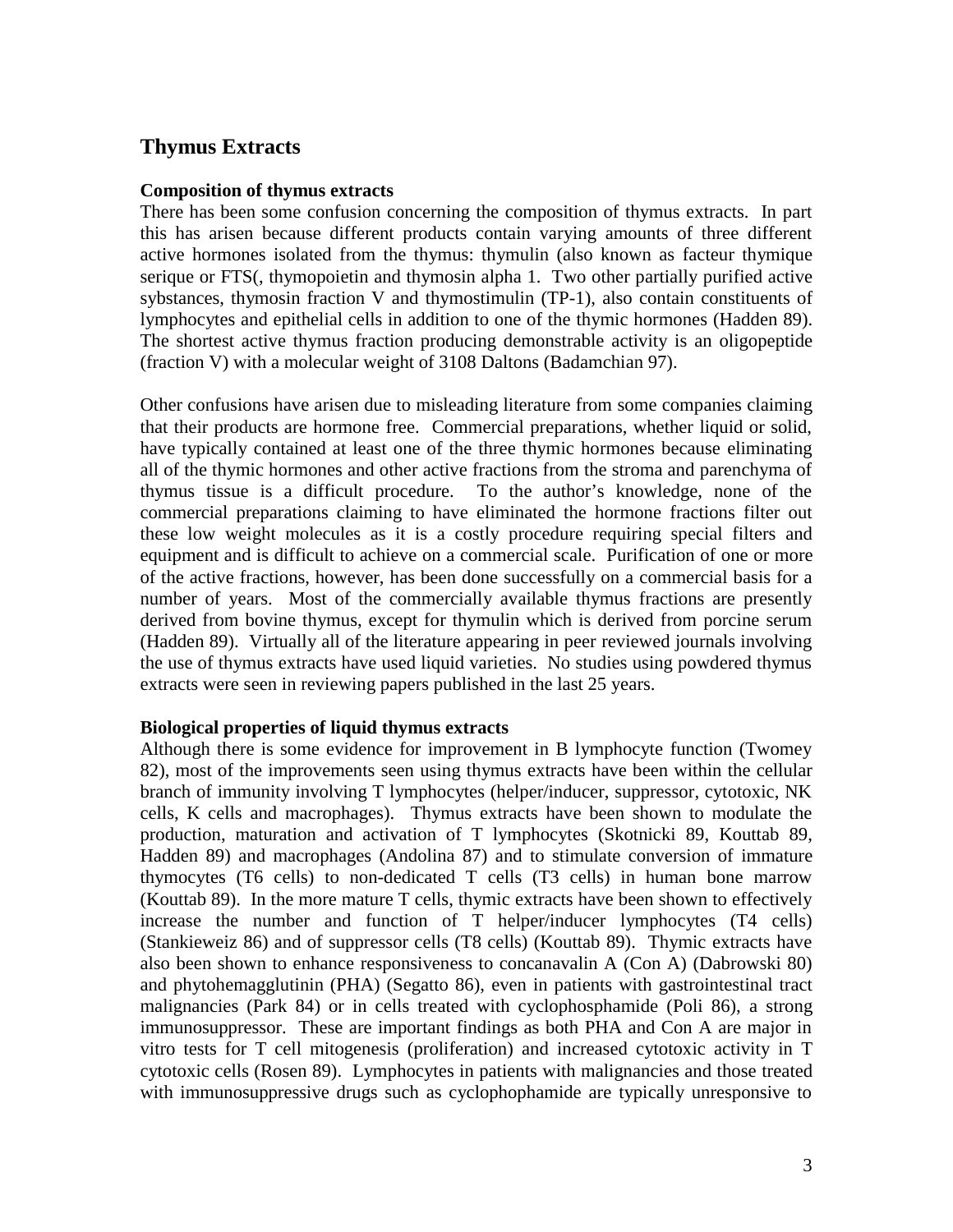PHA or Con A. Thus, thymus extracts have been able to produce an immune response in laboratory tests, even in significantly immunocompromised patients who were previously unresponsive (Cangemi 93, Fagiolo 93).

In addition to laboratory tests for immune competence, clinical tests for cellular immunity are sometimes employed. The most common is the delayed-type hypersensitivity (DTH) skin test. Small amounts of test antigens such as candida, streptokinase/streptodornase (Sk/Sd), tetanus toxoid (Berkow 92, p308), mumps, and trichophyton antigens (Berkow 87, p279) are injected subdermally. These antigens normally produce a raised and indurated skin wheal several millimeters in diameter, 24- 48 hours after injection. A lack of reaction to this group of antigens indicates a lack of immunocompetence of the cellular immune response. Thymus extracts have been shown to regenerate and/or increase the production and activity of T lymphocytes and macrophages and/or to effectively restore skin test responsiveness in previously unresponsive patients (Lasisz 90, Periti 93).

Extracts of thymus glands from bovine, ovine or porcine sources have been available for more than 65 years (Harrower 32). Most of the basic and clinical research has been conducted over the last 15 years in Russia, Poland, Italy, Spain, German and Switzerland. There are several different liquid thymus products appearing in the literature. Overall, the results using these liquid preparations are encouraging, demonstrating an effectiveness of thymic fractions whether administered by injection or taken orally (Kouttab 89).

## **Clinical Applications of Thymus Extracts**

**As mentioned above, the cellular branch of immunity is responsible for vigilance against chronic viruses, fungi, yeast, and parasitic infections as well as neoplasms and aging. Thymus extracts have been used clinically in a variety of ways involving some of these conditions. They have been used orally and as injectables; by themselves and in combination with other therapeutics. Thymus extracts have been used to treat severe and chronic allergies involving the respiratory tract and skin as well as in severe acute and chronic infectious diseases. The extracts have also been shown to reduce post surgical infections, decrease the damage of chemotherapy and radiation and have been used as adjuncts to mainstream therapy for treatment of neoplasms. The review of literature presented below is a survey of the conditions treated using thymus extracts and demonstrates the research completed to date using thymus extracts.**

## *Infections*

The effector mechanisms involved in the immune response against infectious agents are mainly macrophages, natural killer (NK) cells, granulocytes, and T and B lymphocytes (Kouttab 89). Clinical improvement depends heavily upon the number and competence of these cells. Hence, cellular immunity is a key to proper recovery from infective states.

## *Respiratory ailments*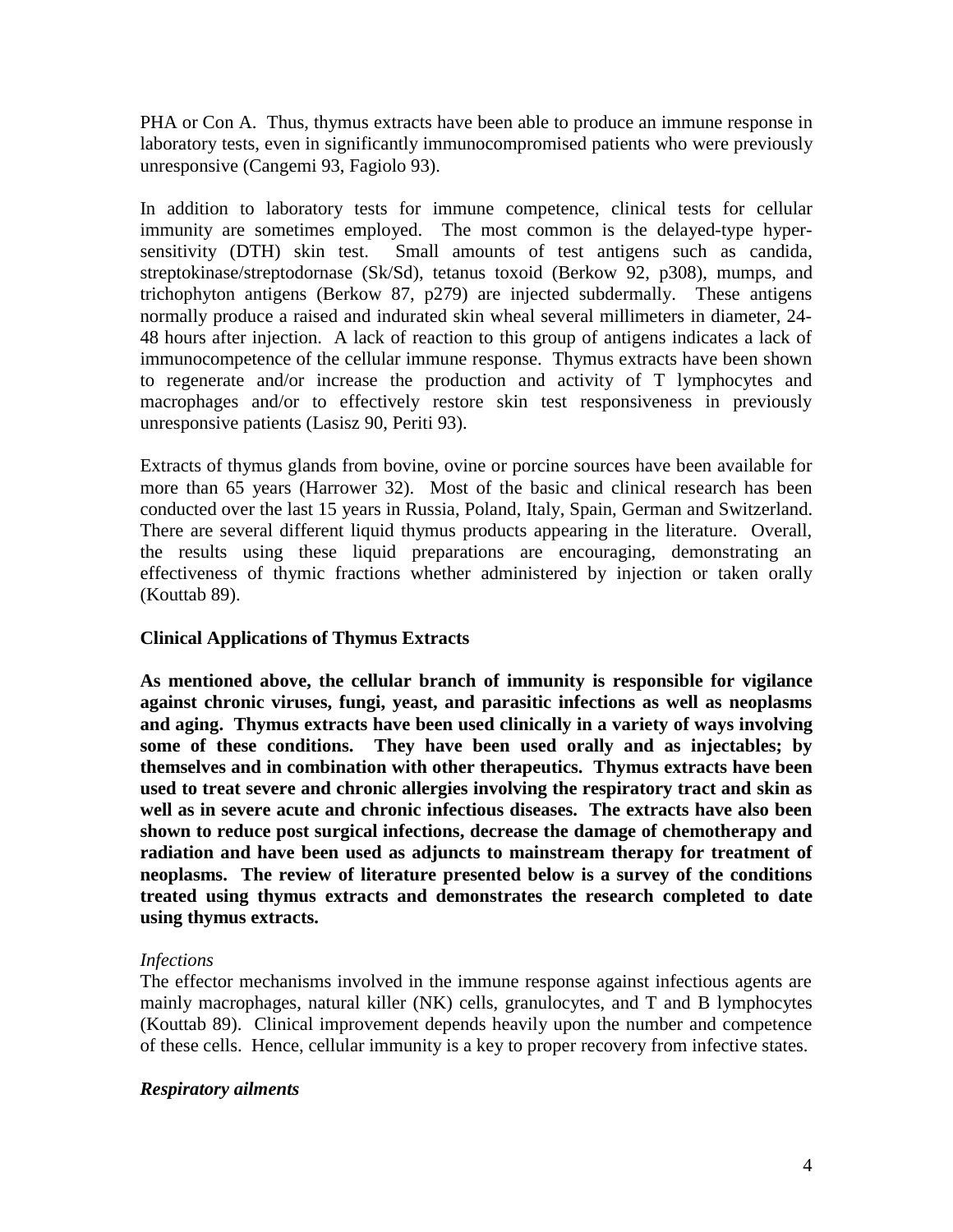#### **Recurrent respiratory infections (RRI) in children**

Double blind studies revealed that thymomodulin, a thymus extract, given orally to children was able to reduce the number of RRIs compared to placebo controls and to previous year infections in the same child. An increase in CD3 and CD4 cells, neutrophil functions and salivary IgA levels was also seen (Fiocchi 86). The same extract was also successfully used prophylactically in children with RRI. Continued use prevented relapses of infections and produced an increase in phagocytic responses of alveolar macrophages and serum immunoglobulins (Kouttab 89).

Another calf thymus extract, TFX, was compared to levamisole (Ergamisol), a pharmaceutical immunomodulator, in a placebo controlled trial to treat children suffering from chronic bronchitis. The children chosen for the study had a minimum of 9 months of recurring bronchitis with at least 1 episode per 2 months and were from 19 months to 10 years of age. Both of the treatment groups (TFX and levamisole) showed statistically significant decreases in the number, severity and duration of episodes, and each group required less antibiotic therapy. There was also a tendency toward normalization of the number and function of T lymphocytes in both groups (Skotnicki 89, Radomska 87).

## **Adult bronchitis**

Improvement was also seen in 20 of 26 adults with recurrent upper respiratory tract infections (URI). All subjects were experiencing 8 to 10 severe episodes/year and were resistant to antibiotics, vaccinations, inhalations and other treatments. Each received the thymus extract, TFX, orally daily for 1 month and every second day thereafter for 12 months. Quantitative and/or functional improvements in T lymphocytes were seen in 70% of the patients. These improvement corresponded with clinical improvement manifested by decreased number and severity of episodes, and decreased or no need for antibiotics. One year after treatment was discontinued, patients still reported an improved status. The physician's conclusion was that thymus extract was "the treatment of choice" as it effectively changed the natural course of the disease by working at the causative level; i.e. the faulty immune process, rather than at the combative (antibiotics) or symptomatic (bronchodilators, etc.) levels (Stankiewiez 86).

#### **Chronic spastic bronchitis**

Treatment with TFX thymic extract injections 2x/week for one year used in conjunction with Encortolone [prednisolone (Arizona 93)] (4-12 mg/day) produced clinical improvement and normalization of the granulocyte phagocytic index, but did not alter the defective response in granulocyte migration tests (MIF) (Matusiewicz 87). The author attributed the lack of change to the immunosuppressive effect of the steroid. Similar results were found in other studies (Gieldanowski 81, Smogorzewski 84) confirming that thymus extracts can yield a greater clinical benefit in pulmonary infections than steroids by themselves. Although response is greater and complications fewer, lasting improvement should not be expected when used in conjunction with immunosuppressive steroids.

#### **Bronchial asthma in patients with atopic determatitis**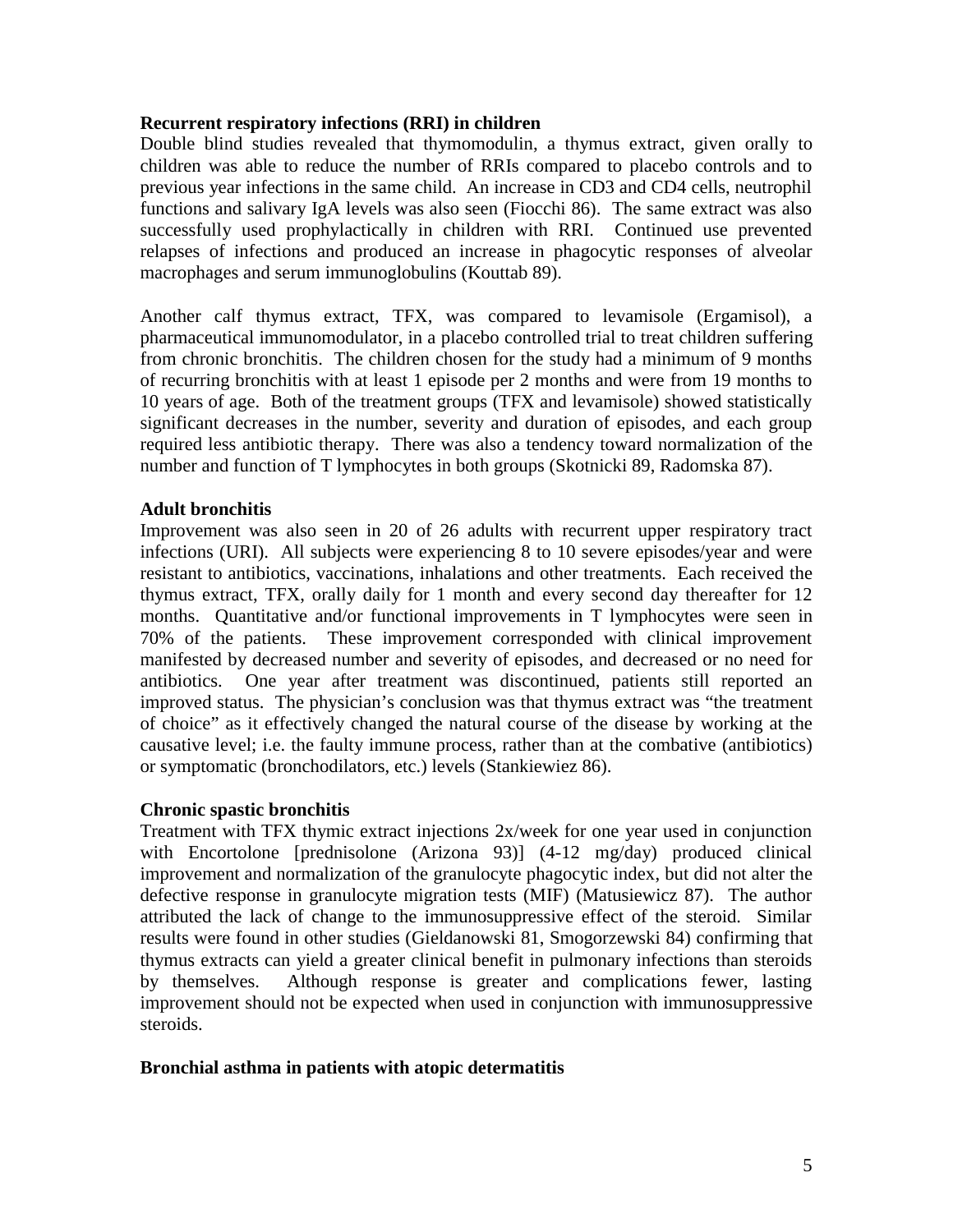One-hundred-and-sixty-three patients treated for bronchial asthma with the thymus extract, vilozen, showed improvement in clinical signs and symptoms as well as T cell activity. The substance was said by the author to correct the immune disorder (Kogosova 90). Orally administered thymomodulin improved clinical symptoms and reduced the frequency of acute allergic episodes as well as decreased IgE titers and eosinophil counts (Kouttab 89, Fiocchi 87) in patients suffering from combined bronchial asthma and atopic determatitis (Bagnato 89).

Thymus extracts have also been used with patients suffering from combined bronchial asthma and atopic dermatitis to help counterbalance the unfavorable environmental effects of living in polluted air caused by a large industrial power plant. The treatment helped raise immune responsiveness of these patients and significantly increased treatment efficacy of bronchial dilators (Gregor'ev 89).

## *Chronic Respiratory Infections*

## **Angina & bronchitis**

Eighty-six patients with angina and concomitant bronchitis received antibiotics, splenin (a spleen extract) and vilozen (a thymus extract) in a clinical trial. They were compared to 52 controls who received routine treatment. [Routine treatment for angina is typically nitroglycerin under the tongue upon attack. Treatment for bronchitis is rest, fluids and antipyretic and/or analgesic drugs (Berkow 92, p 504 & 658 respectively)]. The results revealed that a combination of splenin and vilozen produced a pronounced fortification of the immune response in the treated group, consequently improving their clinical status. The authors recommend that immunomodulators (thymus and spleen extracts) are indicated in the treatment of repeat and relapsing angina, especially in the presence of comcomitant bronchitis (Frolov 92).

## **Chronic obstructive pulmonary disease (COPD)**

COPD is the combination of chronic obstructive bronchitis and emphysema (Berkow 92, p358). The imbalance of phagocyte functions in COPD include a reduction in PMNs (polymorphonuclear leukocytes) and monocyte chemotaxis and a decreased killing capacity due primarily to a reduced myloperoxide capacity of these cells.

A prospective randomized trial was completed on 78 patients with COPD. Thirty-eight patients were given the thymus extract, thymostimulin (TP-1), intramuscularly (1mg/kg/day) for the first week followed by once per week for 6 months, in addition to the standard treatment for COPD. Patients receiving thymostimulin showed statistically fewer exacerbations and hospital visits during the one year follow-up period compared to the 40 controls receiving standard treatment only. However, there was no change in the number of patients with severe or moderate impairment of respiratory function. Also, there were no changes in serum immunoglobulin or T cell subsets (Banos 97).

In another study, patients suffering from COPD were given thymostimulin (TP-1) for one year and assessed during and after the trial period. The results showed a return to normal of myloperoxide capacity. Phagocyte functional capacities, however, were unaffected. A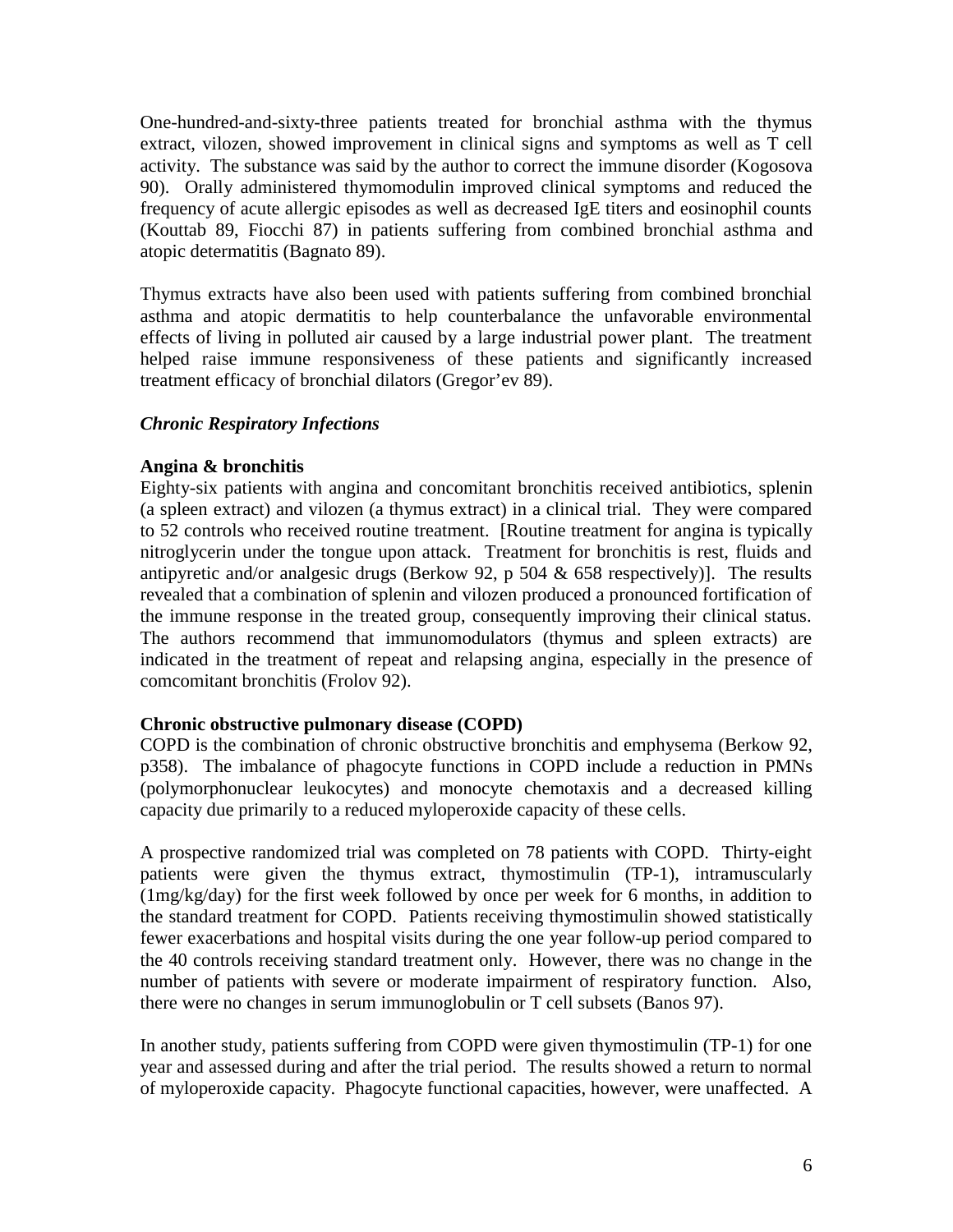significant improvement of clinical status was also seen during the one-year program. Because of the laboratory and clinical improvement seen, the authors suggest that thymostimulin be considered in the treatment of COPD (Tortorella 92).

## *Diseases and Infections of Viral Origin*

## **Tuberculosis**

Thirty older patients with active tuberculosis were given the thymus extract t-activin (tactivin) as part of a multimodal therapeutic regimen. The results showed an elevation of T helper cells, enhancement of lymphocyte activity and increased IL-2 synthesis. Enhancement of natural killer cell activity and IL-1 synthesis by macrophages were also observed. This normalization of specific and nonspecific immune responsiveness paralleled clinical improvement (Adambekov 98).

The same thymus extract appeared to benefit a group of patients suffering from pulmonary tuberculosis and type 1 diabetes mellitus combined. Overall, patients with these combined illnesses indirectly showed more depression of cellular immunity, as indicated by a decrease in the number of T-lymphocytes and decreased blast-cell transformation, than those with tuberculosis alone. When t-activin was added to the drug therapy regime, immune parameters normalized. The author also noted a more rapid recovery and more frequent incidence of recovery from tuberculosis in the treated group. They suggested t-activin be added to the therapeutic regimen of patients suffering from type I diabetes and tuberculosis. The authors also noted a more frequent and rapid recovery from tuberculosis in the treated group. As a result of the study, they suggested considering the addition of immunomodulators such as t-activin as part of the therapeutic regimen in type I diabetic patients with tuberculosis (Karachunski 97).

## **Herpes simplex (HSV)**

Herpes simplex is a virus belonging to the herpesvirus group. Herpes simplex type 1 (herpes labialis, cold sores or fever blisters) is transmitted primarily via oral or respiratory routes. Herpes simplex type 2 (herpes genitalia) is transmitted primarily by sexual contact (Tortora 86, p536-7). The virus remains dormant in the skin or nerve ganglia until triggered by over exposure to sunlight, physical or emotional stress, or certain foods or drugs (Berkow 87). If immunity is not established early in the course of the disease, infection is usually lifelong. The thymus extract, TFX, was used to successfully treat 8 patients suffering from recurrent herpes simplex labialis. Patients received the extract every second day for the first month, then twice weekly for 12 months. No reoccurrences were seen during the 12 months in 3 patients who had previously averaged 5 to 10 outbreaks per year. Clinical improvement was noted in 5 others. Frequency, duration and severity of reoccurrence were all substantially reduced while taking the extract. Cessation of the treatment, however, was associated with a return to the previous characteristics of the illness (Skotnicki 89).

## **Herpes zoster**

Herpes zoster is another herpes-type virus that causes chicken pox and shingles (Tortora 86, p534). Although usually a self-limiting viral disease, herpes zoster was used as a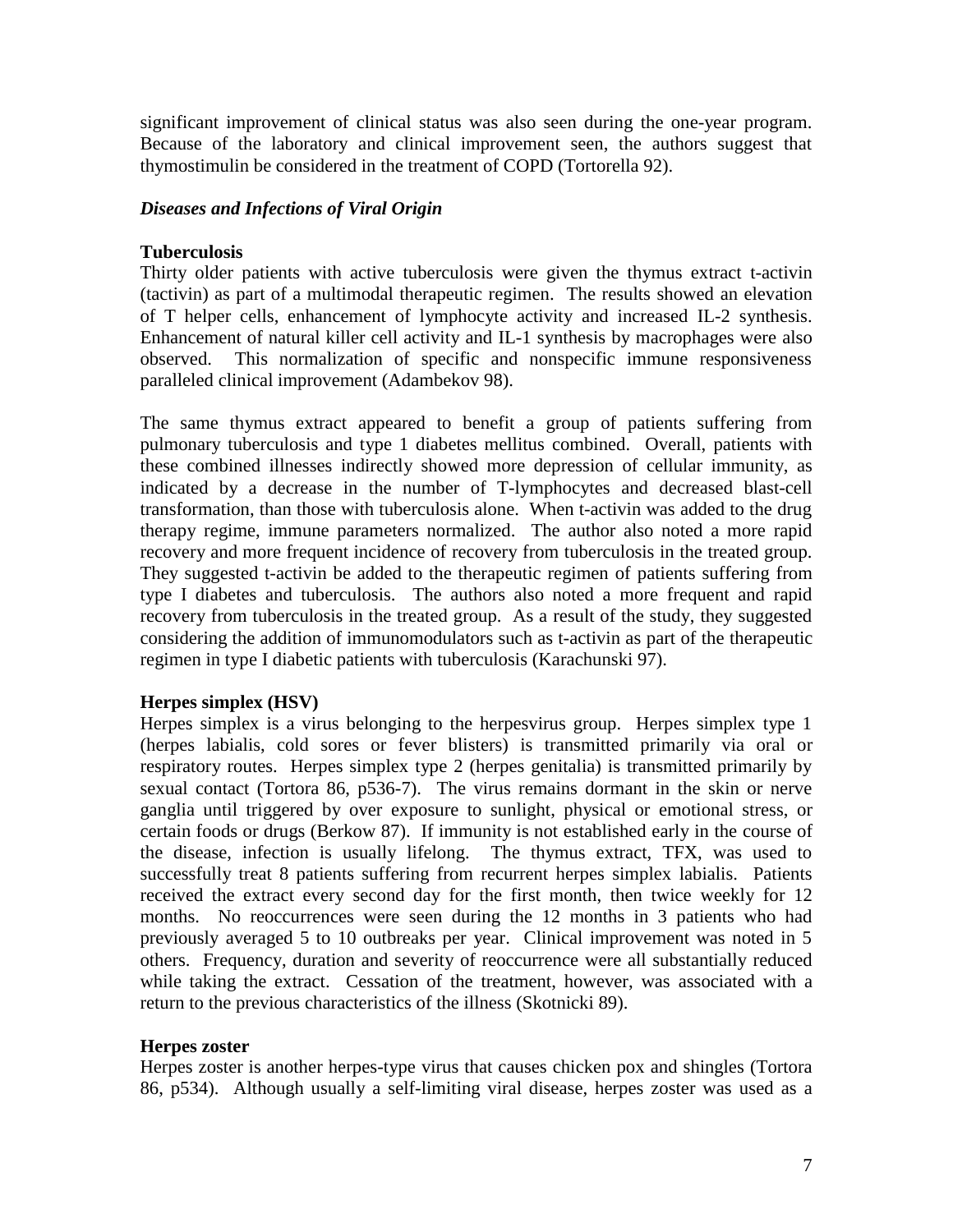clinical model to study the effects of thymus extracts in 28 otherwise non-immunocompromised patients. Results of this double blind trial reported an accelerated rate of wound healing, shorter duration of vesicles, shorter time to first and full crusting lesions, as well as a greater amelioration of pain during the acute phase (Skotnicki 89). Thus, thymic extracts were shown to be effective in treating viral infections in non-immunocompromised subjects. This was further underscored in a study treating 5 cases of recurrent human papilloma virus (HPV) where each patient received thymostimulin therapy IM for 9 months. The results showed a reduction in size and number of lesions (Grismondi 91). Note that this is a disease not thought to result from a deficient immune function, yet treatment with thymus extract was beneficial.

#### **Acute and chronic hepatitis B**

Hepatitis B is caused by the hepatitis B virus (HBV) and is associated with a wide spectrum of liver diseases, including a subclinical carrier state, acute hepatitis, chronic hepatitis, cirrhosis and hepatocellular carcinoma. Chronic Hepatitis B occurs in 5-10% of patients who initially contracted acute hepatitis B infections (Berkow 92, p902).

**Acute hepatitis B:** Significant decreases were seen in total bilrubin and iron levels in conjunction with more rapid clinical improvement and shorter hospitalization time in a group of 15 patients with laboratory confirmed acute hepatitis. Patients were given 15 injections of the thymus extract, TFX, beginning the day of diagnosis and followed over the course of the disease until recovery (Kicka 86).

**Chronic hepatitis B**: Chronic hepatitis B is a difficult disease to treat and has a varying prognosis. Only about 1/3 of the cases develop from acute hepatitis. Most develop insidiously de novo (Berkow 92, p905). The disease has varying courses. "Mild persistent hepatitis, full blown chronic active hepatitis with eventual cirrhosis, and a sub-clinical chronic carrier state all occur. The latter is especially prone to lead ultimately to hepatocellular carcinoma" (Berkow 92, p903). Illnesses associated with HBV tend to progress and are usually relatively resistant to therapy (Berkow 92, p906). With present medical therapy, patients usually live several years, but hepatocellular failure, cirrhosis, or both eventually develop in many cases (Berkow 92, p906).

The liver injury in HBV is due to an immune mediated host reaction to the infection and not the infection per se (Berkow 92, p905). The use of thymus extracts to normalize the aberrant immune responses seen in hepatitis B is a logical treatment choice.

Consistent with this line of reasoning, 18 patients with biopsy proven chronic active hepatitis B and a lowered T4/T8 ratio received thymic extract TFX for 6 and 12 months in two different groups (Dworniak 91). Improvement in the T4/T8 ratio was seen beginning 14 days after treatment had begun, followed by a decrease in the abnormally high NK cell count. As the NK cell count decreased, NK cell migration and killing activity increased to normal in both the 6 and 12 month groups. Normalization of biochemical and immunological parameters occurred within 5-6 months of beginning treatment. Seroconversion of HBe system to antiHBe was observed after 9-12 months in both of the treatment groups. HBe is a blood marker for presence of the virus core. It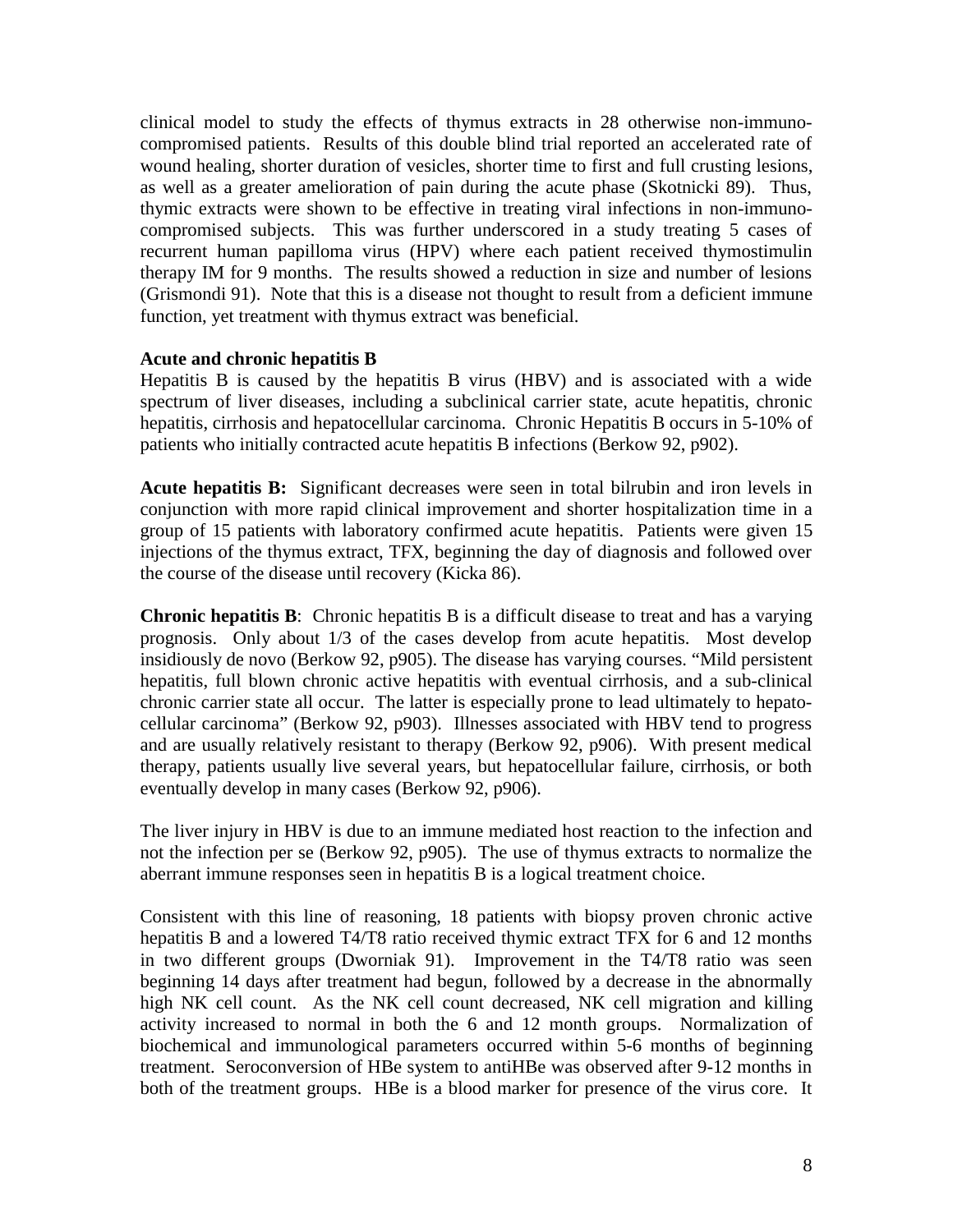indicates active viral replication. Seroconversion to anti-HBe (the antibody to HBe) indicates the virus has ceased replication. This seroconversion usually portends a benign outcome (Berkow 92, p906). A two year follow up showed continued clinical remission with normal immunological and biochemical panels in both groups. The authors conclude that the thymus extract had an immunostimulatory action of lasting duration. A similar study using TFX for 6 months on 29 patients produced similar findings with similar conclusions (Zeman 91).

In another study, thymomodulin thymus extract was administered orally as a syrup at a dose of 120 mg/day for 1 year to a group of children with chronic hepatitis B who had a positive HBs Ag and HBe b Ag blood profile. The results showed a higher rate of recovery and seroconversion to anti-HBe than controls (Bortolotti 88, Raymond 98).

Other liver diseases including **chronic cholestatic hepatitis** and **primary biliary cirrhosis** have been successfully treated by the thymus extract, t-activin. Results of a study using 102 patients with chronic cholestatic hepatitis and primary biliary cirrhosis showed an increase in T lymphocytes, increased functional activity of mononuclear cells (increased chemotaxis and inhibition), and decreased immunoglobulin counts. All of these indicators signify an increased immune competence which favors controlling the immuno-inflammatory process in the liver and a normalization of the clinical manifestation of the disease leading to a favorable outcome (Radchenko 92). These results are important not only for the successful treatment of a very difficult disease which frequently has an unfavorable outcome, but also for the implications for treatment of hepatitis produced by other causes. Many of the inflammatory conditions of the liver are caused by viruses, fungi, or mycobacteria (tuberculosis) (Berkow 92, p898). Cellular immunity is the chief defense against these agents. Successful treatment of the above conditions using thymus extracts suggests many exciting possibilities for treatment of presently untreatable ailments of the liver using immunomodulating substances such as thymus extracts.

## **Recurrent aphthous stomatitis (RAS)**

In a small clinical trial, 5 patients suffering from recurrent aphthous stomatitis for periods ranging from 2 to 8 years entered a 2 year trial using the thymus extract, TFX. An overall beneficial effect was seen in 4 out of 5 patients as shown by decreased pain, frequency and duration of lesions in 2 patients and a complete disappearance of lesions in 2 others. Discontinuance of treatment, however, brought about the return to the pretreatment condition for all patients within 12 months after cessation (Skotnicki 84). As no drugs are known to be effective in treating RAS, its successful treatment using thymus extracts should be considered a therapeutic breakthrough. Even though the results were not long lasting, the therapeutic regimen was effective as long as treatment was continued.

#### **Dysentery due to Shigella infection**

Chronic and lingering dysentery due to Shigella infection was successfully treated in 51 patients using the thymus extract, t-activin (Guliamov 91). In their discussion, the authors emphasized that the cause of chronic dysentery was a functional defect in the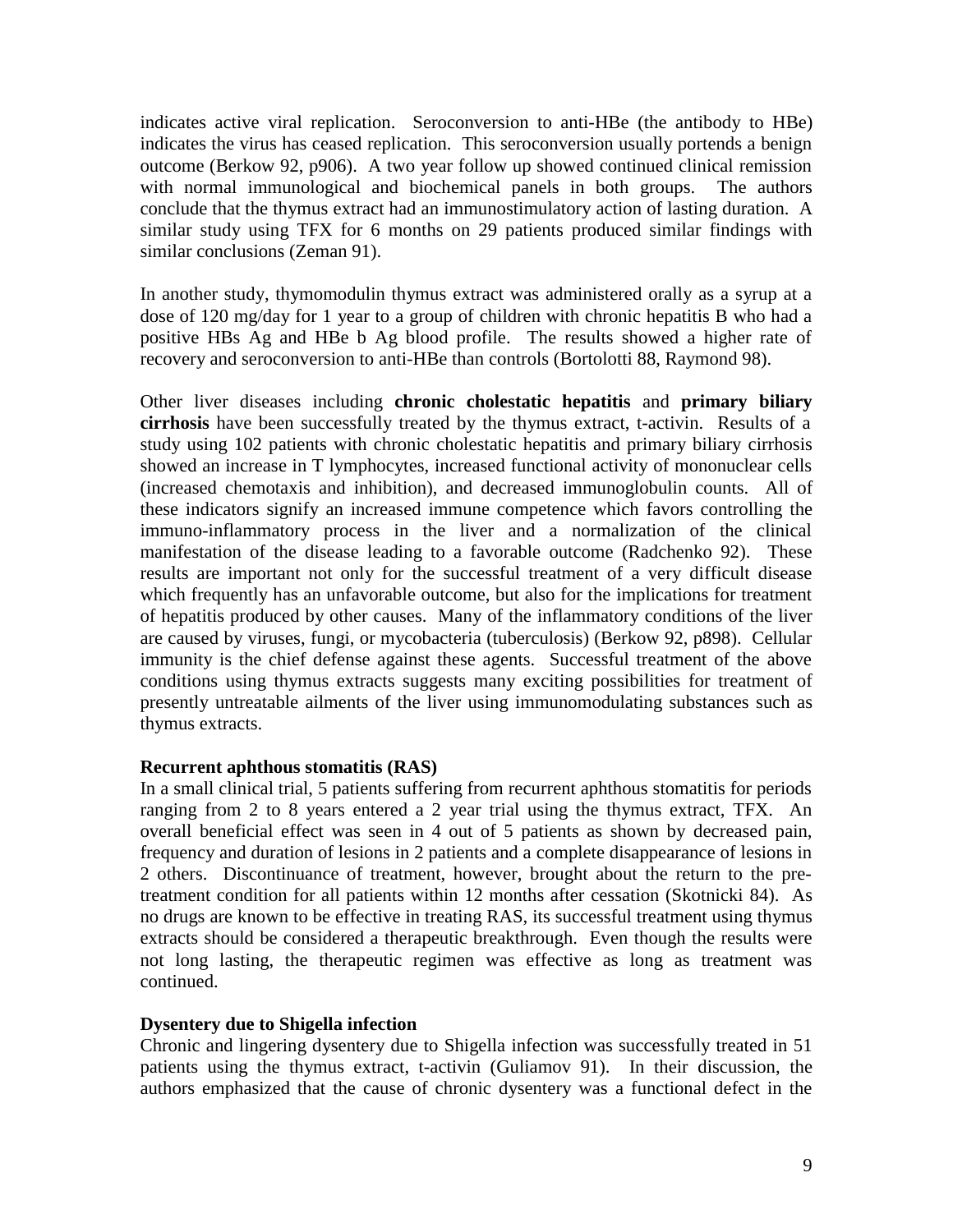lymphoid and phagocytic cells of the colonic mucosa with an analogous defect in the peripheral leukocytes. The administration of thymus extract not only eradicated the pathogenic organisms, it also corrected the functional defects in the lymphoid and phagocytic cells, reduced inflammation and ameliorated repair of the intestinal mucosa.

## **Acute Inflammation of the maxillofacial areas**

One study reported improvement in hypo/hyper-inflammatory reaction using local subcutaneous and endolymphatic injections of t-activin with patients suffering from acute inflammation of the maxillofacial area. Overall improvement of patient status and an arrest of inflammatory processes was reported using this technique (Drobyshev 96). Another study using T-activin with 46 patients affected with acute inflammatory disease of the maxillofacial area also showed improvement of depressed immune function (Bazhanov 96).

## *Immunodeficiency Diseases*

## **Combined Immunodeficiency**

This is a group of disorders characterized by congenital and often hereditary deficiency of both B and T cell systems, lymphoid aplasia, and thymic dysplasia. This is a disease typically manifesting within the first three months of age with pneumonia, thrush and diarrhea. Treatment is usually with immunoglobulins and antibiotics initially, followed by bone marrow transplant. The untreated course is usually fatal before the age of two (Berkow 92, p315).

Using the thymus extract, TP-1, some improvement was seen in 4 children with this disease (Davies 82). Total reconstitution of immunity was not achieved and multiple drug regimens were needed to sustain life in these children, with 1 child succumbing to complications of bone grafting. Two of the 4 children, however, did show marked improvement of immune function. Monthly injections were needed to sustain the children as a decline in immunity was seen if the thymus extract was withdrawn.

## **AIDS**

The most extreme example of viral infection of lymphocytes with resultant immunosuppression is acquired immunodeficiency disease (AIDS). The HIV virus is a retrovirus which causes the destruction of T helper/inducer (T4, CD4) cells. Several studies using various liquid thymus extracts have appeared with mixed results in peer reviewed journals. Although the lack of good experimental design and protocol makes these studies difficult to evaluate, some important findings have emerged.

In one of the best designed studies, 15 ARC and AIDS patients were treated with liquid thymus extract orally (Valesini 87). The results showed significant increases in T cells, T helpers and in T4/T8 ratios. These indices play an important role in the pathogenesis of AIDS (Berkesi 85). Clinically, the number of patients demonstrating chronic lymphadenopathy decreased by 2/3rds, fevers disappeared in all subjects and the incidence of thrush decreased remarkably during and after treatment. One patient in the study had been diagnosed with Kaposi's sarcoma (KS). This patient was in complete remission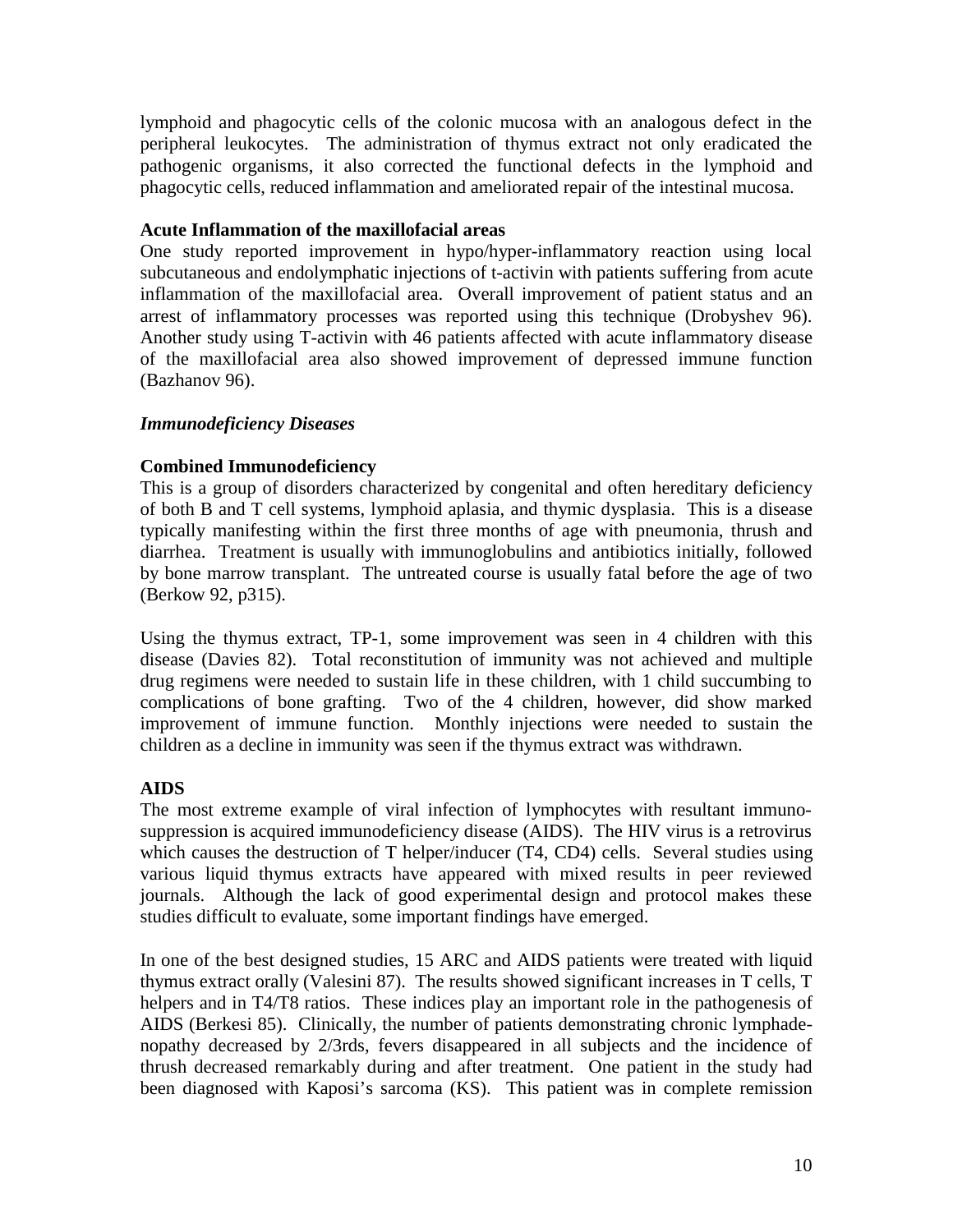when the study was submitted for publication, several months after treatment had ended. None of the patients with ARC progressed to AIDS during the study. These results helped to confirm those of an earlier study in which 3 subjects [one with AIDS and two with lymphadenopathy syndrome (LAS)] were responsive to treatment with the same thymic extract (Valesini 86).

In another study involving 34 subjects with ARC who received injections of a thymus extract 2 times weekly for 6 months, significant increases in leukocyte and lymphocyte counts, as well as a significant difference between control and treatment group T4 counts were seen after 12 months (Pailisano 88). Delayed-type hypersensitivity (DTH) skin tests, the standard clinical tests for competence of cellular immunity, also improved significantly along with the amelioration of other clinical indices such as weight loss, fever, night sweats and lymphadenopathy. Eighteen months after the treatment had begun, none of the 34 in the treatment group had progressed to developing AIDS, whereas 3 of the 24 in the control group had developed the disease. A similar study had similar findings including the difference between groups in their progression from ARC to AIDS (Carco 84). Twelve patients in the early stages of HIV infection were treated with the thymus extract, thymomodulin. 60 mg orally/day for 50 days. A normalization of the T4/T8 ratios with an increase in T4 cell numbers was reported along with improvement in the clinical course of the disease (Valesini 87).

Other researchers, however, found no difference in the clinical course of the disease or survival time using injections of the thymus extract, thymostimulin (TP-1) at 1mg/kg per day for 14 days, followed by weekly injections for 12 weeks (Chacoua 89, Beall 90). The differences in outcome may have been an effect of the stage of the disease at which therapy was instigated, since both of the authors reporting no difference in the clinical outcome used subjects with more advanced cases. As AIDS cases advance, the T helper cells become severely decreased (Berkow 92, p83). One of the prime targets of thymic extracts appears to be the T helper cell. Decreased cell populations would, therefore, be consistent with decreased responsiveness.

The overall implication of these studies is that thymus extracts may be effective in stabilizing or sometimes reversing laboratory and clinical manifestations of ARC and AIDS. The activity appears to be focused directly on the T cell lineage from pre T lymphocytes to mature T cells (Weksler 81). Although there were some concerns that this might indeed provide more T cells to be infected, no study has supported this.

## *Allergies*

Perennial allergic rhinitis, bronchial asthma and atopic dermatitis are all known to result primarily from a defect in cellular immunity. All have shown benefit from using an oral administration of thymus extracts (Kouttab 89, Genova 86, Fiocchi 87). In one study, 18 patients with chronic purulent rhinosinusitis were treated with TP-1 thymus extract administered daily by intramuscular injection for 14 days followed by 2 injections/week for 6 weeks further. All patients had demonstrable defects in their cell-mediated immune system before treatment had begun. All 18 patients showed clinical improvement.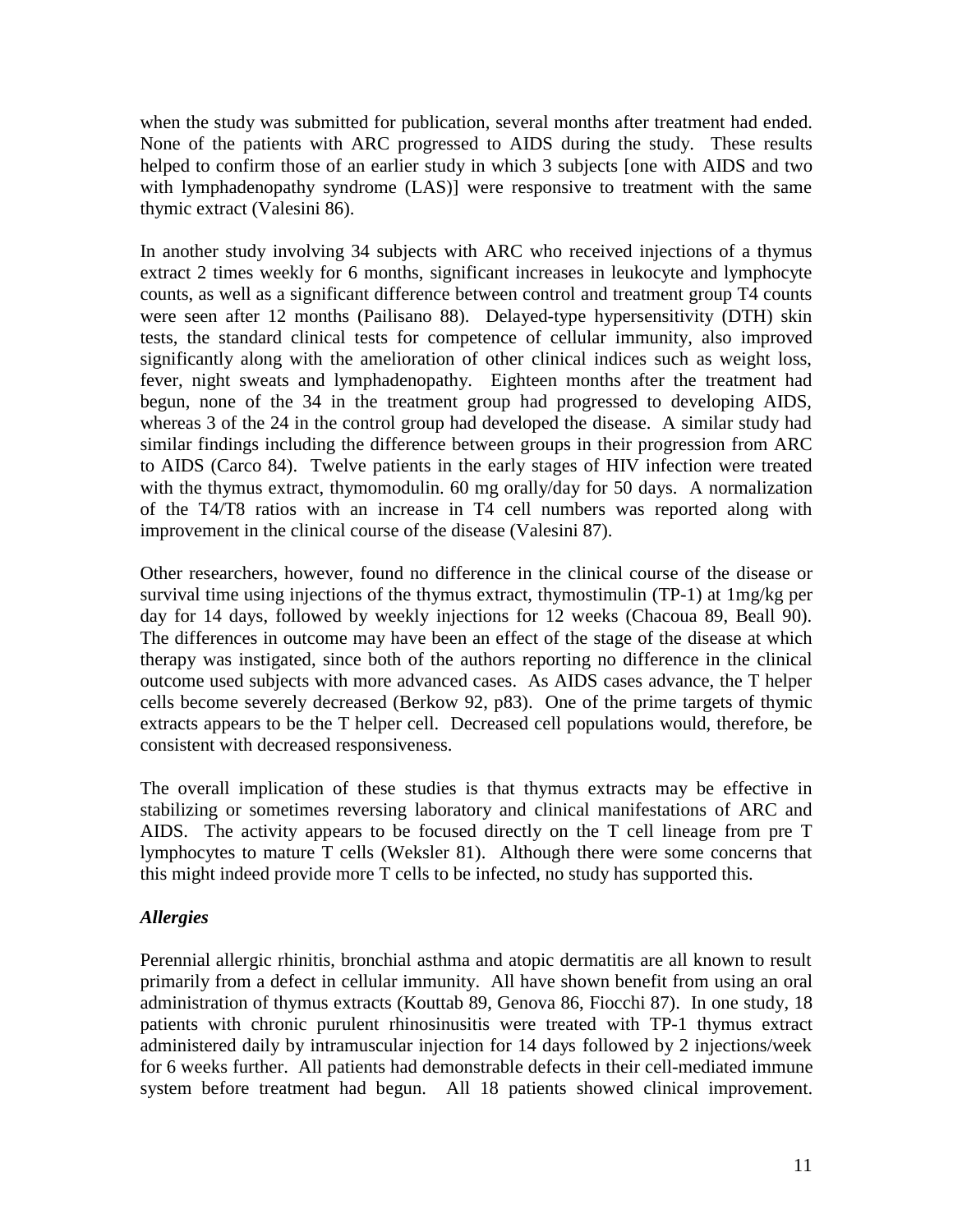Twelve out of 15 reported feeling better during TP-1 therapy. Thirteen patients showed an absence of mucopurulent secretion in the nasal mucosa. Positive bacterial culture rates from nasal mucosa decreased by 2/3rds from 14 out of 15 subjects to 5 of 15. The clinical improvements were accompanied by an increased performance of functions of the cell-mediated immune system, the most significant of which was increased monocyte activity (Tas 90). Placebo treatment had no significant effect.

## *Skin Diseases*

## **Atopic eczema**

Beneficial results using thymus extracts have also been obtained with children suffering from atopic dermatitis (also known as atopic eczema and AD). One characteristic of this disease is a nightly occurrence of intractable itching which causes uncontrollable scratching of lesions. The itch-scratch-irritated rash cycle due to the circadian elevation of IgE and consequent mast cell release of histamine at the lesion sites is a significant part of the symptom picture. Poor wound healing and consequent infection and reinfection from scratching disrupted lesions is common. Atopic children and adults also frequently suffer from food allergies caused by the hyper IgE response patterns. The source of this disease is thought to be a defect in T cells via indirect regulation of IgE responses (Berkow 92). This is a problem seen daily in dermatology clinics and is associated with other immune defects such as hay fever, rhinitis and bronchial asthma.

Twenty atopic children were given the thymus extract, thymodulin, 3mg/kg/day for 30 days. A disappearance of the circadian variability of serum IgE and hence the nightly itch-scratch cycle was seen in the children under treatment, whereas no improvement was seen in controls (Pecora 91).

A clinical trial using the elimination-provocation dietary regimen was instituted with 20 atopic children, 10 of which received the thymus extract, thymodulin, during the elimination phase and 9 of which were only withdrawn from food they had previously shown sensitivity to. After 90 days the offending foods were reintroduced. Skin lesions worsened and IgE levels increased in controls, but no increase was seen in either the skin lesions or IgE levels (specific or nonspecific) in the groups receiving the thymus extract. IgE levels actually decreased during the treatment phase for the groups receiving the thymus extract. The authors concluded that thymus extract was useful in modulating IgE disregulation in atopic children (Cavagni 89). Other studies have shown a general improvement in the overall condtion of atopic children receiving thymus extracts (Kouttab 89, Kaliuzhnaia 90). Only one study failed to find any significant changes in either clinical or laboratory results (Harper 91).

## **Psoriasis**

Psoriasis is a disease affecting 2-4% of the white population. Lesions vary from 1-2 lesions to widespread dermatosis: from disabling arthritis or exfoliation to guttate-rash in the throat (Berkow 92, p2435). Treatment varies from topical applications of substances such as coal tar and creams to systemic use of corticoid steroids or even the cancer drug, Methotrexate (Berkow 92, p2435).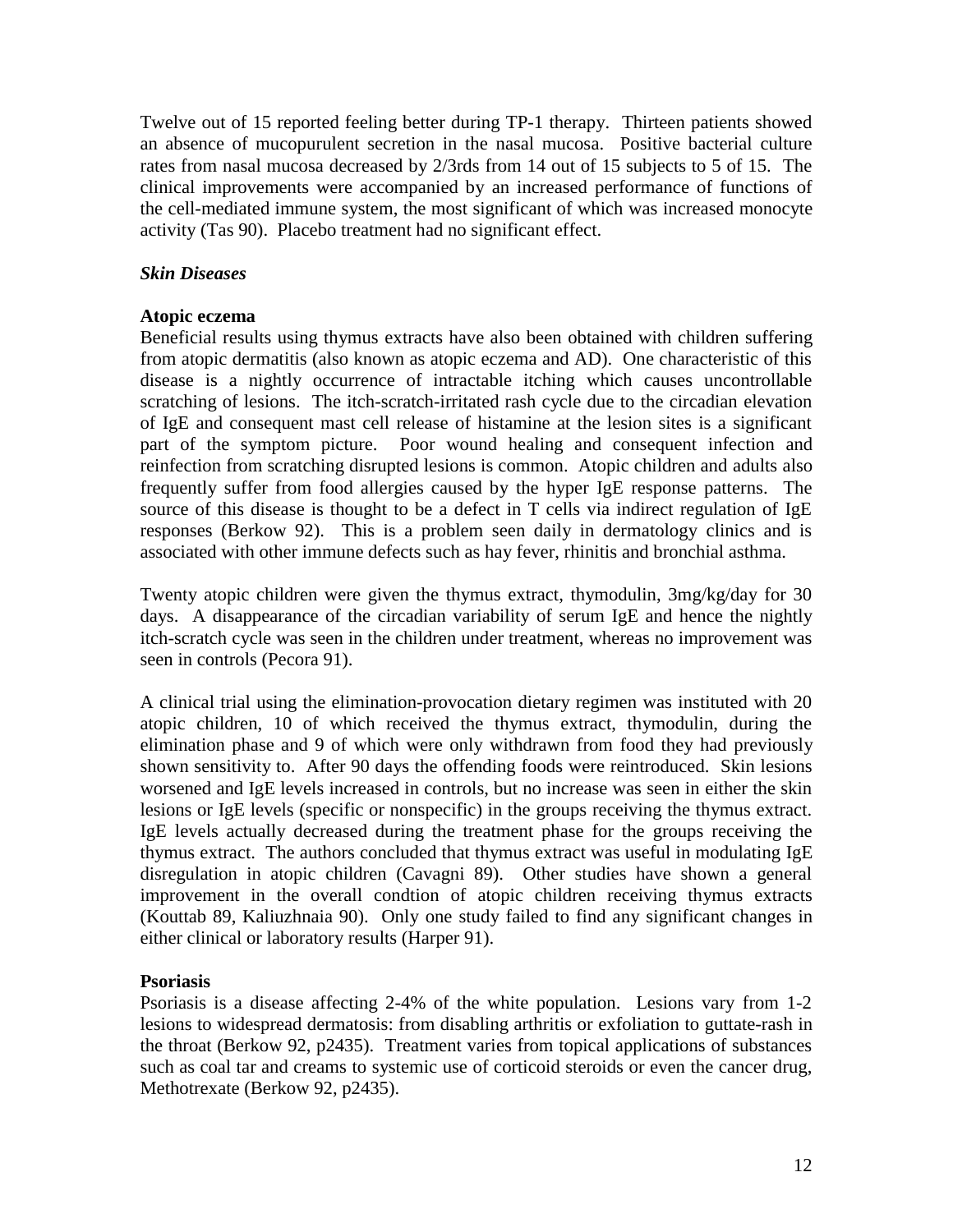A group of 74 patients with varying severity of psoriasis (46% were classified as severe) was treated with TFX injections 3x/week for one month followed by twice weekly injections for 1-2 years. Results showed that 76.4% of the participants had remission of their lesions. Of the patients suffering from severe psoriasis, 33% showed an excellent response and 36% showed a good response. Ten of the 74 cases had long lasting remission after discontinuing the drug for more than 2 years. During the treatment period, a decreased sensitivity to viral and bacterial infections and an improvement in general clinical state and well-being was also reported (Skotnicki 89).

## *Autoimmune Diseases*

## **Rheumatoid arthritis**

Rheumatoid arthritis is a crippling and debilitating joint disease affecting approximately 1% of the North American population. Its etiology is suspected to involve autoimmune mechanisms (Berkow 92, p1305). Several studies have shown the effectiveness of thymus extracts in treating this disease.

TFX thymus extract was used in a trial in which 20 subjects received daily injections for 3 months. Eighty percent of those involved showed clinical improvement as evidenced by decreased joint swelling and tenderness and an increase in muscle strength. Forty percent showed a decrease in rheumatoid factor alpha 2 and serum IgG levels as well as an increase in hemoglobin and serum iron levels (Skotnicki 86). Similar results were obtained in two other studies (Skotnicki 89, Lasisz 90). It was concluded in these papers that TFX was of therapeutic value in the management of RA patients either alone or in combination with anti-inflammatory or basic anti-rheumatic drugs. A separate review paper supported these findings (Skotnicki 84).

In another study, monotherapy with methotrexate (MT) was compared with combined therapy with MT plus t-activin thymus extract in a 2 year clinical trial involving 127 patients with RA. MT was given to 88 patients in a weekly dose of 7.5 mg. In 39 patients this dose was given in combination with injections of t-activin (100 mcg) twice a week for the first month and once a week for the remaining 2 years. In both groups there was a significant reduction in severity of arthalgia, number of joints with inflammation, severity of pain, C-reactive protein levels and erythrocyte sedimentation rate (ESR). In the combined therapy group there was also a reduction in morning stiffness and join pain on palpation. The addition of t-activin did not significantly change the side effects of Methotrexate (Oliunin 96).

#### **Systemic lupus erythematosus (SLE)**

The efficacy of the thymus extract, t-activin, on cellular immune status of 49 chilcren, ages 8-15 suffering from SLE was examined. Treatment with t-activin for 4 weeks resulted in overall improved health status and a reduction of SLE activity. A rise in serum thymic factor and increased T-lymphocyte differentiation was also seen. In patients with secondary infections, an increase in absolute lymphocyte count, increased phagocytosis, and a rise of serum bactericidal activity resulted in the elimination and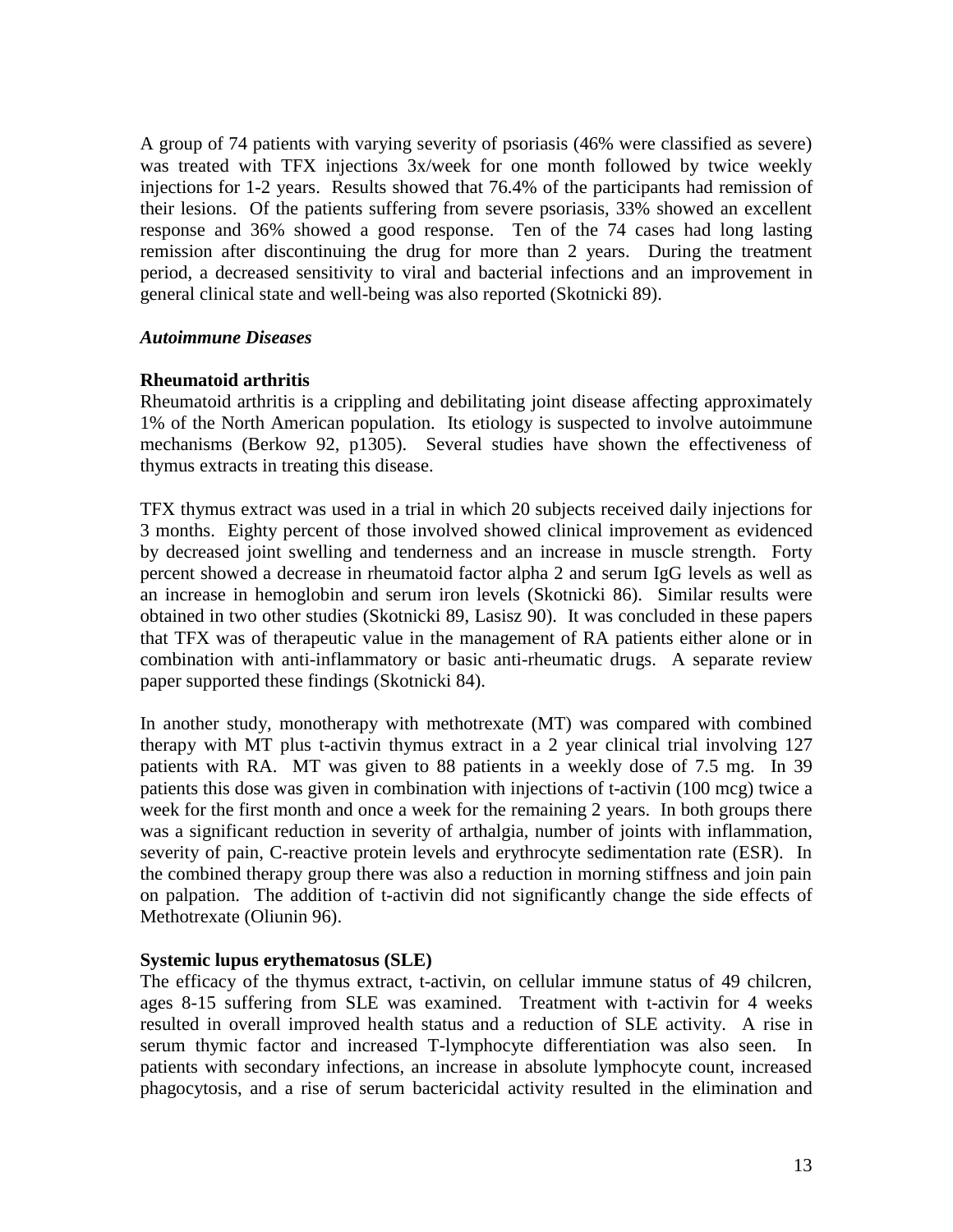prevention of the development of secondary complications of infections. The author's conclusion was that t-activin promoted the normalization of the thymic structure and exerted a thymic hormonal replacement effect not seen in the control group of 34 SLE children who received no thymus extract (Kartasheva 91).

Another author used t-activin to treat SLE in 17 adult patients. The results showed a regression of the articular and cutaneous syndromes as well as a regression of trophic disorders. The improvement was attributed to the functional enhancement of the neutrophils. Further tests showed an increased ability to phagocytize killed Staphylococcus in vitro (Romanov 92).

## **Scleroderma**

Even difficult diseases such as scleroderma showed response to thymus extracts used alone (Skotnicki 89, Suchkova 90) or in conjunction with other drugs (Suchkova 90). The results of both methods showed a decrease in the duration, severity and dissemination of the disease. This was correlated with a down regulation of the intracellular cAMP/cGMP ratio demonstrating an association between a functional defect in the lymphocyte regulatory mechanism and the disease (Suchkova 90).

## **Chronic autoimmune hemolytic anemia (AIHA)**

In an unusual study of 8 patients with warm autoimmune hemolytic anemia (AIHA), TFX thymic extract was used after the patients had become refractory to treatment with glucocorticosteroids, azathioprine and splenectomies. Treatment with TFX resulted in 2 patients with nondetectable levels of antiglobulin. Five patients showed decreased levels of antiglobulin on the test, direct antiglobulin [DAT, aka Coombs test (Jacobs, p602)]. In addition, eluate antibody and serum antibody levels were also decreased as were red blood cell autoantibodies. No adverse effects of TFX were noted (Slomkowski 96).

The above studies on autoimmunity, taken as a whole, present the interesting possibility that at least some thymus extracts may be able to help elevate and possibly normalize suppressor cell function.

## *Neoplasms*

Cancer is typically treated with chemotherapy, radiotherapy and/or surgery. One difficulty with these treatments is that all three significantly decrease the ability of the immune system to adequately function. Yet an adequately functioning immune system is essential for any sustained recovery. Impaired cell-mediated immunity, in particular, is involved not only in the growth but also in the spread of cancer (Berkow 92, p1288). The following is a summary of various cancers and their treatment regimens involving the use of thymus extracts. In some studies, thymus extracts were used as an adjunct to conventional therapy in an effort to help restore the immune system or prevent its profound depression and the immune related complications typically associated with conventional treatment. In most instances, thymus extracts helped restore immune function or decreased impairment and, in some cases, appeared to prolong the life of the patient.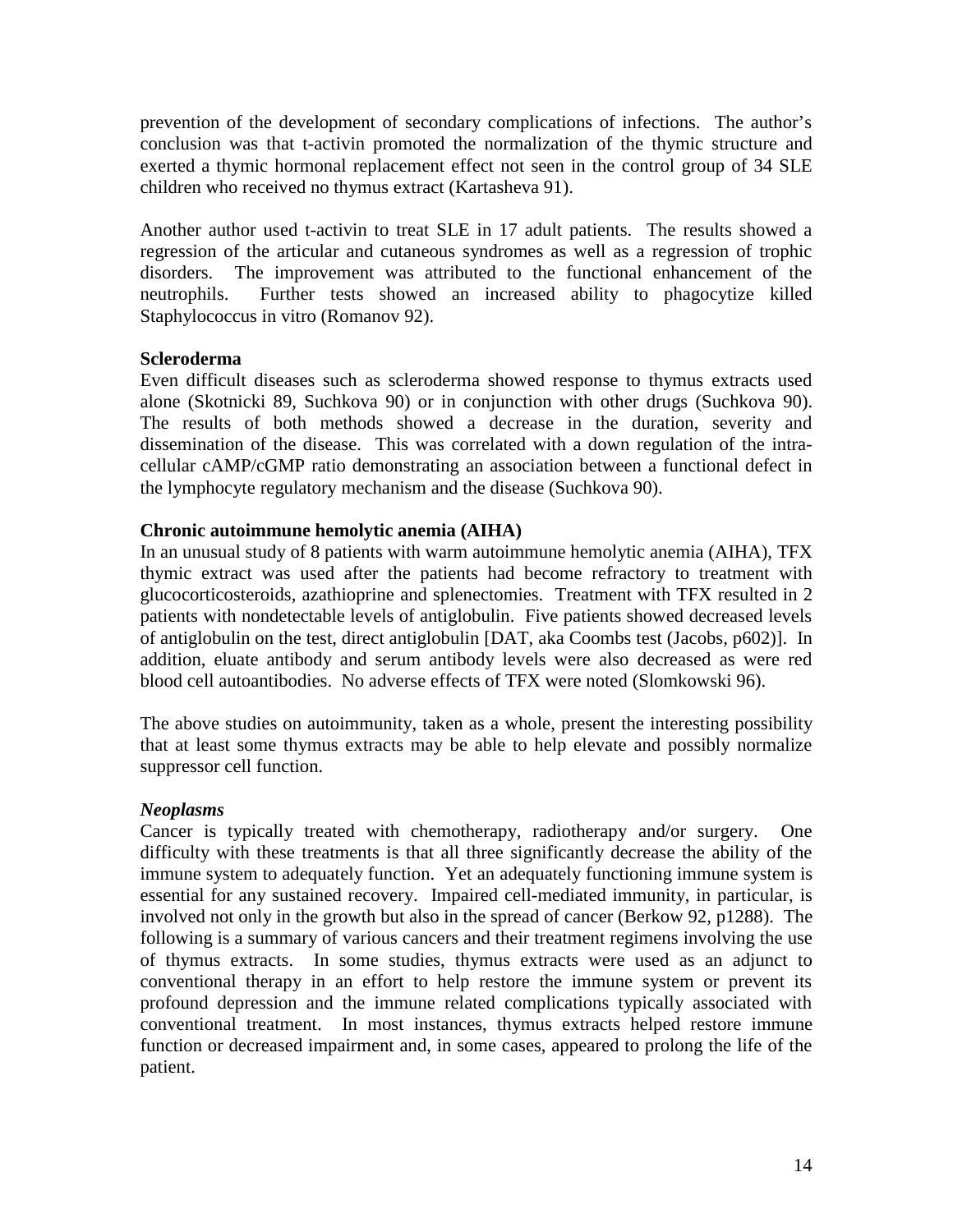When reviewing the following studies involving neoplasms, it should be remembered that new therapies are typically tried on the most advanced cases with the poorest prognoses. Any alteration in the course of the disease produced by an experimental therapy is considered to be a significant event.

## **Lung Cancer**

Cigarette smoking is associated with over 90% of all lung tumors. Lung cancers account for 35% of all cancers in men and 30% in women (Berlow 92, p731). Survival time for over 90% of these patients is less than 8 months after diagnosis (Berkow 92, p731). Thymus extracts have been used singly and in conjunction with other therapies in an attempt to stem the rapid progress of these cancers and to modulate the deleterious effects of radiotherapy, chemotherapy and surgery. In addition to suppressing immunity, chemotherapy also produces alterations in the terminal airways even in an unaffected lung, i.e. chemotherapy causes a significant impairment of the alveolo-capillary barrier (the interface between the lung alveoli and capillaries). Radiotherapy reduces the total lymphocyte count and T cell CD4/CD8 ratio in the lungs. The concomitance of both therapies produces synergistic effects (Capelli 92) so that the use of chemotherapy in conjunction with radiation produces impairment of the alveolo-capillary barrier, which compromises oxygen exchange while simultaneously reducing the total lymphocyte count. Hence, there is a reduction of B, T and natural killer cells along with a reduction in cytotoxic and suppressor cells; the major defenses against cancer cells. Therefore, if competence in cell-mediated immunity and the related host survival rate is to be increased, immunotherapy is necessary just to overcome the adverse effects of the anticancer therapy given. This is in addition to re-establishing the already weakened immune competence evidenced by the presence of the cancer.

In one study TFX used alone was administered twice weekly for 10 weeks to 12 patients suffering from either **undifferentiated cell carcinoma or squamous cell carcinoma**. Subjective and objective clinical improvements were seen in 10 of the 12 patients. An inhibition of local tumor growth and decreased metastatic spread to mediastinal lymph nodes or other organs was seen. Three patients experienced a partial regression of tumor mass. The 6 months survival rate was increased to 42% in the treated group compared to 7% in the control group receiving only symptomatic treatment (Skotnicki 89).

The effects of thymostimulin (TP-1) on chemotherapy induced toxicity and long-term survival were tested in 26 patients suffering from **small cell lung cancer**. Patients were randomly treated with 6 cycles of alternating chemotherapy regimens: cyclophosphamide, 4'-epidoxorubicin and etoposide, alternated with etoposide and cysplatin. Fifteen of these patients also received TP-1 (1mg/kg IM) on days 7-14 of each 3-4 week treatment cycle. At the end of the 6 cycles of chemotherapy, TP-1 (1mg/kg IM) was given twice weekly to complete responders until tumor relapse. Results showed that there were 7 complete remissions in the group receiving TP-1 as compared to 1 remission in the control group. Tumor progression was noted in 4 of the TP-1 group and 7 of the controls. Mean survival was 14.5 months for the TP-1 treated group and 5.5 months for the control group. The severity of neutropenia was significantly lower in the thymostimulin treated group, however duration of neutropenia was no different. There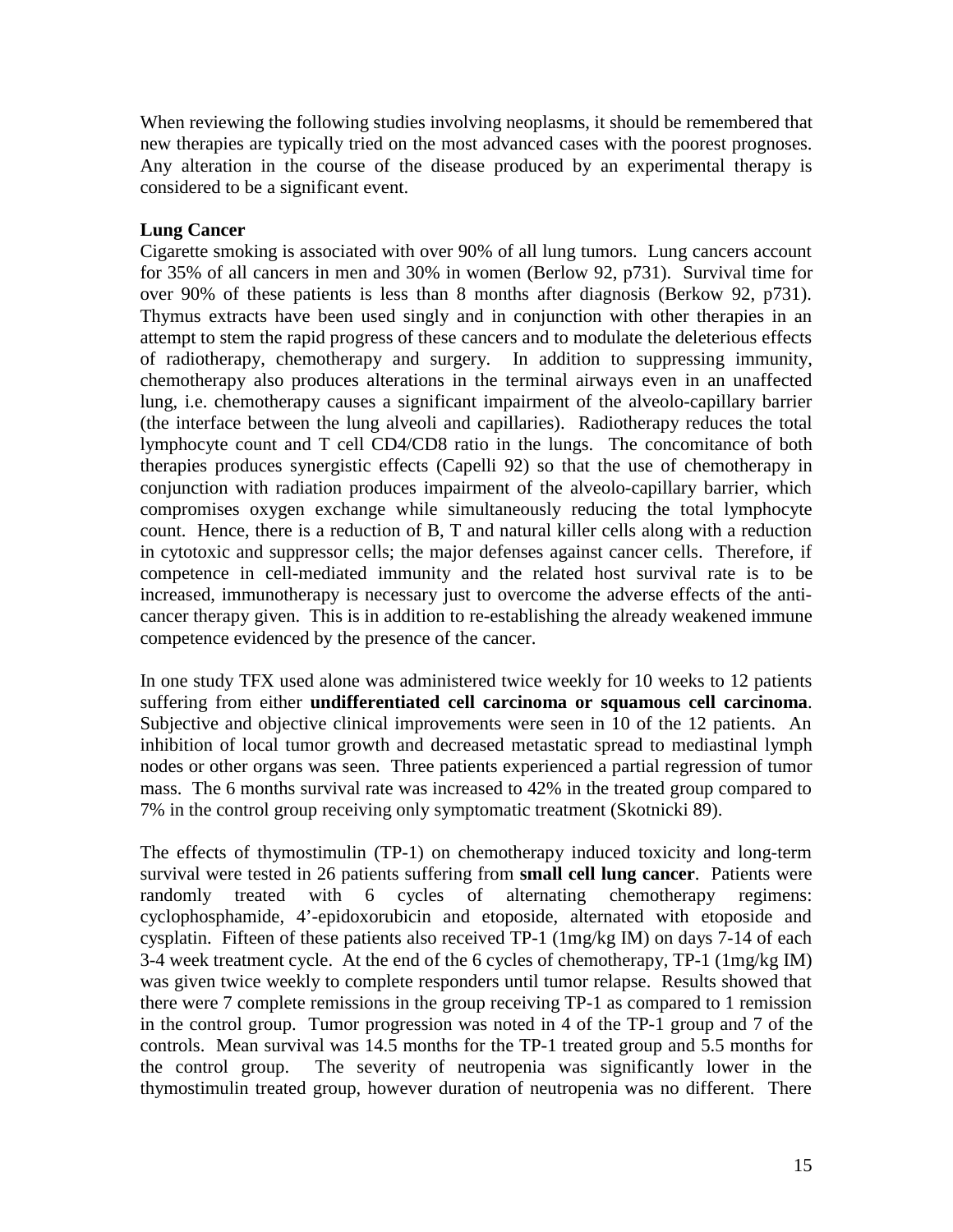were significantly fewer chemotherapy induced side effects in the group receiving TP-1, especially in the severity and duration of myelosuppression as well as febrile and infectious episodes. The authors reported that treatment with TP-1 resulted in a better quality of life for patients and an improved ability to handle chemotherapy at increased doses and frequency (Macchiarini 89).

Cohen et al administered thymosin fraction V in conjunction with other chemotherapy (including Cyclophosphamide, Methotrexate and Lomustine) to patients suffering from **small cell lung cancer** for 6 weeks. This was followed by a regimen of the same chemotherapy in addition to a varying combination of vincristine sulfate, doxorubicin hydrochloride and procarbazine hydrochloride, and epipodophyllotoxin, ethylidine glycopyranose (VP-16-213) and ifosfamide for a period of up to 2 years. The group receiving 60 mg/sqn body area of thymosin fraction V showed significantly increased survival time (434 days) compared to controls (263 days). After 1 year of treatment, 33% of patients receiving thymosin were disease-free compared to 9% for controls. The authors reported some local skin irritation as a mild localized toxic effect of thymosin which subsided after 12 to 72 hours (Cohen 79).

The synthetic thymus extract, thymosin-alpha 1, was used in conjunction with radiotherapy with **non-small cell lung cancer** patients in a randomized double blind study to determine whether it could reduce the immune suppression typically seen in radiotherapy. Following radiotherapy, one group  $(n=15)$  received twice weekly injections of thymosinalpha 1 (900 mcg/m2). The second treatment group  $(n=13)$  received a daily loading dose of thymosin-alph 1 (900 mcg/m2) for 14 days followed by injections twice weekly as a maintenance dose thereafter. A third group received placebo injections on a similar schedule. Patients treated with thymosin using the loading dose schedule exhibited a normalization of T cell function by week 11, whereas patients receiving the twice weekly schedule exhibited only a partial T cell restoration which was not sustained over the 15 weeks of the study. However, the twice weekly schedule prevented the gradual decrease in the percentage of T helper cells seen in both the placebo and loading dose groups. Overall, the thymosin-alpha 1 treatment was associated with significantly reduced relapses and improved survival time which was most pronounced in patients with nonbulky tumors (Scholof 85).

Thymus extracts have also been shown to significantly reduce the immunosuppressive effects of radiotherapy in treating **bronchogenic lung cancer** even when the pretreatment immune responses of the patient are low (Vuckovic 92). Radiotherapeutically induced aggravation of initial immunodeficiency was prevented by giving the thymic preparation, Thymex L, to 10 lung cancer patients simultaneously with irradiation. A significant decrease of B and T cell numbers and decreased lymphocyte proliferative response to PHA were found in all patients before radiotherapy. Immediately after irradiation, proliferation responses dropped even lower compared to the pretherapy values. In patients treated with Thymex L, however, recovery from radiotherapy produced a significantly greater number of B and T cells and greater PHA-induced proliferative responses than those treated with radiotherapy only. The authors conclude that the results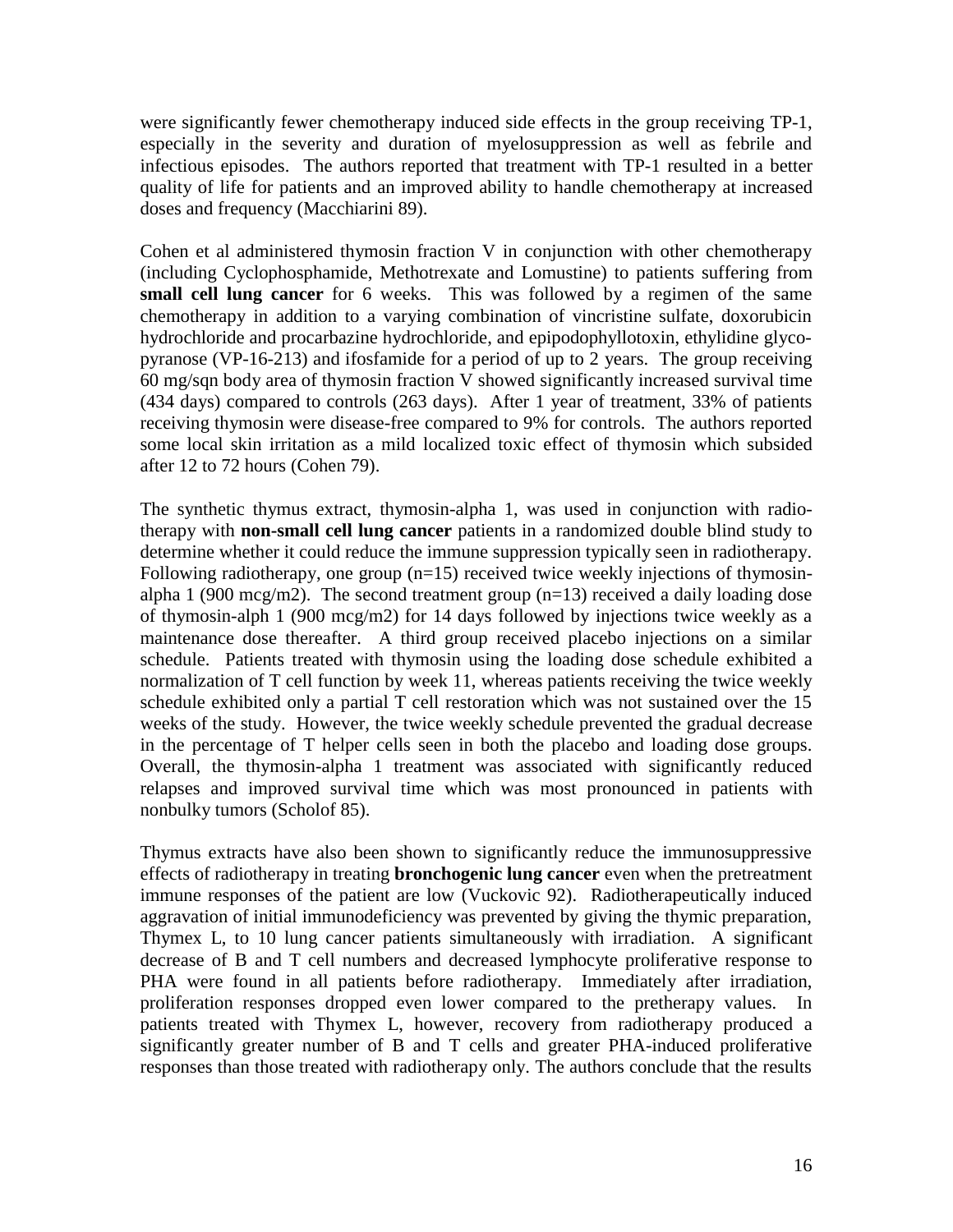indicate Thymex L can successfully prevent the harmful effects of radiation therapy on cellular immunity in a majority of lung cancer patients.

Another study showed the effectiveness of thymostimulin in reducing the chemotoxicity of chemotherapy on 11 patients with **small cell lung cancer**. Patients receiving chemotherapy in 2 week cycles consisting of Cyclophosphamide, 4'-Epidoxorubicin, and Etoposide for 1 week followed by Cisplatin and Etoposide for the other week. The cycle was repeated 6 times. Thymostimulin (1 mg/kg IM) was given on days 7-14 of every cycle. Responders received a maintenance treatment consisting of thymostimulin administered 1 mg/kg IM, twice weekly, until tumor relapse. Myelosuppression, fever and documented infectious episodes were significantly less severe in thymostimulin treated patients. In addition, there was significant improvement in the complete response rate and survival time of treated patients (Macchiarini 89).

In another study, thymostimulin thymus extract, used as the only therapy in otherwise untreated lung cancer patients, was able to modify alveolar lymphocyte numbers and subsets in cancer patients (Capelli 92).

## **Primary carcinoma of the larynx**

Ten patients suffering from primary carcinoma of the larynx received thymostimulin thymus extract for 60 days following surgery for the cancer. One year follow-ups revealed a significant increase in the patients' immune response compared to controls, but no survival statistics were given (Mantovani 92).

## **Carcinomas of the head and neck**

Combined therapy of carboplatin and radiation was compared to the same therapy plus the thymus extract thymostimulin (TP-1) in 36 patients with advanced carcinoma of the head and neck in a 2 year study. The thymostimulin treated group showed a smaller decrease in lymphocyte levels and a slightly longer disease free remission interval but had a slightly higher rate of recurrences and distant metastases. The overall rate of complete remissions was the same in both groups (94%). However, with such high percentages of complete remissions in the control group, it would be difficult to show significant differences in the treatment group (De Serdio 97).

Patients with head and neck carcinoma have been shown to have deficits in cellular immunity (Balm 82, Balm 84, Cameron 84). Thymostimulin (TP-1) was used 10 days preoperatively and 6 months post-operatively in 39 patients who underwent surgery for carcinoma of the head and neck. Another 22 patients with the same disease underwent surgical removal of the tumor only. Monocyte and drendritic cell function was restored in both treated and untreated groups following surgical removal of the tumor. However, serum low molecular mass factors (LMMF) remained elevated in both groups. The authors concluded that the similarity of results in both groups was due to the beneficial effect of tumor removal on cellular immunity (Kerrebijn 96).

Immunohistochemical support for the use of thymus extracts in the treatment of head and neck squamous cell carcinoma has also appeared in the literature. Thymostimulin (TP-1)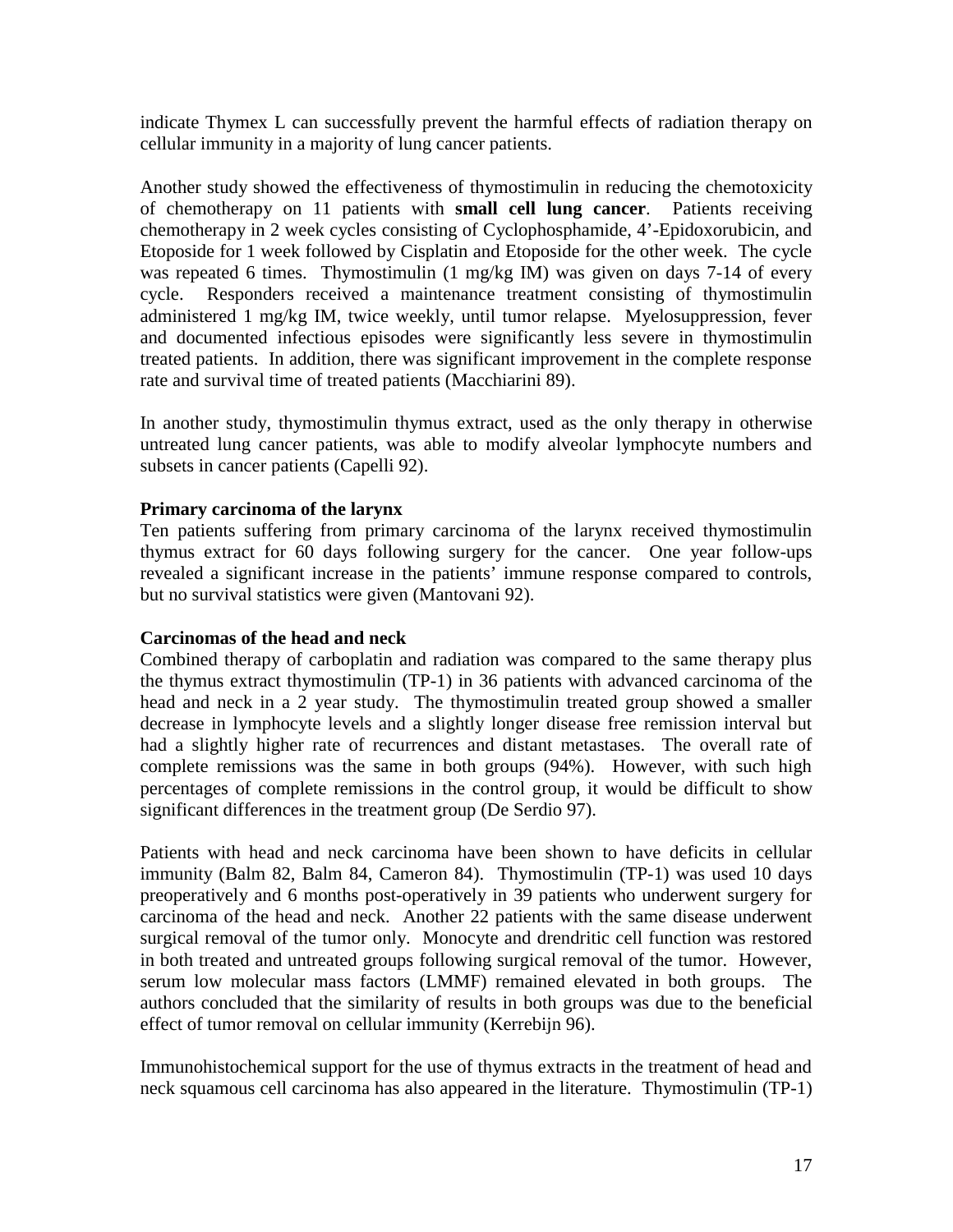was administered intramuscularly in 3 different dose levels to randomly assigned groups. Group 1 (n=4) received placebo treatment; group 2 was given TP-1 at .5 mg/kg body weight (n=4), group 3 (n=6) 1.0 mg/kg and group 4 (n=8) 2.0 mg/kg body weight for 10 consecutive days preoperatively. Histological sections of the tumor were studied using an image analysis system (VIDAS RT) to determine the concentration of T cells, macrophages, monocytes and dendritic cells for each tumor. Highly significant dense T cell infiltration into the stromal tissue area was seen in tumors removed from patients in all 3 treatment groups, i.e. all 3 TS dose levels produced significant T cell infiltration. There was also found to be a positive correlation between tumor T cell infiltration and dendritic cell capability to form clusters with T cells in the peripheral blood. Infiltration of the other immune cells studied was not significantly increased. The authors concluded that pre-operative treatment of these patients strongly enhanced T cell infiltration of tumor cells (Kerrebijn 96).

## **Hodgkin's disease (lymphogranulomatosis**)

Untreated patients suffering from Hodgkin's disease characteristically have defects in cellular immunity (Martelli 82). In an attempt to fortify against immune defects, tactivin, a thymus extract, was employed in a program involving 366 children afflicted with lymphogranulomatosis (Hodgkin's disease) who also showed other immune disorders. An increase in immune parameters and a 5 year survival rate was obtained in 93.8% of cases (Makhonova 91) compared to 70-80% of cases treated with radiation and chemotherapy (Berkow 92, p1247).

In another study, 26 children with **acute myeloid leukemia** were given t-activin thymus extract treatment in addition to chemotherapy. Long term t-activin administration (no less than 2-3 years) not only reduced the incidence of intercurent diseases, but also increased the duration of the remission period (Drozdova 90). Even in adult patients with advanced (stages III and IV) Hodgkin's disease, the administration of TFX resulted in an increased lymphocyte count and increased T-cell-mediated immunity as evidenced by DTH skin tests, E-rosettes and PHA responses. Improvement of hematological tolerance in patients simultaneously receiving chemotherapy or radiation therapy was also seen. This improvement came even in patients showing lymphocyte depletion (Marjanska 75, Urban 77). Another study found similar laboratory improvements using thymostimulin, another thymus extract (Martelli 82).

The thymus extract thymostimulin (TP-1) was used on small groups of patients in total remission from Hodgkin's disease. Subjects were randomly assigned to 1 of 3 groups. Group 1 ( $n=6$ ) received TP-1 daily for 35 days, group 2 ( $n=6$ ) received TP-1 every other day for 35 days. Both groups then received TP-1 twice a week for the following 22 weeks. Group  $3$  (n=7) was not treated. In the group treated daily, there was a significant increase in all T-cell fractions after 35 days. The 22 week maintenance therapy did not produce any further improvement but it did sustain the increase in T cells as a percentage and as absolute numbers. The group receiving therapy every other day showed increases in T3 and T11 cells only. Although not statistically significant, there were indications that TP-1 might also raise IL-2 and IFN-gamma levels (Liberati 88).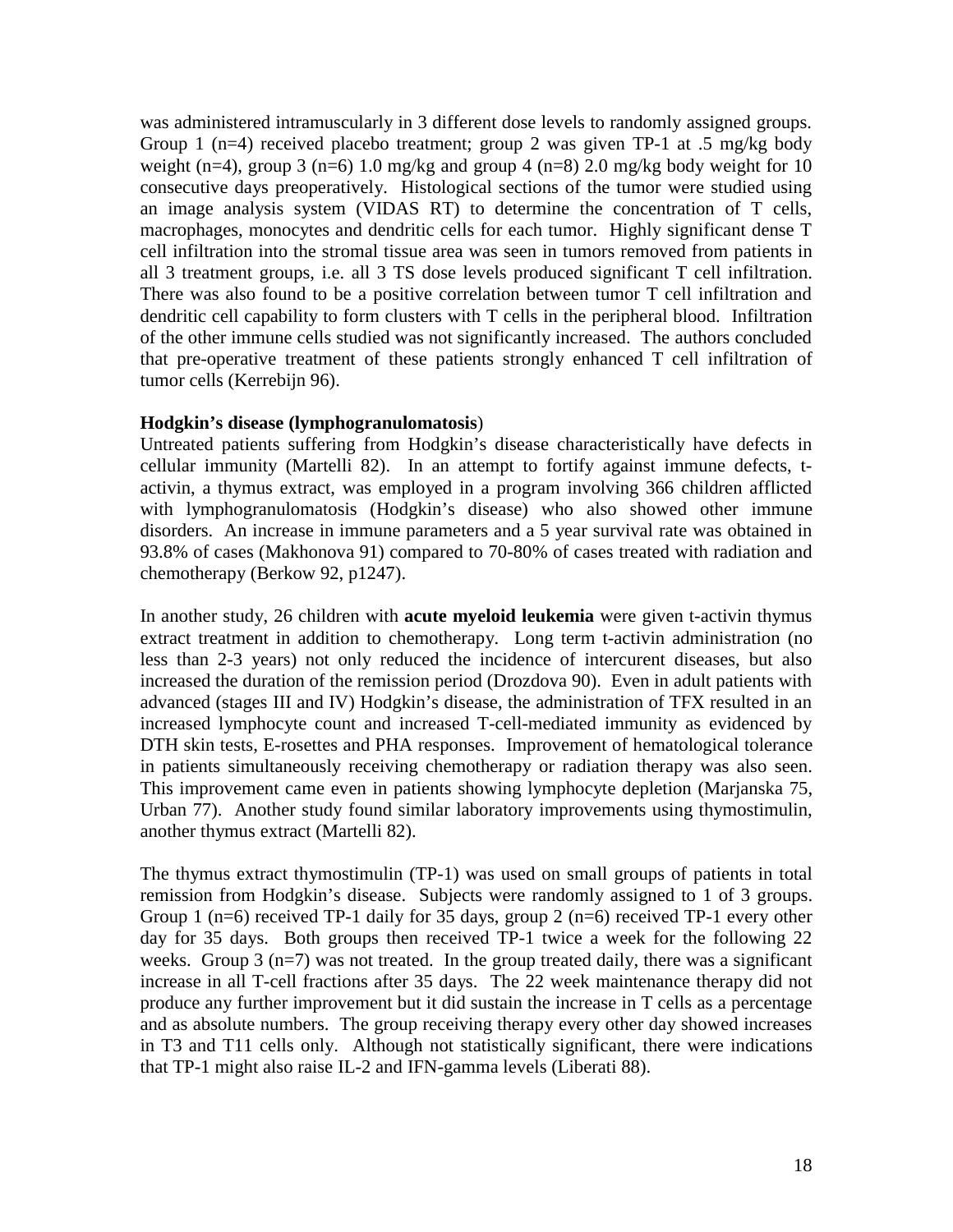The administration of thymus extract to patients suffering from Hodgkin's disease and simultaneous mycobaterial or viral infections was also found to be "of important supportive therapeutic value" (Skotnicki 89).

## **Non-Hodgkin's Lymphoma**

Thymostimulin (TP-1) administered in conjunction with chemotherapeutic agents was compared to conventional chemotherapy alone in patients with intermediate and highgrade non-Hodgkin's lymphoma. These patients ranged from 13 to 75 years of age and were in clinical stage II-IV or clinical stage I with bulky disease and had had no prior treatment. Of the 134 patients in the study, 68 were randomized to receive chemotherapy alone and 66 to receive chemotherapy plus TP-1. TP-1 was administered (1 mg/kg IM) daily on days 22-28 of each 28 day drug cycle to patients treated with a combination of chemotherapeutic agents known collectively as Pro-MACE-CytaBOM (prednisone, methotrexate, adriamycin, cyclophosphamide, etoposide, cyclophosphamide, bleomycin, and oncovin (Vincristine) and on days 22-29, 50-57 and 77-85 to patients treated with the drug combination MACOP-B (methotrexate, adriamycin, cyclophosphamide, oncovin, prednisone and bleomycin). All patients also received cotrimoxazole (Bactrim™) and ketoconazole or fuconazole daily. Results showed that patients treated with TP-1 plus chemotherapy had a higher complete remission rate than those treated with chemotherapy alone (59.1% vs. 42.6%) and a lower partial remission rate (21.2% vs. 32.4%). Complete remission rate was most significant in patients with intermediate grade lymphomas, under 60 years of age with good hemoglobin levels. A 3 year follow-up showed no statistical difference in relapse or survival with 29 of the 68 chemotherapy alone group dead compared to 22 of the 66 in the TP-1 group. There was also no statistically significant difference between the infection rates of the 2 groups. However, the TS group actually had more infectious episodes (37 vs. 17). There was also no significant difference in myleotoxicity as assessed comparing hemoglobin, white blood cell counts and platelets before and after treatment. It was not mentioned why TS was only given for 7 days before and not during chemotherapy. It was concluded that patients under 60 who had good performance scores prior to chemotherapy and normal bone marrow recovery (30- 40% of all newly diagnosed non-Hodgkin's lymphoma patients) may benefit from the addition of thymic therapy (Federico 95).

To the writer, an experimental design using such powerful chemotherapeutic agents some of the most cytotoxic agents known for immune cells—combined with a thymus extract used only before a round of chemotherapy, should not be expected to produce a profound result. The significant difference in survival of patients receiving TS is surprising and encouraging.

## **Breast cancer**

Eighty-five patients with advanced breast cancer who had previously undergone mastectomy and were currently undergoing chemotherapy, were included in a study dividing patients into 2 matching groups. One group was treated with chemotherapy and thymostimulin while the control ;group was treated with chemotherapy alone. The group receiving thymostimulin experienced approximately1/2 the mild to severe leukopenia as controls. A reduction in infections, in addition to the above results, confirmed the value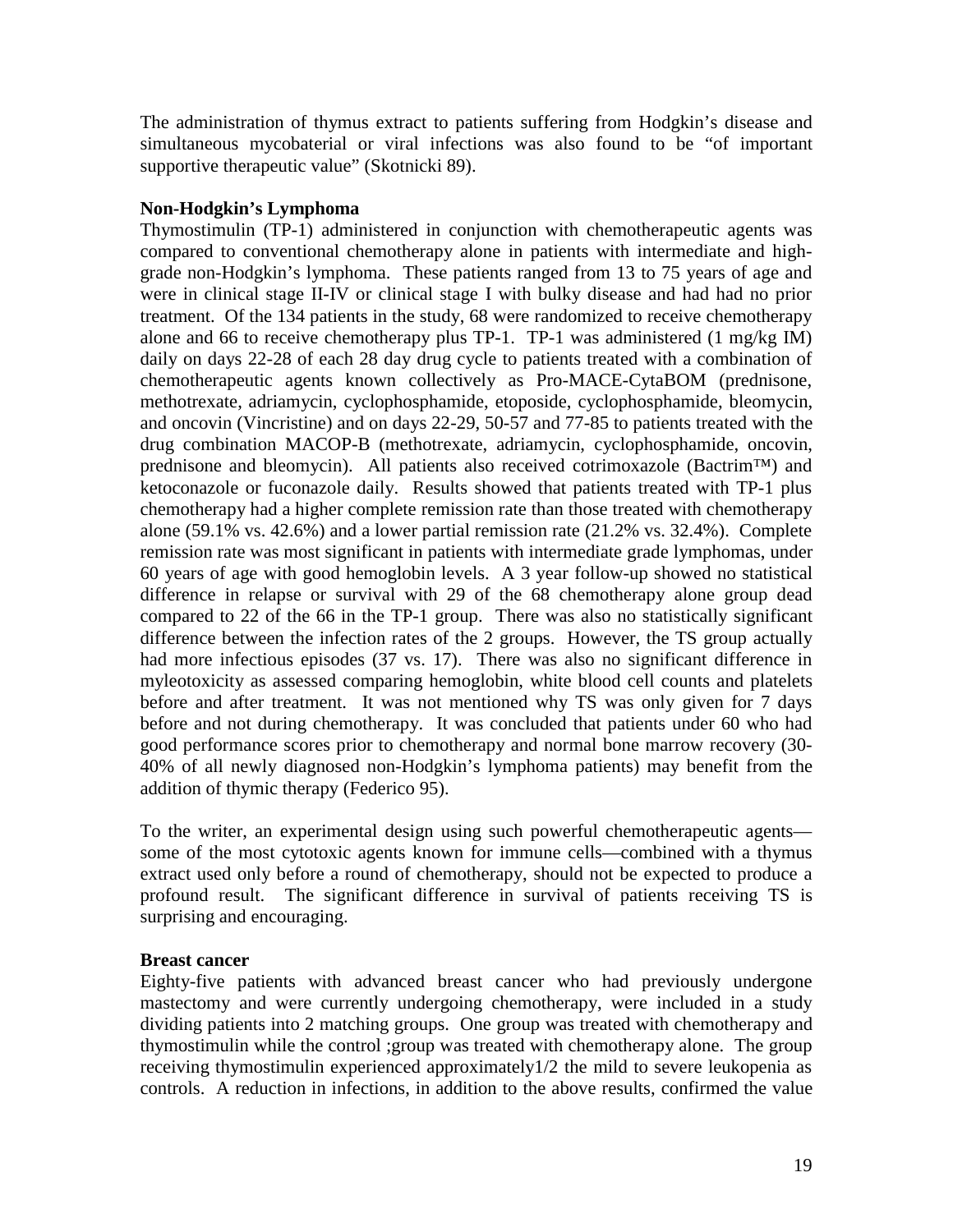of immunotherapy during chemotherapy for breast cancer (Alba 91). A similar study using thymostimulin found no significant statistical differences in immunologic or haematologic values between those receiving chemotherapy alone or with thymostimulin. However, the researchers observed that administration of the thymic hormone appeared to protect the bone marrow and subjects receiving thymostimulin had a lower incidence of side effects than the untreated group (Negri 92).

Another study involving the use of thymus extracts with breast cancer included 26 women suffering from breast carcinoma who had previously undergone mastectomy 1 to 2 years before the study began. Most had also undergone curettage of the axilla. Each subject received intramuscular injections of Thymus Extract Mulli twice weekly for 4 to 6 weeks. All subjects were monitored using the carcinoembryonic antigen (CEA) test. Results showed a reduction of CEA values in approximately 70% of the cases treated with thymus extracts compared to 47% for controls. The authors concluded that because of its effectiveness and lack of side effects, immunotherapy is valuable and should be considered as a therapy in breast cancer (Reinke 85).

Note: The carcinoembryonic antigen (CEA) test is a test typically used to monitor cancers of the colon and rectum. It serves as an index of whether a particular cancer has spread, is going into remission or is recurring (Griffith 88). Although it is used to monitor colorectal cancers, it also detects breast cancers (Griffith 88, Fischbach 96).

Pavesi (Pavesi 93) reported a reduction in hematological toxicity and a favorable effect on quality of life in approximately 50 women with breast cancer, but no impact on disease outcome (time to progression or median survival time) using thymostimulin (TP-1) given 1 mg/kg body weight IM daily during chemotherapy and 3 times a week thereafter until progression or withdrawal from the study. To see if thymus extracts would be useful in counteracting the incidence of infection and myelotoxicity, patients with early breast cancer were treated with 6 rounds of a combination of cyclophosphamide, methotrexate and 5-fluorourcil combined with thymostimulin (TP-1). The patients were randomly divided into 2 groups with the treatment group of 25 receiving chemotherapy plus TP-1 (50 mg/sqm IM) daily for 2 weeks and subsequently twice weekly for a minimum of 3 months compared to a control group of 26 patients receiving the chemotherapy alone. The results showed the TP-1 group to have statistically fewer infections (37% vs 77%), smaller decrease in the T4/T8 ratio (21% vs 46%), and fewer delays in chemotherapy protocols because of myelotoxicity (21% vs 77%). The authors noted a lower incidence of viral and fungal infections in the TP-1 treated group. Their conclusion was that TP-1 seemed useful for reducing the risk of infection in the early stages of breast cancer to patients subjected to chemotherapy and for allowing the administration of chemotherapy at the planned intervals without delays caused by chemotoxicity (Iaffaioli 88). Somewhat similar findings were seen in a group of 27 patients with advanced breast cancer trated with mitoxantrone and granulocyte-colony stimulating factor (G-CSF) plus the thymus extract thymostimulin (TP-1). G-CSF is an adjunct used to stimulate neutrophil production in conjunction with extensive chemotherapy when there is a high risk of a neutropenic infection. The results showed significant differences in several key haemotological toxicity indices between the TP-1 treated group and 27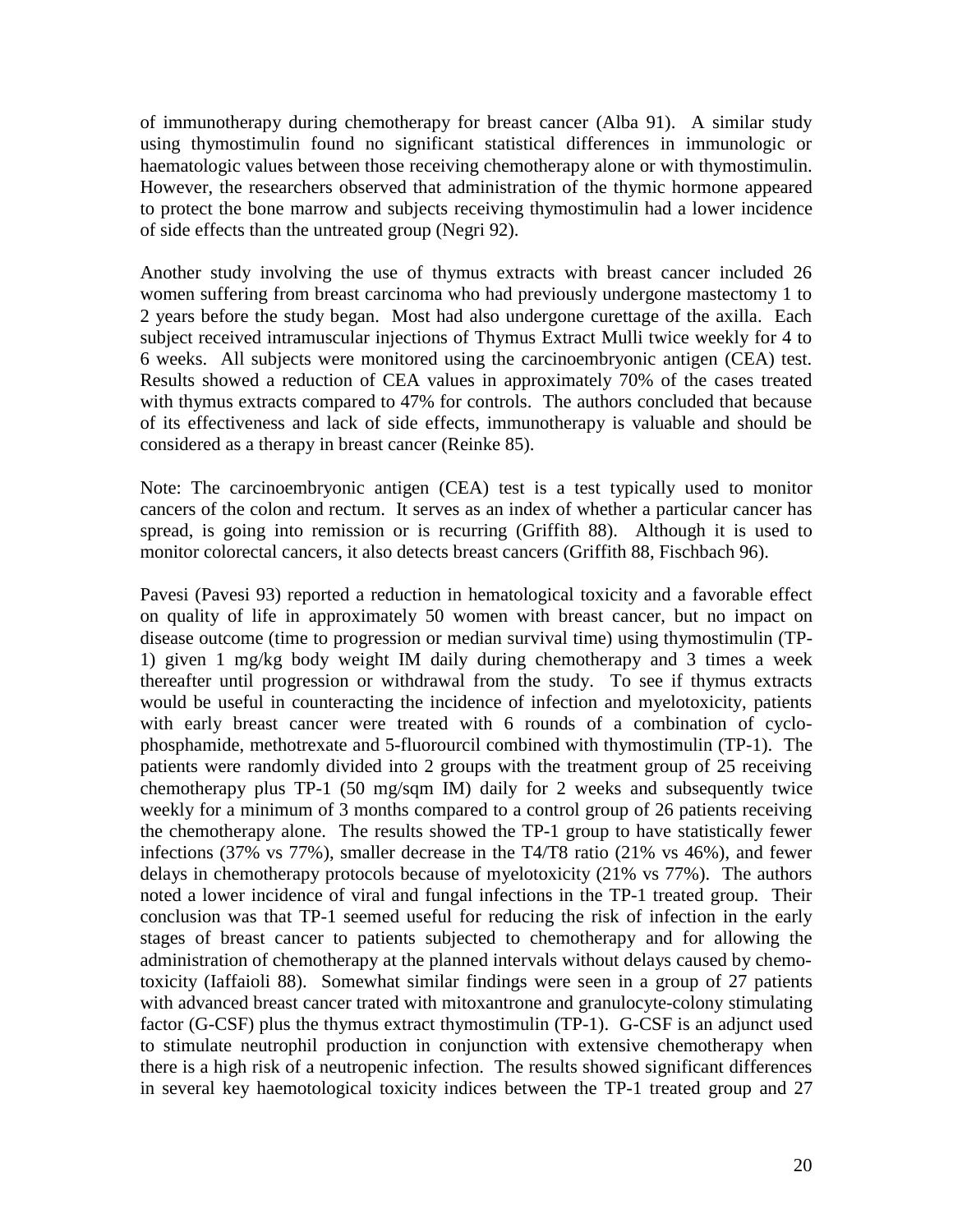controls receiving only chemotherapy. There was a significantly greater absolute neutrophil count (ANC) in the TP-1 group than in the controls as well as significantly fewer days to upgrade neutropenia to normal in patients receiving TP-1 (2 vs 10 days median). The treatment group also reached acceptable levels of local site and neutrophil concentrations faster than controls. Statistically fewer patients required transfusions of erythrocytes compared with controls (1 vs 8) and significantly fewer patients suffered from neutropenic fever (6 vs 16). The incidence (16% vs 59%), duration (5.5 vs 10 days), and severity of infection for the treatment group was also significantly lower than controls. There was, however, no difference in the response rate to chemotherapy between the 2 groups. Thymostimulin was well tolerated throughout the study (Sanchiz 96).

## **Colorectal and gastric cancer**

Thymostimulin thymus extract was used during and after surgery in 114 cases of gastric and colorectal cancer. The thymus extract was shown to be of benefit for neoplastic patients undergoing surgery to decrease the surgical stress (Ciconi 92).

In another study 50 patients with inoperable colorectal cancer received TFX thymus extract injections over the course of their disease. The results showed increased granulocyte and lymphocyte counts with enhancement of cell mediated immunity, clinical improvement and increased survival time. Twelve of the cases had repeated histological examinations of the active cancer and surrounding tissue. The results showed that thymus therapy produced inflammatory, granulomatous and fibroblastic reactions with focal calcification and tumor necrosis. These changes are comparable to those seen in spontaneous tumor regression and are considered to be an expression of a natural host response to the invasion of neoplastic tissue (Turowski 76, Urban 77). In situations where the colorectal cancer is operable, use of thymus extracts during and after surgery decreased the surgical stress, thereby favorably affecting the outcome (Ciconi 92).

Similar results were also reported in a 15 year review of 457 patients suffering from malignancies of the gastrointestinal tract and breast cancer. This study also showed a reduction in post-operative complications, better and accelerated wound healing, and an increased survival time compared to subjects receiving no immunotherapy (Cybulski 87).

Mustacchi et al. explored the possible protective effects of thymostimulin (TP-1) on chemotherapy induced leukopenia and related febrile episodes as well as possible improvement of therapeutic efficiency and tolerance when using high dose folinic acid (FA) and fluorouracil (FU) in metastatic colorectal cancer. Patients received the above chemotherapy plus TP-1 given 1 mg/kg of body weight IM per day concurrent with chemotherapy and 3 times per week thereafter until tumor progression, serious toxicity or patient refusal occurred. Results showed that the TP-1 treated group had significantly less gastrointestinal toxicity than controls. The TP-1 treated group also showed twice as many complete remissions (6 vs 3 for controls), more partial remissions (26 vs 16), fewer days of treatment due to haemotological toxicity (46 vs 60 for controls), and fewer delays due to mucositis and diarrhea (11 vs 22). The author noted the addition of TP-1 to the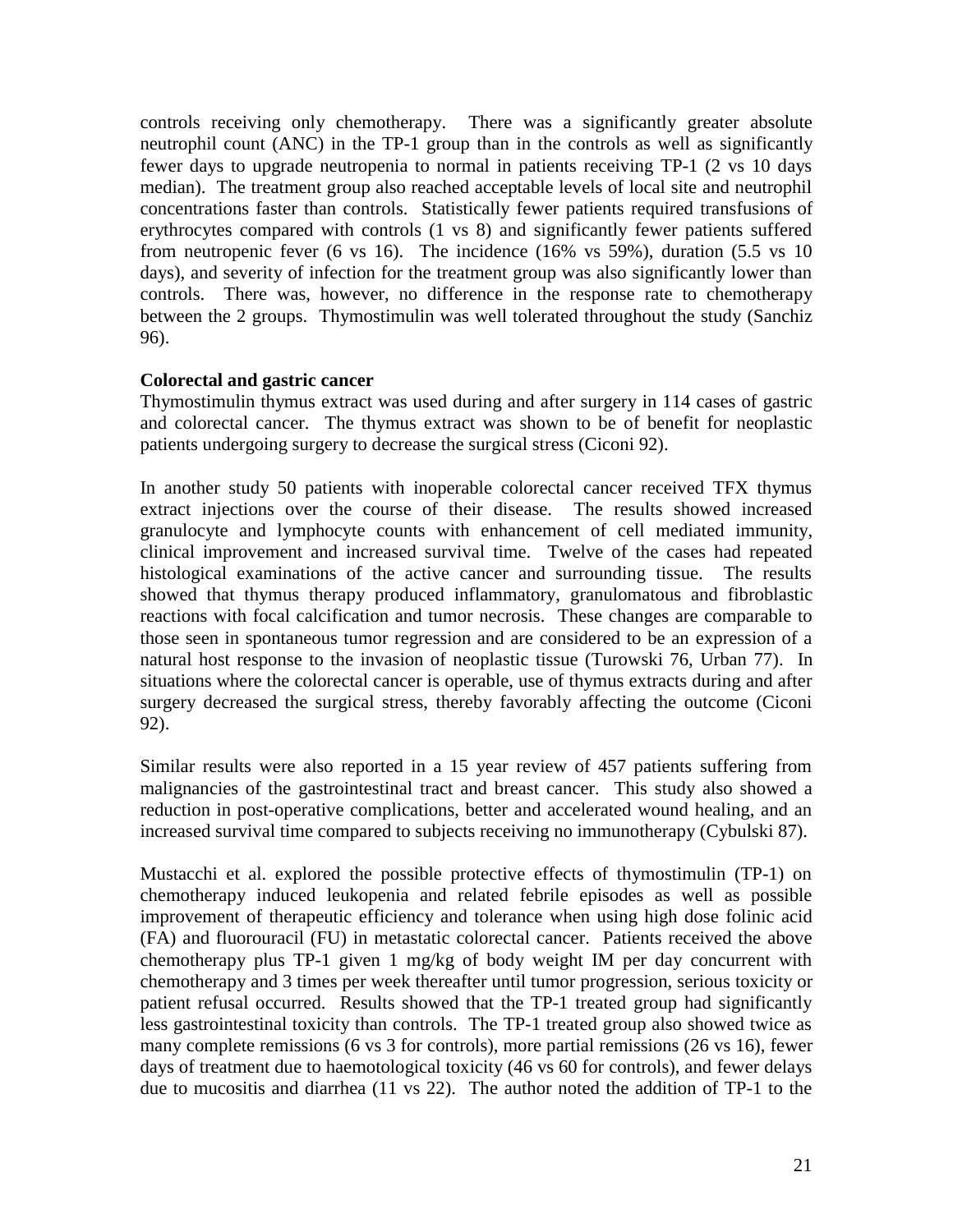fluorofolate combination improved the response rate without any significant impact on survival. Interferon (IFN) added to chemotherapy has a similar effect on response rate but does so with extremely heavy toxicity, which is virtually absent with this treatment regimen employing TP-1 (Mustacchi 94).

## **Hepato-cellular cancer**

There is one report of a small pilot study producing tumor regression in almost 50% of patients with hepatocellular cancer treated with thymostimulin (TP-1) alone. Further analysis revealed that Kupffer cells stimulated in vitro by TP-1 released significant amounts of tumor necrosis factor-alpha and interleukin 1 alpha & 6 (Balch 97).

## **Melanoma**

The thymus extract t-activin was given before surgery and for 6 months following surgery in 8 early stage melanoma patients. No differences were seen in the total number of T cells, T helper, T suppressor, CD38+ and CD16+ cells. Mitogenic induced lymphoproliferative responses were also unaffected. There was a slightly longer, but statistically insignificant, disease free period in the t-activin patients compared to controls who had surgery alone (17.5 vs 13 months). Although the above parameters showed no statistically significant differences, the t-activin treatment group had an overall survival time nearly twice that of the control group (40 vs 23 months). The authors' explanation was that there were probably other immune factors involved that were not measured. Further studies with larger groups are planned (Garashchenko 96).

## *Surgery*

## **Colorectal surgery**

Four hundred and twenty-five patients received thymostimulin for 7 days beginning 48 hours before surgery plus cefotetan, an antibiotic, administered at the time of anesthesia. The results showed a lower incidence of post surgical infections and abscesses compared to those who received only the antibiotic, even in patients with compromised immune responses. Respiratory tract infections were one-half as frequent compared to those who received only the antibiotic (Periti 93).

## **Suppurative surgical infection (SSI)**

Forty-seven infants with sepsis and 34 with localized infection were given t-activin thymus extract as part of the post surgical treatment complex while 75 other infants were treated with conventional methods. Results showed that the clinical course of SSI was less severe, with more pronounced positive changes in symptoms, shortened hospital stay and decreased mortality in the treated infants. The authors confirmed that the postoperative use of thymus extracts in infants leads to an increase in the number and functional capacity of peripheral T-lymphocytes with improved bactericidal activity of circulating phagocytes in postoperative newborns with SSI (Samsygin 89).

## **Post-operative Sepsis**

The thymus extracts thymalin and t-activin were used in a study involving post-operative sepsis. The authors reported after 14 days of treatment that thymalin stimulated T cells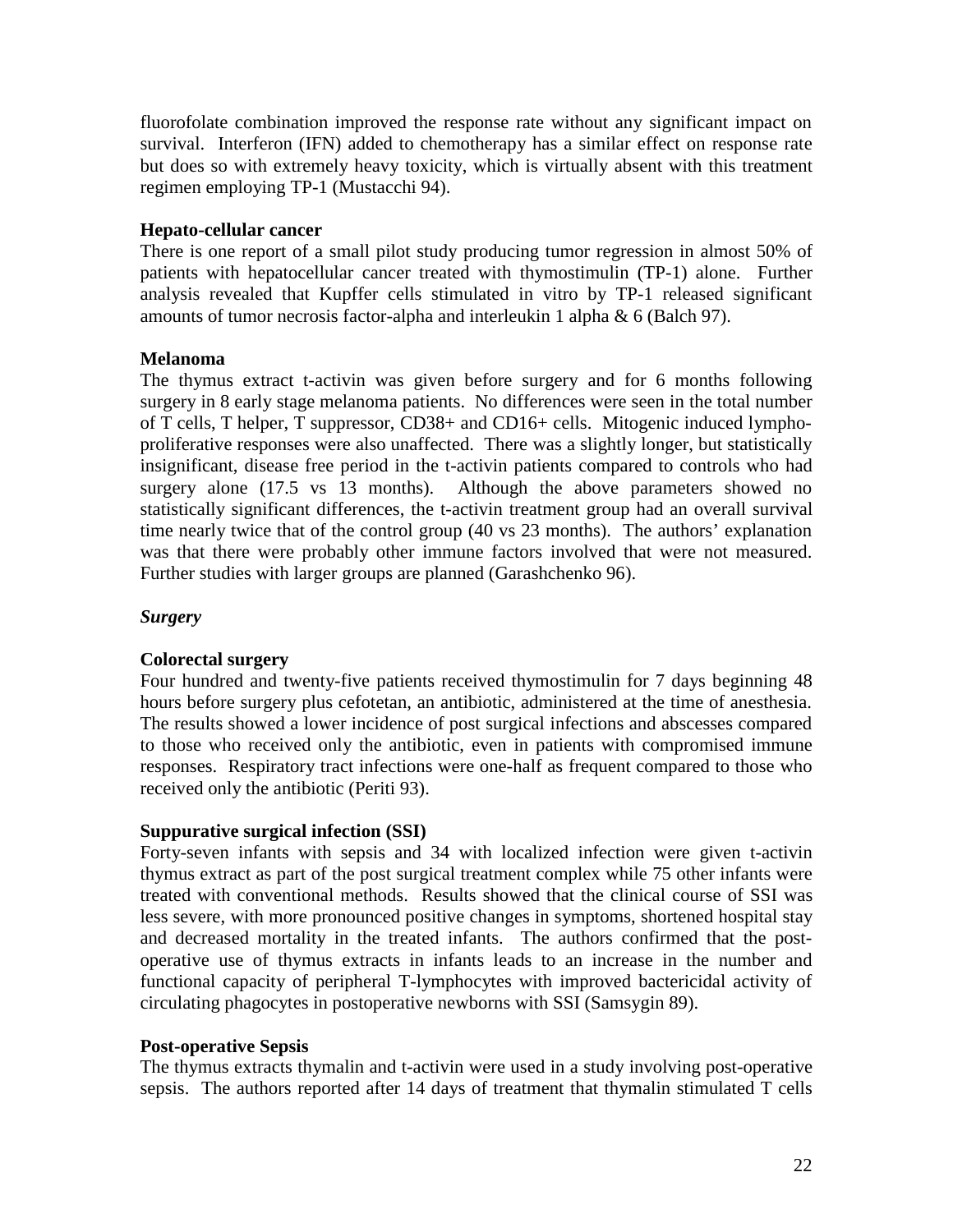while acting with immunoglobulins. T-activin increased the numbers of T cells and B cells. Clinical improvement was best when the thymus extracts were used in combination with other medication (Bulava 96). After citing immunologic and clinical studies demonstrating the immunodeficiency states are the most probable causes of postoperative complications following reparative surgery of the facial bones, results were presented for 10 cases of facial surgery for congenital land acquired deformation using tactivin conjointly with surgery. This protocol normalized immune parameters and prevented development of post-operative complications (Volozhin 96).

## **Orthopedic implants**

Teicoplanin, a thymus extract, was shown to be a useful prophylactic against infection resulting from orthopedic implant surgery. Deep prosthetic infections are very difficult to cure without removing the infected device; the outcome can be devastating, such as: total loss of joint function, amputation, and occasionally, death. Preliminary results show that teicoplanin has a role to play both in treatment of infection and as prophylaxis against hospital-acquired infection (Periti 92).

## **Abdominal surgery**

Sixty-one patients who had been previously classified as anergic underwent elective abdominal surgery in conjunction with simultaneously receiving thymostimulin thymus extract. The authors found a notable reduction of postoperative infection in the treated group when compared with 62 controls who were anergic and underwent surgery but received no therapy (Perotti 47).

## **Surgery with the immunocompromised**

Two hundred and twelve surgical patients at risk because they were immunocompromised were divided into 2 homogeneous groups: the treatment group which received thymostimulin thymus extract during and after surgery, and the control group which received conventional surgical treatment. All patients were affected by severe pathologies. Positive results were obtained in the thymostimulin treated group in terms of reduced morbidity, postoperative hospitalization and mortality as compared to controls. The author's conclusion was that treatment with thymostimulin in immunocompromised patients is an important factor in avoiding or reducing postoperative infection rates (Lai 92).

## *Immunosenescence (Immune Effects of Aging)*

A strong and vigorous immune system is especially important in the health of the elderly. The lifestyles of most older persons in our society compromise immunity in many ways. Several of the common causes of compromised immunity listed earlier in this paper are especially relevant to aging persons. As a group, older people tend to exercise less, consume more prescription and nonprescription drugs, and are exposed to more medical procedures. Suboptimal nutritional intake is also a common problem associated with aging. These stressors occur at a time of life in which inadequate digestion and elimination combined with decreased liver function compound their detrimental effects on immune function. Because these conditions are additive and cumulative, it is difficult to determine exactly how much of the aging in humans is due to the natural physical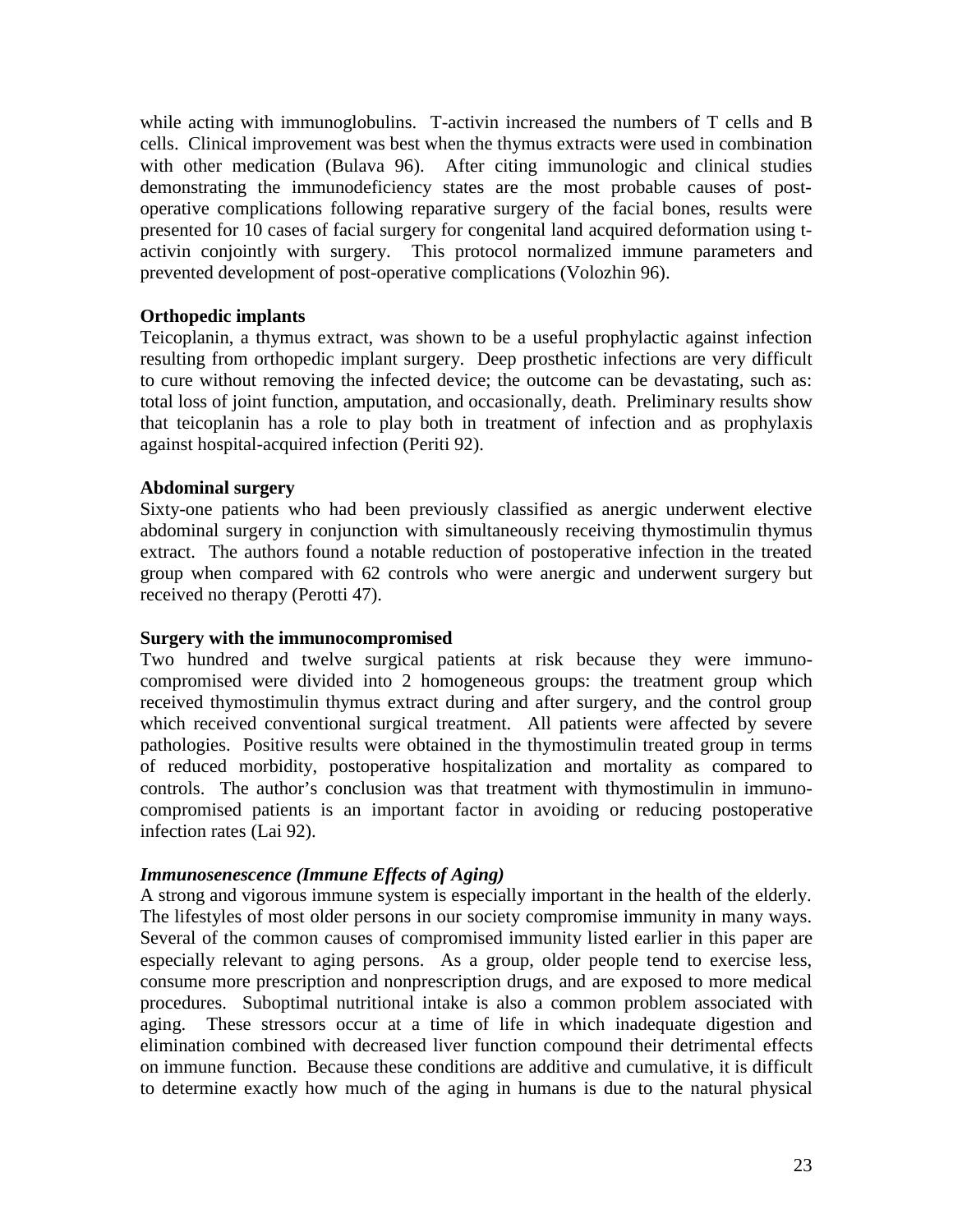process and how much is incurred by lifestyle components that lead to compromised immunity. Even though the exact proportion may be difficult to assess, it is no coincidence that many of the causes of compromised immunity are also involved in aging. "The programmed decline in physiologic competence, which we know as aging, is in fact a series of concomitant changes primarily manifested in the immune system" (Weksler 81).

One of the most consistent findings associated with immunosenescence in humans and animals is a decline in T cell numbers, function and proliferation as aging increases. This has been attributed to the involution of the thymus gland (Kouttab 89) and the subsequent decreased production of the thymic hormones that control T lymphocyte numbers and function (Ghanta 90). These decrease with age and are associated with a "thymic menopause" and cellular immune senescence contributing to the development of diseases in the aged (Hadden 92). The consequence of this process is an increased susceptibility to infections, auto immune diseases and cancer (Weksler 81). Liquid thymus extracts have been used to help restore cellular immunity, including the number and function of T-lymphocytes (Skotnicki 89, Kouttab 89, Hadden 89, Dabrowski 80, Segatta 86, Park 84, Poli 86, Periti 93, Harrower 32, Weksler 81). The question is whether liquid thymus extracts can do the same in the elderly person.

There is scant literature on the clinical and direct immunological effects of liquid thymus extracts in the aged. In one of the few studies, Pandolfi et al. administered thymostimulin (TP-1) to 14 randomly selected persons averaging 80 years of age who were free of neoplastic, autoimmune or infections diseases at the time of selection and had a normal lymphocyte count (Pandolfi 83). Dosage was 1 mg/kg per wk for 1 month followed by 1 mg/kg per 2 weeks for 2 months. The total treatment time was 90 days. The results were compared to a control group of 12 subjects receiving no therapy. Routine blood, urine and clinical data were evaluated before therapy, at 90 days and at 180 days. The study found no change in the absolute lymphocyte count. There was an increase in T lymphocyte resetting but it was not statistically significant due to the small N size. The only statistically significant difference in laboratory measurement between the two groups was a decrease in the sedimentation rate from a slightly elevated value of 22 before therapy began to 12 at 180 days for the treatment group, a decrease of about 50%. The clinical results of the study, however, were much more striking. Significantly fewer patients in the treated group had infections than controls (21% vs. 67%). In addition, there was only 1 episode of urinary tract infection in the treated group compared to 6 in the controls and only 2 episodes of respiratory infection in the treated group compared to 11 in the control group. No other infections in the treated group occurred, but there were 4 in the controls. No side effects or toxicities were reported.

Because no true T lymphocyte function tests were completed, we can only surmise that the cause of this improved resistance to infection may have been due to increased T cell function, as has been shown by previous studies in humans and animals (Kouttab 89, Stankiewiez 86, Dabrowski 80, Segatto 86, Park 84, Poli 86). The results of this study provide a very interesting indication that thymus extracts may not significantly increase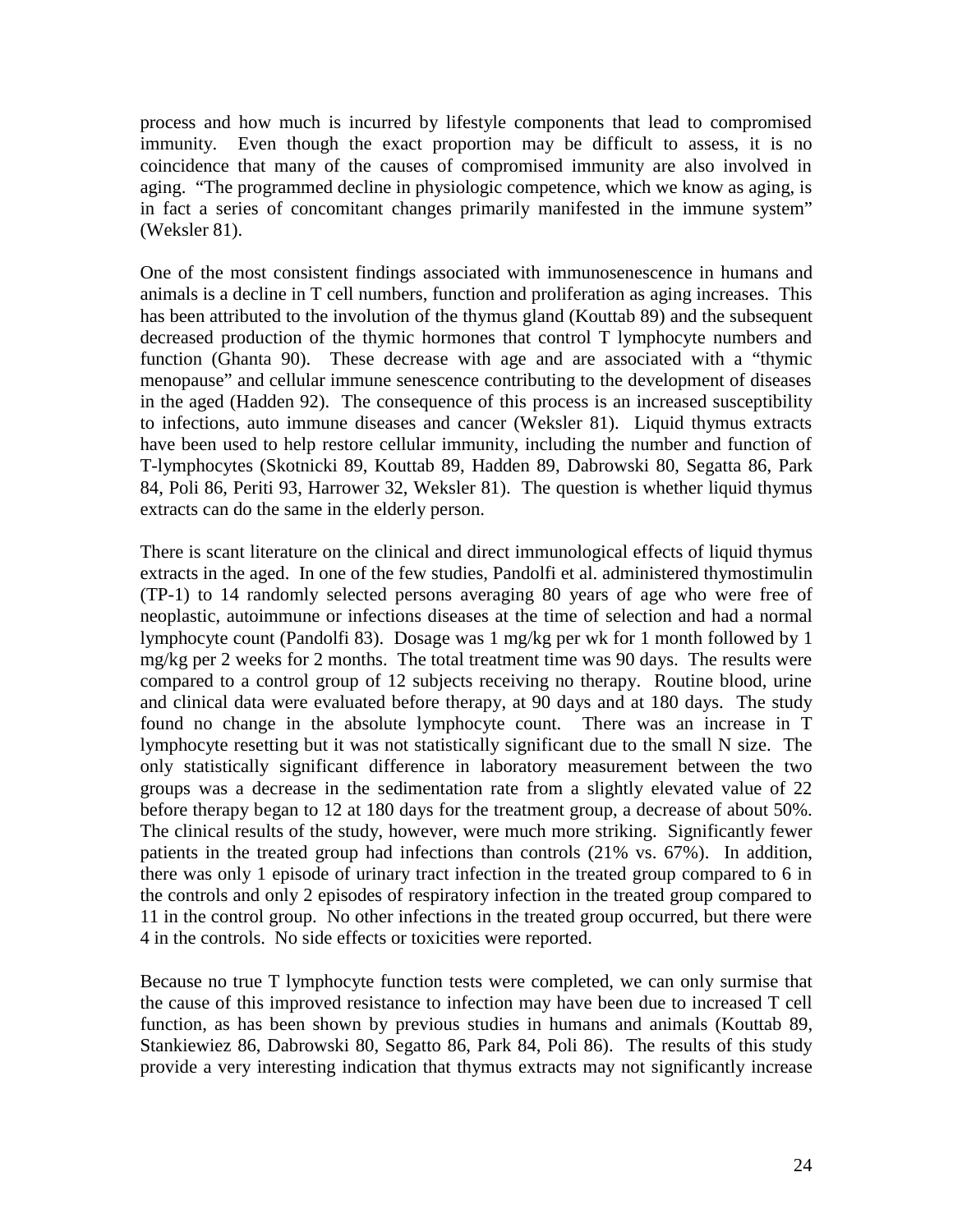lymphocyte numbers in relatively normal, healthy, elderly persons, but may significantly alter their clinical course, even when their lymphocyte count is normal.

Studies presented earlier in this paper demonstrated the beneficial effects of thymus extracts in treating the most common diseases associated with aging: infections, autoimmune diseases and cancer. The study presented above, however, demonstrates the possibility of benefits of liquid thymus extracts given to elderly subjects on a prophylactic basis.

Although the increased clinical response was probably due, at least in part, to the increased functional capabilities of T lymphocytes, there may also have been other factors involved. The thymus appears to be involved in decreasing some of the normal processes of aging in association with other organs and systems. In other words, they may have extra-immunological functions as well (Fabris 90, Czaplicki 89).

For example, studies have shown the beneficial effects of liquid thymus extracts on the structure and function of livers in aging animals. Typically, the hepatocyte nuclei of livers in aging animals increase in size. Mitochondria are also swollen and have deficient membrane composition with dark and electron dense internal structures. The rough endoplasmic reticulum (RER) and smooth endoplasmic reticulum (SER) also show characteristic patterns of degeneration. These characteristic changes should be taken as a criterion of aging and diminished biological activity (Weindruch 80). Fetal thymic calf extracts have been shown to induce a significant decrease in the size of hepatocyte nuclei in aging (450 day old) mice (Czapliki 90). Microscopic examination of hepatocyte mitochondria from treated mice showed the histological picture of healthy young mice. In contrast, histology of hepatocytes from the control group showed the typical patterns of degeneration associated with aging. In another study, thymus peptides (thymic factor D) extracted from swine and injected into 24-month-old rats (senescent rats) in a dosage of 2 mg/kg every other day for 3 months resulted in decreased liver content of malondialdehyde & lipofusion accompanied by increased liver glutathione peroxidase (GSH) levels. Microscopic examination revealed that hepatic mitochondrial and microsomal membranes of these aged rates had recovered to be like those of young adult rats (Chung-Kuo 93). Another finding from this study was that liver and spleen function did not deteriorate with age in the treated animals.

Other studies have shown decreased levels of unsaturated fatty acid peroxides in cerebral and splenic tissue of adult rodents (Czaplicki 89). Histologies of these animals revealed the preservative and antiaging effects of embryonic and early fetal calf thymus extracts. The authors' conclusion was that the active substances produced by embryonal thymus and early fetal thymus not only affect the immunological system, but also interfere with the process of organ aging. Investigators have reported that the administration of liquid thymus extracts has been associated with the disappearance of presbyopia and climacteric changes in elderly persons (Kaliuzhnaia 89). Other investigators demonstrated that thymus extracts significantly increased the longevity of treated mice (Hadden 89, Kaliuzhnaia 89).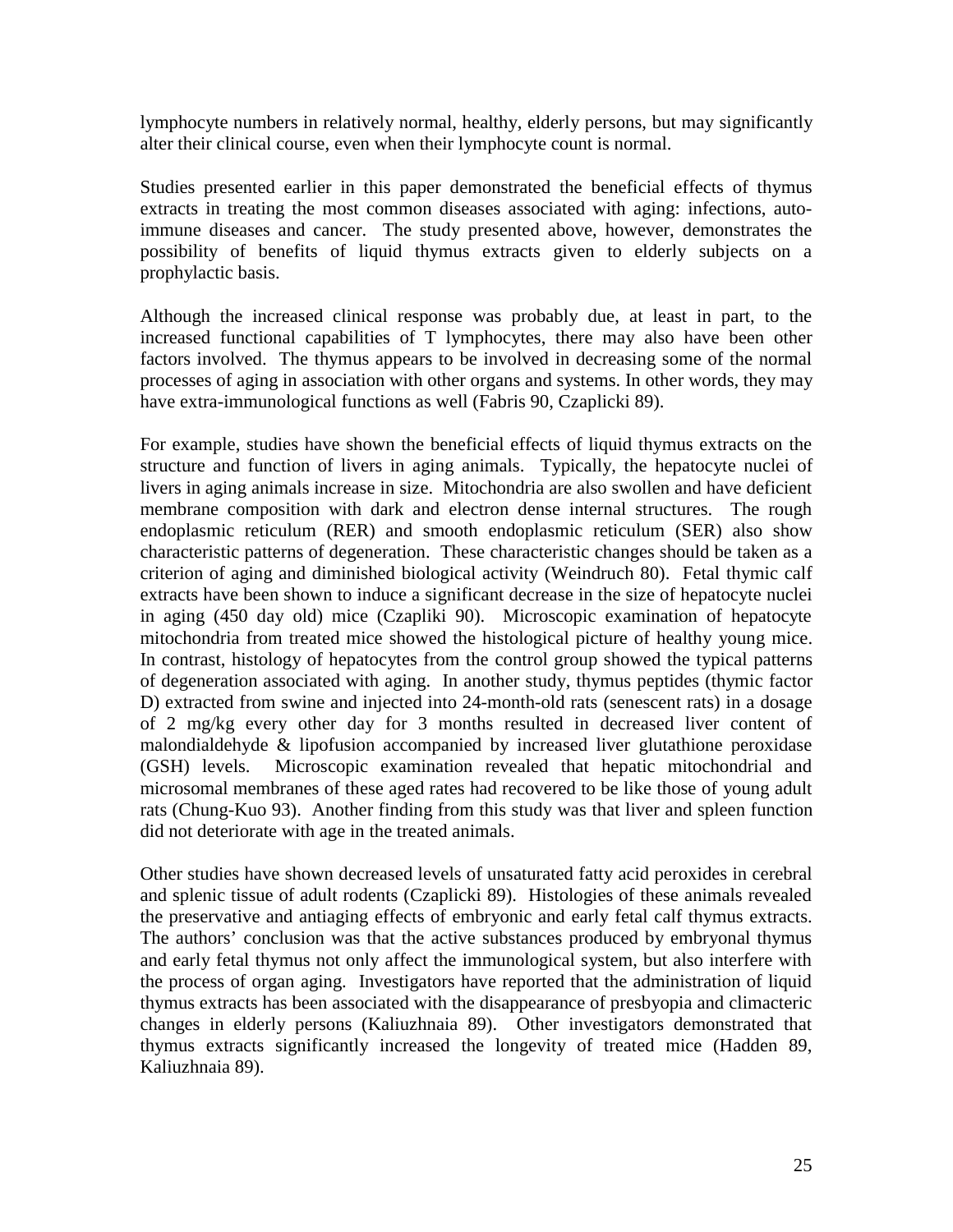Taken as a group, these studies indicate that liquid thymus extracts may be useful in preserving antioxidant activity, may decrease the typical response to aging in the liver and possibly other organs, and may influence longevity in some animals.

The thymus is also fundamental to the integration and proper interaction between the immune, endocrine and central nervous systems (CNS). There is recent evidence that indicates the thymus plays an indirect but considerable role within the neuroendocrine network. A number of homeostatic processes governed by the hypothalamopituitary axis are involved, including regulation of tissue metabolism (Fabris 90, Dabraowski 90).

In summary, decreased cellular immunity is directly associated with increased aging. Liquid thymus extracts have been shown to be beneficial in some clinical conditions affecting the elderly. They have been shown to have extra-immunological benefits on other organs and systems. The use of thymus extracts may be an important, but overlooked, option in treating the possibly preventing many clinical conditions of the aging person.

## *Miscellaneous*

## **Burns**

Opportunistic micro-organisms causing infections in burn patients are often acquired in hospitals. These infections commonly involve Gram-positive organisms which may be resistant to several antibiotics. Teicoplanin, alone and in combination with additional antibacterial drugs, proved effective in the treatment of Gram-positive infections of various types in hospitalized burn patients (Periti 92).

In another study the thymus extract t-activin was used in combination with sodium nucleinate plus lidocaine to restore phagocytic function of peripheral blood lymphocytes and increase humoral immunity in severely burned animals. Treatment decreased colonization of pseudomonas aeruginosa and candida pathogens and decreased the death rate (Shatalova 97).

## **Preeclampsia and eclampsia**

Progressive immune depression accompanied by a parallel drop in parathyroid hormone level to critical values has been demonstrated in patients with eclampsia. Patients with preeclampsia delivering by cesarean section were treated postoperatively with the thymus extract, t-activin. Cellular immunity was compared with patients receiving no t-activin. A marked immunostimulatory effect of the thymus extract on T-lymphocytes and especiallky on theophylline-resistant T-lymphocyte subpopulations was observed. The effect of t-activin was most marked on the  $3<sup>rd</sup>$  to  $5<sup>th</sup>$  day of the postoperative period (Ianiushina 92).

## **Male Infertility**

In an unusual 2 part study, the effect of complete thymic extract on the motility and progression of sperm from men with previously confirmed asthenozoospermia was investigated. In the first part, the thymic extract was incubated in vitro with sperm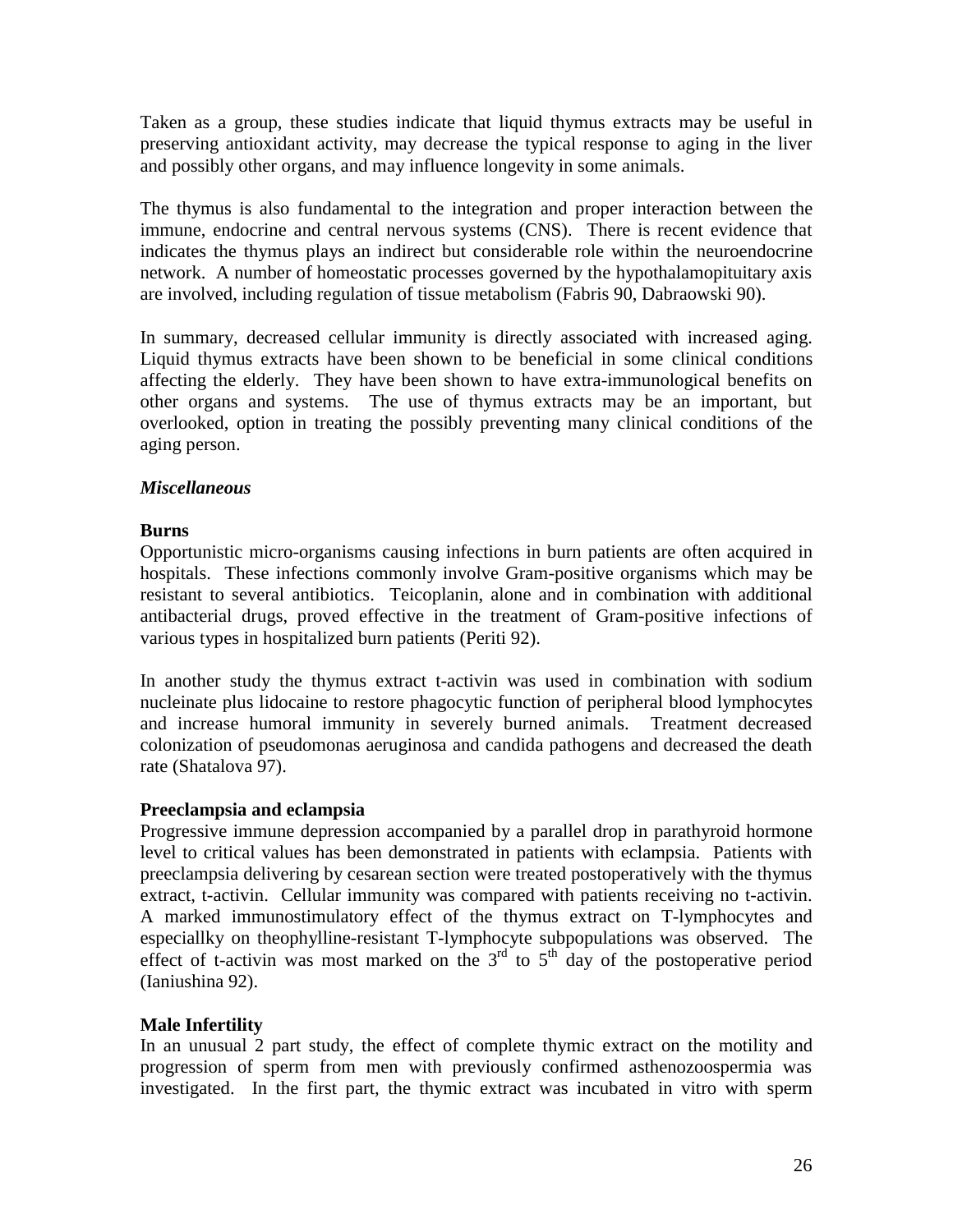obtained from men with asthenozoospermia and compared to untreated in vitro sperm from the same men. In the second part of the study, 10 men with asthenozoospermia were given injections of the thymic extract (150mg/day IM) for y days and sperm samples were compared before and after therapy. In both parts of this study results showed a significant increase in sperm motility and progression with the introduction of complete thymic extract (Arsenijevic 96).

## **Cardiac Function**

In a 4 year study comparing treatments for men with biopsy proven myocarditis or dilated cardiomyopathy, 13 men were treated with thymomodulin plus conventional treatment, 13 with interferon-alpha plus conventional treatment, and 12 with conventional treatment alone for a period of 2 years. Results at the 2 year follow-up showed significant improvement in left ventricular ejection fraction (81% vs 66%), and maximum exercise time (5 vs 3 minutes) during exercise. At the 2 year follow-up, 88% of the men in the 2 treatment groups had normal electrocardiograms compared with 22% of the controls, and 73% had improved their functional class compared to 25% of the men in the control group (Muric 96).

## *Side Effects*

Over 200 articles were reviewed in the preparation of this paper. One of the most striking consistencies throughout the many articles was the absence of harmful side effects produced by thymus extracts. Except for two incidents of toxicity (see "Toxicities" section), no hazardous side effects were listed, even in the studies involving injections. A few authors noted the lack of harmful side effects. This is unusual in medical literature, especially in new or experimental therapies. One review article found "a complete lack of detrimental side effects" in over 50 studies it reviewed (Kouttab 89). Beneficial side effects are not usually measured or reported in clinical experiments, however, one study reported a decreased sensitivity to viral and bacterial infections and an improvement in the general clinical state and overall well-being of subjects taking a thymus extract (Skotnicki 89).

Some studies used thymus extracts to decrease the iatrogenic side effects and toxicity of radiotherapy, chemotherapy and surgery (Vuckovic 92, Alba 91, Negri 92).

## *Toxicities*

Only 2 toxicities were reported in all of the papers referenced here or in any of the other papers reviewed. This is an important finding, particularly when compared to the side effects and toxicities of some of the drugs used to treat the same conditions that thymus extracts have successfully treated, especially in the frail or chronically ill patient.

One study, however, showed a severe anaphylactic reaction to thymostimulin. This was a report of a single 36-year-old male receiving thymostimulin as part of the treatment for a neck tumor. In this unusual case, the man showed an anaphylactic response on the first injection. Subsequent tests showed no skin response to bovine material but a response specific to the thymostimulin (Marcos 91). In light of this we would suggest routine skin tests before injection of any thymus extracts as a precautionary measure.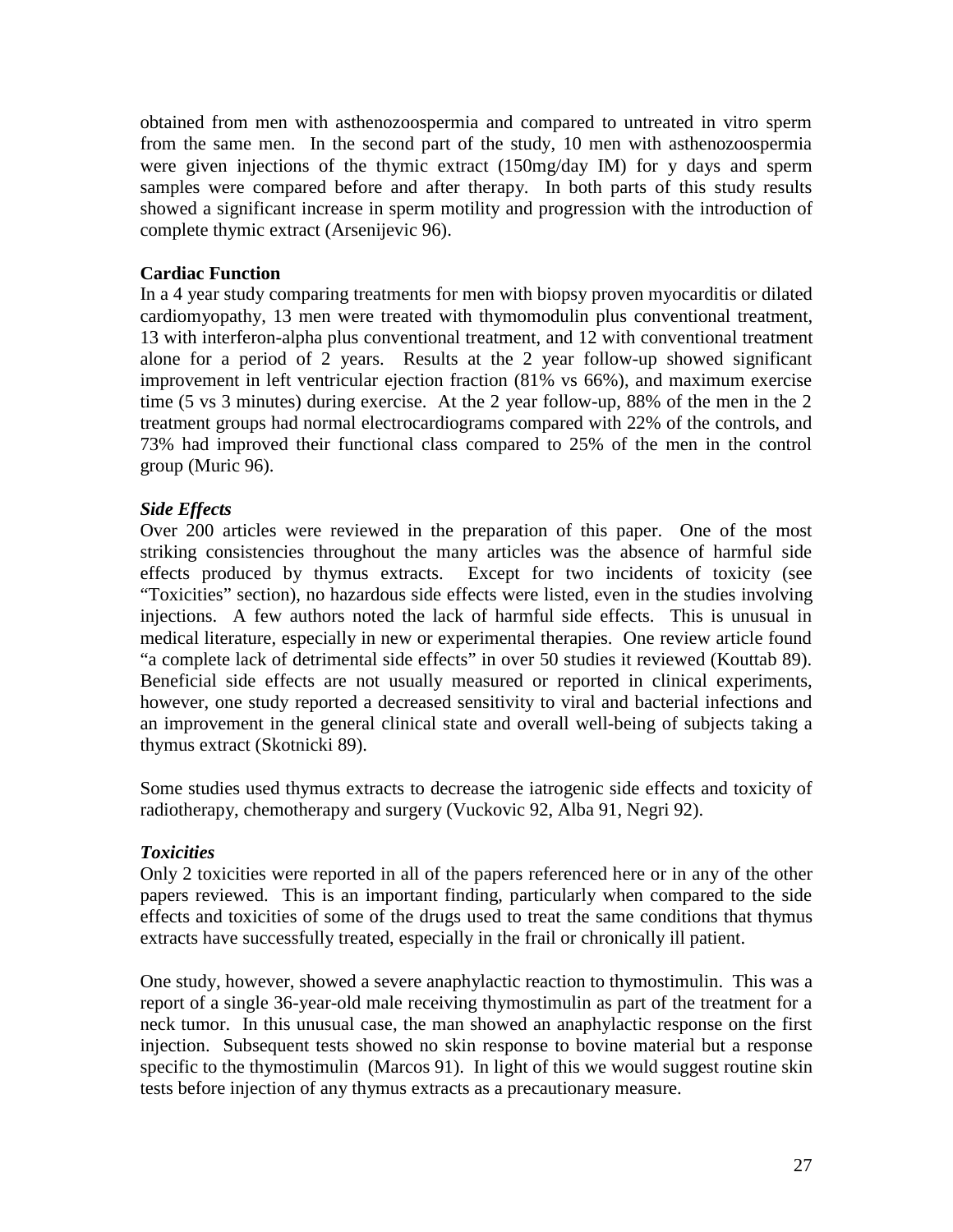## *Contraindications*

Although none have been reported, all patients with an organ transplant or other forms of allografts (same species, different genetic strain) or xenografts (different species) must be cautious of any agent capable of stimulating a cellular immune response as there is the potential risk of increasing the graft-versus-host response rejection rate of implants. Orthopedic implants, however, may be an exception as the study noted above successfully used a thymus extract to prevent complications of orthopedic implant surgery and reported no increase of implant rejection (Periti 92).

#### *Summary*

Thymus extracts have been shown to be of significant therapeutic value using both clinical and laboratory indices. It is important to note that the improvements taking place in several of these experiments were not just palliative improvements. In some studies there were indications of an actual reconstitution of the cellular immune system as indicated by the increase in the numbers of T lymphocytes (Skotnicki 89, Kouttab 89, Hadden 89, Stankiewiez 86), macrophages (Andolina 87) and suppressor cells (Kouttab 89) and a restoration of function of these and other cells as shown by: increased conversion of immature thymocytes to non-dedicated T cells in human bone marrow (Kouttab 89); enhanced proliferation response to concanavalin A (Con A) (Dabrowski 80) and phytohemagglutinin (PHA) (Segatto 86, Poli 86, Vuckovic 92, Marjanska 75); increased E-rosette formation (Macchiarini 89); increased phagocytosis and bactericidal activity of circulating phagocytes (Kartasheva 91, Samsygin 89, Alba 91), increased numbers of macrophages and monocytes (Kouttab 89, Tas 90); decreased carcinoembryonic antigen (CEA) levels in cancer patients (Reinke 85); and a restoration of skin test responsiveness (DTH response) in previously unresponsive patients (Kouttab 89, Lasisz 90, Periti 93, Marjanska 75). Laboratory tests have also confirmed the favorable effects of thymus extracts on humoral immunity as shown by: an increase in the B lymphocytes (Twomey 82) and serum immunoglobulins to normal (Kouttab 89); an increase in depressed salivary IgA levels (Fiocchi 86); and a down regulation of elevated IgE (Kouttab 89, Fiocchi 87, Bagnato 89, Cavagni 89) and eosinophil counts (Kouttab 89, Fiocchi 87).

The positive effects of thymus extracts have even been demonstrated in laboratory tests for autoimmune reactions by reducing rheumatoid factor alpha 2 and serum G globulin levels (Skotnicki 89, Skotnick 86, Lasisz 90) with an accompanying rise in the depressed hemoglobin and serum iron levels as the autoimmune factors decreased (Skotnicki 86). The ability to affect these multifactor autoimmune reactions provides further indications that the regulatory mechanisms modified by thymic extracts are systemic. Their effects do not come from just focal inhibition or stimulation of a single mechanism.

This broad range of laboratory indices taken as a whole indicates that thymus extracts are capable of affecting the immune response at a fundamental level.

One of the most striking features of therapy using thymus extracts is the wide variety of conditions in which these extracts have been successfully employed. They have been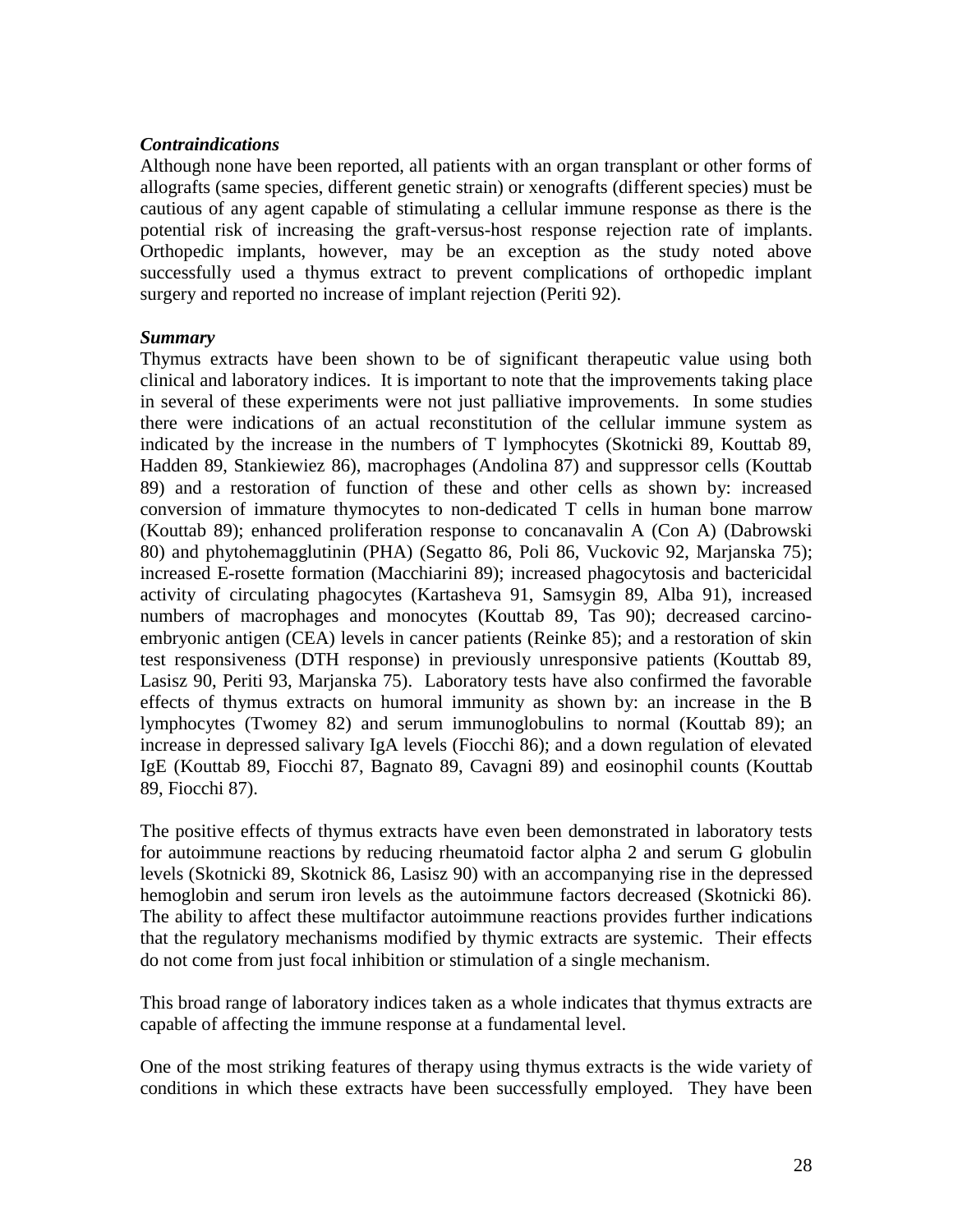used orally and as injectables; by themselves and in combination with other therapeutics. In some instances, they have been the only effective treatment. These extracts have been successfully used clinically to prevent and treat primary and secondary infections (Kartasheva 91, Periti 92), prevent relapses (Kouttab 89) and secondary complications of infections (Kartasheva 91), and to reduce postoperative infection rates(Lai 92). They have also been used to: modulate the deleterious effects of radiotherapy, chemotherapy and surgery (Vuckovic 92, Alba 91, Negri 92); accelerate the rate of wound healing (Skotnicki 89); decrease some of the effects of aging (Czapliki 90, Chung-Kuo 93); improve the efficacy of other treatments (Grigor'ev 89); and as an adjuvant in surgery (Periti 93, Samsygin 89, Periti 92, Lai 92) and treatments using antifungal, antibiotic and antiviral agents (Skotnicki 89, Radomska 87, Czaplicki 89, Ianiushina 92, Gilman 87, Drews 84).

Few medicines can boast effectiveness in treating conditions so diverse as: infections [deep disseminated (Dworniak 91), or focalized (Grismondi 91) of bacterial (Guliamov 91) and viral (Kicka 86, Dworniak 91, Zeman 91, Skotnicki 84) origins]; respiratory diseases [infections (Kouttab 89, Fiocchi 86), non-infections (Stankiewiez 86, Matusiewicz 87, Gieldanowski 81, Smogorzewska 84), acute (Stankiewiez 86) and chronic (Gieldanowski 81, Smogorzewska 84, Frolov 92, Tortorella 92)]; diseases of immunodeficiency (Davies 82, Valesini 87); autoimmunity (Skotnicki 84, Kartasheva 91, Suchkova 90); allergies (Chachoua 89); degenerative skin diseases (Skotnicki 89, Kouttab 89, Pecora 91, Cavagni 89, Kaliuzhnaia 89); as well as neoplasias of the lung (Capelli 92), larynx (Mantovani 92), leukocytes (Skotnicki 89, Martelli 82, Makhonova 91, Drozdova 90, Marjanska 75), breast (Alba 91, Negri 92, Reinke 85, Griffith 88) and of colorectal and gastric origin (Ciconi 92, Urban 77, Cybulski 87). They have also been shown to be of benefit in increasing the survival time of patients with severe or terminal illnesses (Kartasheva 91, Cybulski 87, Samsygin 89, Periti 92).

In some cases these results persisted long after the treatment was discontinued. This indicates that it was effective in changing the natural course of the disease by working at the causative level, i.e. the faulty immune process rather than at the combative (antibiotics) or symptomatic (bronchodilators, etc.) levels. In other cases, the change was seen only while the extracts were being administered, indicating that even though these extracts were not effective at the causal level, they were still able to play a significant role in the therapeutic regimen and, at the least, provide an improvement in the clinical state land general well-being of the patient (Skotnicki 89). The combined results of the many studies on the various thymus extracts, taken as a group, is very encouraging and appears to offer a possible new alternative and/or adjunct to present therapies.

Individually, many of the studies showed design weaknesses. Small N-size plagued most of these studies with as few as 4 subjects in some. In several studies there was no randomization of groups and in a few, no control groups. Only a few of the studies used double-blind trials. Although there is a need for better designed studies, the combined results and the variety of health conditions reported to respond to the thymus extracts tested provide enough material to consider thymus extracts as a potentially promising and useful new area of treatment and research.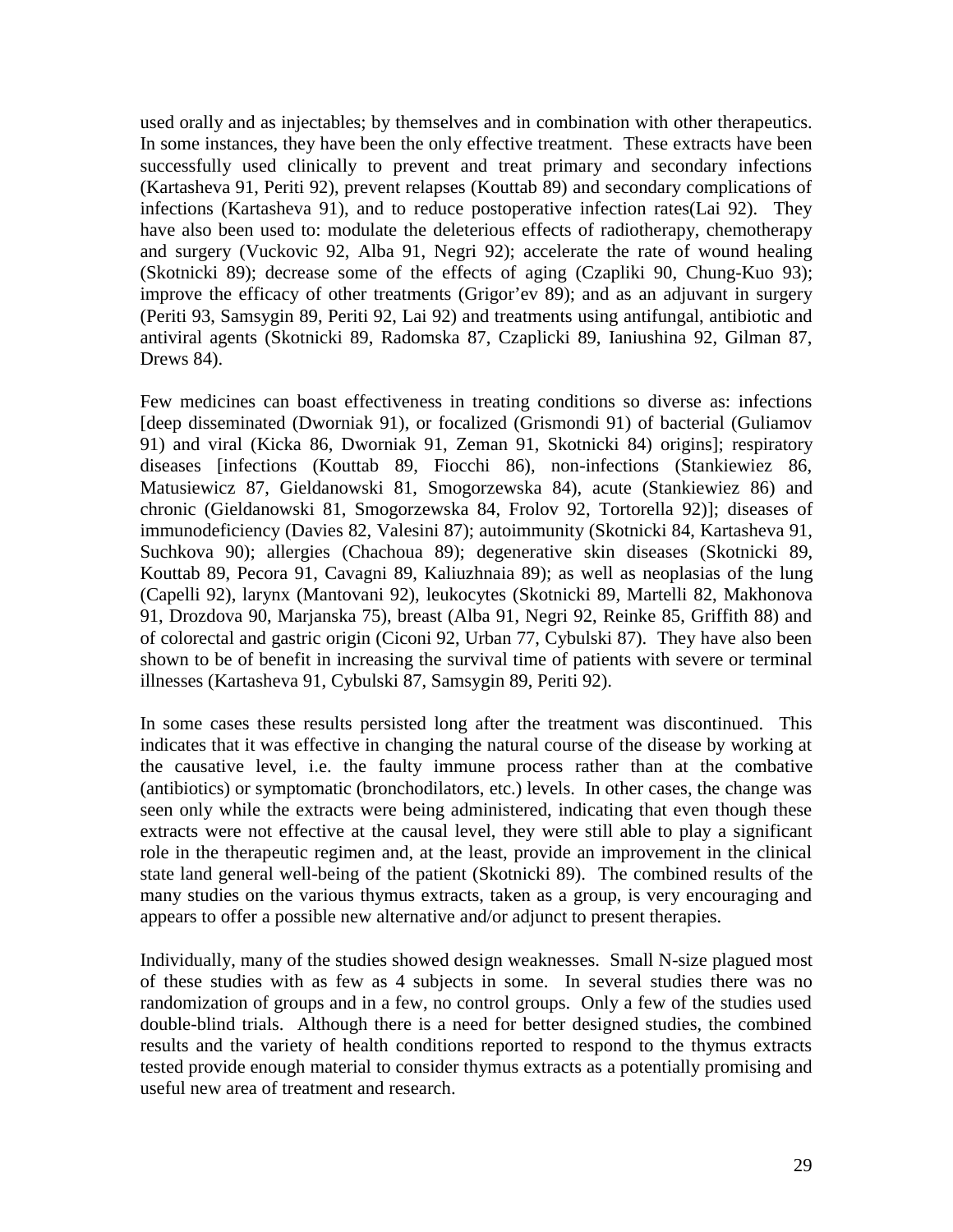In summary, thymus extracts have been shown to be extremely versatile in treating a wide variety of illnesses and clinical conditions ranging from mild to life threatening. They appear to primarily affect the cellular branch of immunity but other areas of influence are probable. Some of the most severe clinical conditions showed the most profound recovery.

Thymus extracts were beneficial in nearly all studies with a degree of efficiency varying from symptomatic relief to curative. The overall clinical impact was extremely positive with no reports of undesirable side effects and only 2 toxicities. The favorable clinical response combined with the lack of side effects or toxicity makes the use of thymus extracts a potential treatment and research option that has yet to be recognized on this continent.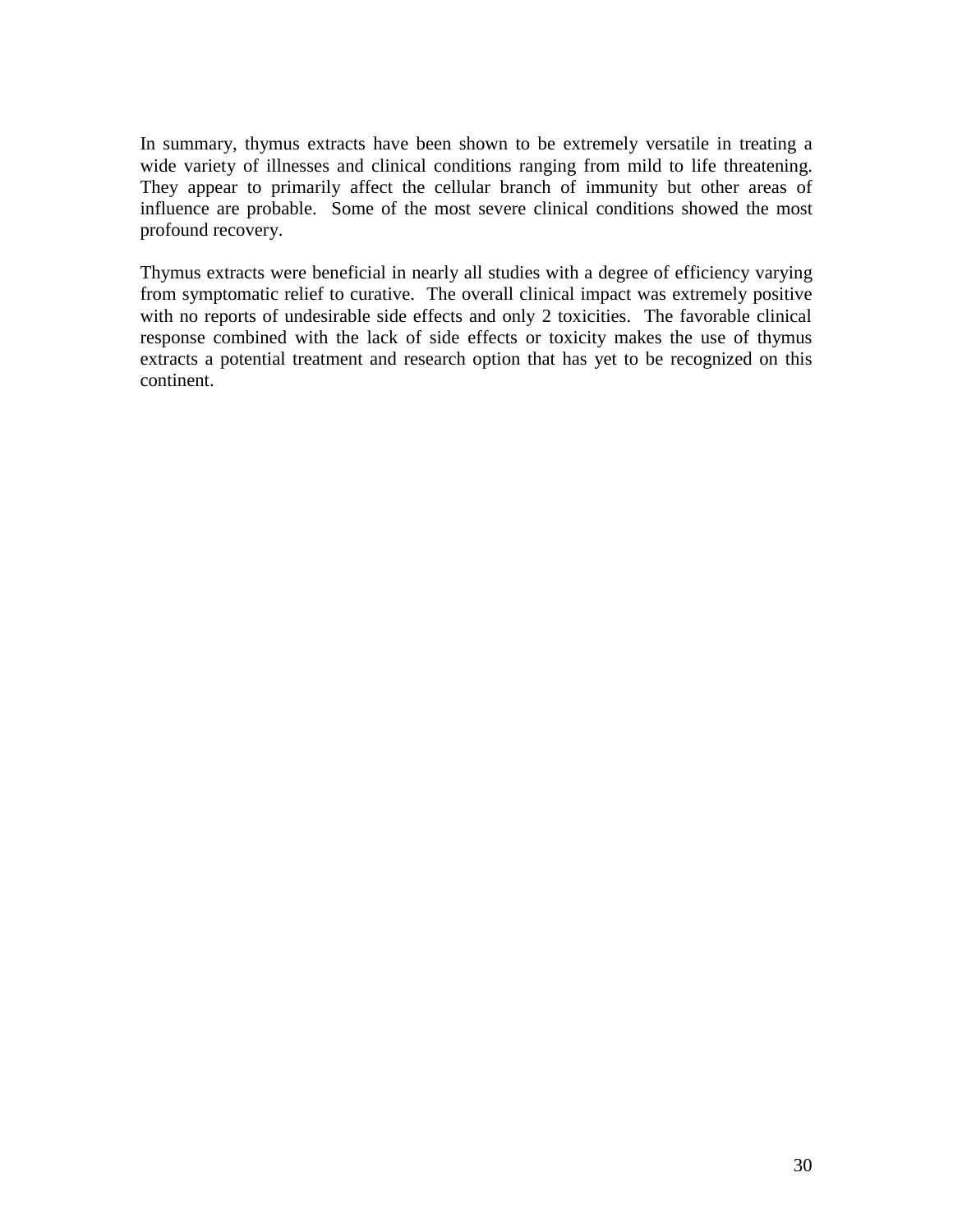#### REFERENCES

- Adambokov, DA, Litvinov VI, Mambetov KB, Koshmuratov AG, Sabyrebekova TS. Immunity of middle age and aged patients with tuberculosis and its changes during multimodality treatment by using T-activin. [Russian] *Problemy Tuberkuleza*. 1998, (5):46-8.
- Alba, E, Visentin L, Farina C, Wierdis T. Prevention of infection and improvement of cenesthesia with thymostimulin during chemotherapy following mastectomy. *Minerva Ginecologica* . 1991 Dec 43 (12): 585.
- Andolina M, Dobrinz MG, Meraviglia L, Agosti E, Cazzola P. Myelopoisis induction on human bone marrow precursor cells by a calf thymic derivative (Thymomodulin); in vitro comparison with exogenous CSF. *Int J Immunother*. 1987, 3: 139.
- Antoniv VF, Kravchenko DV, Kravchenko AV, Matela II, Korotkova TV. Changes in systemic and local immunity in patients with acute and chronic purulent sinusitis in response to regional lymphotrophic immunostimulating therapy. [Russian] *Vestnik Otorinolaringologii*. 1998, (3):28-30.
- Arizona Poison Control Center, Personal communication. Oct. 13, 1993.
- Arsenijevic S, Zivznovic A, Jevremovic M, Ristic P, Kastratovic B. The effect of complete thymic extract on motility and progressive motility of spermatozoa in asthenozoospermia. [Cyrillic] *Srpski Arhiv Za Celokupno Lekarstvo*. 1996 Nov-Dec, 124 (11-12):287-91.
- Badamchian M, Mora CA, Baumann CA, Paino JE, Goldstein AL. Biodistribution of symtnetic thymosin alpha 1 in the serum, urine and major organs of mice. *International Journal of Immunopharmacology* 1997 Feb, 19(2):59-66.
- Bagnato A, Brovedani P, Comina P, Molinaro P, Scalzo C, Triolo VA, Milani G. Longterm treatment with thymomodulin reduces airway hyperresponsiveness to methacholine. *Annals of Allergy* 1989 May, 62(5):425.
- Banos V, Gomez J, Garcia A, Ruiz J, Alvarez R, Lorenzo M, Canteras M, Valdes M. Effectiveness of immunomodulating treatment (thymostimulin) in chronic obstructive pulmonary disease*. Respiration*. 1997, 64:220-3.
- Balch G, Izzo F, Chiao P, Klostergaard J, Curley SA. Activation of human Kupffer cells by thymostimulin (TP-1) to produce cytotoxicity against human hepatocellular cancer. *Annals of Surgical Oncology*. 1997 Mar, 4(2):149-55.
- Bazhanov NM, Arion VI, Sysoeva OP, Krugliakova EP. Tactivin in the combined treatment of acute inflammatory diseases of the maxillofacial area [Russian] *Stomatologiia*. 1996, 75(2):31-3.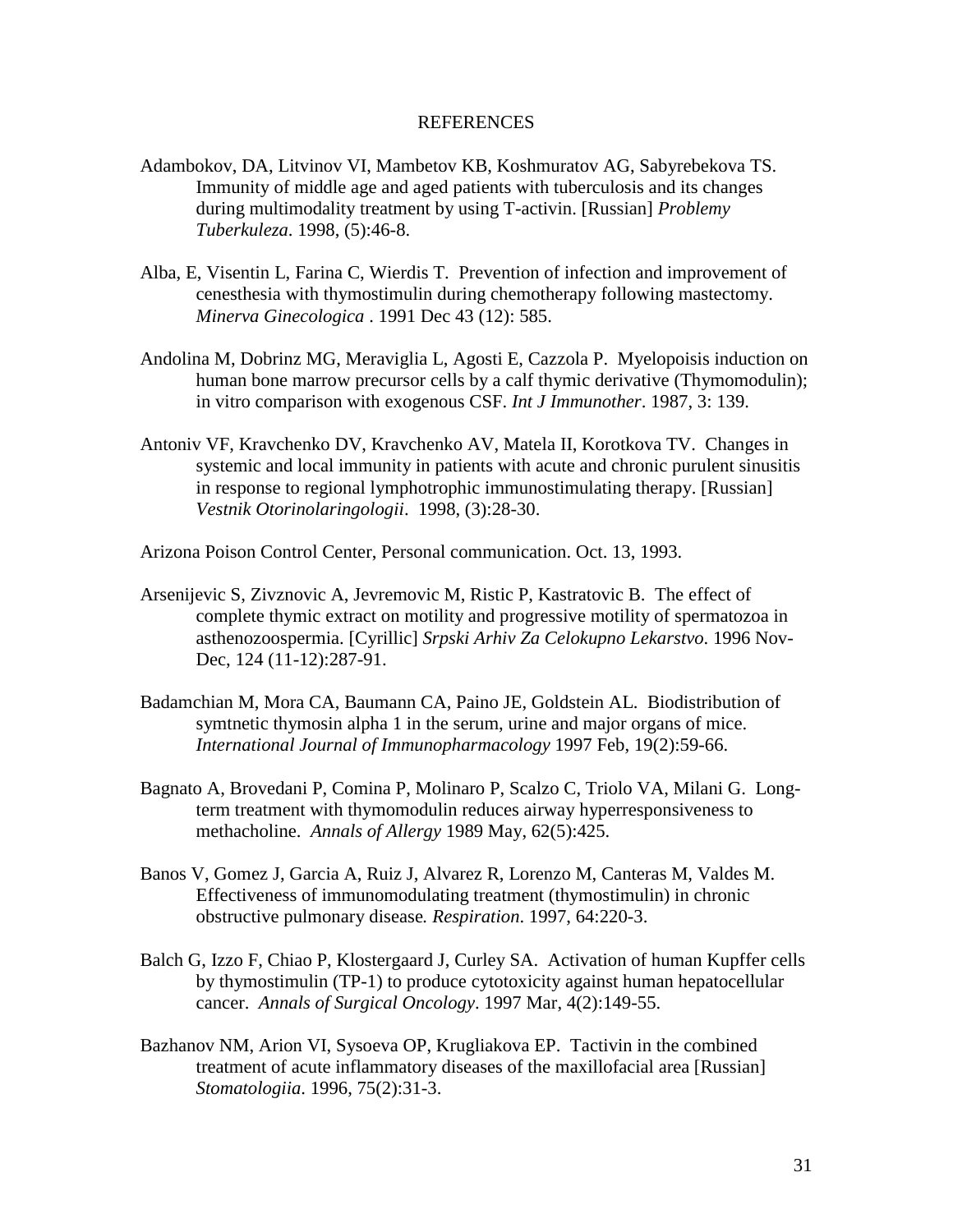- Beall G, Kruger S, Morales F, Imagawa D, Goldsmith JA, Fisher D, Steinberg J, Phair J, Whaling S, Bitran J. A double-blind, placebo-controlled trial of thymostimulin in symptomatic HIV-infected patients*. AIDS*. 1990 Jul, 4(7):679.
- Bennett BK, Hickie IB, Vollmer-Conna US, Quigley B, Brennan CM, Wakefield D, Douglas MP, Hansen GR, Tahmindjis AJ, Lloyd AR. The relationship between fatigue, psychological and immunological variables in acute infectious illness. *Australian & New Zealand Journal of Psychiatry*. 1998 Apr, 32(2):180-6.
- Berkesi J, Tsang P, and Roboz JP. The mechanism and modulation of immune dysfunction in AIDS associated syndromes. In: Gupta S (ed), *AIDS Associated Syndromes;* Plenum Press, New York. 1985, P141-150.
- Berkow R and Fletcher AJ. The Merck Manual of Diagnosis and Therapy; fifteenth edition. Merck Research Laboratories, Rathway, NJ 1987, 317.
- Berkow R, and Fletcher AJ, The Merck Manual of Diagnosis and Therapy; sixteenth edition. Merck Research Laboratories, Rathway, NJ. 1992, 308.
- Born J, Lange T, Hansen K, Molle M, Fehm HL, Effects of sleep and circadian rhythm on human circulating immune cells. *Journal of Immunology*. 1997 May 1, 158(9): 4454-64.
- Bortolotti F, Cadrobbi P, Crifvellaro C, Armigliato M, Demanzini A, Lepore L, Carra F, Realdi G. Effect of an orally administered thymic derivative, Thymodulin, in chronic type B hepatitis in children. *Curr Ther Res*. 1988, 43:67.
- Boyum A, Wiik P, Gustavsson E, Veiby OP, Reseland J, Haugen AH, Opstad PK. The effect of strenuous exercise, calorie deficiency and sleep deprivation on white blood cells, plasma immunoglobulins and cytokines. *Scandinavian Journal of Immunology*. 1996 Feb, 43(2):228-35.
- Brivio V, Perego M, Mauri E, Gramzio F, Brivio O, Gariboldi G, Urso G, Nespoli A. Variations in interleukin-2 and interleukin-6 due to surgical trauma in cancer patients. [Italian] *Giornale de Chirurgia* 1998 Oct, 19(10):377-80.
- Bulava GV, Nikulina VP. Evaluation of the effectiveness of immunomodulators in the treatment of patients with postoperative suppurative-septic complications [Russian] *Khirurgiia.* 1996, (2):104-7.
- Cabral GA, Dove Pettit DA. Drugs and immunity: cannabinoids and their role in decreased resistance to infectious disease [Review] *Journal of Neuroimmunology*. 1998 Mar 15, 83(1-2):116-23.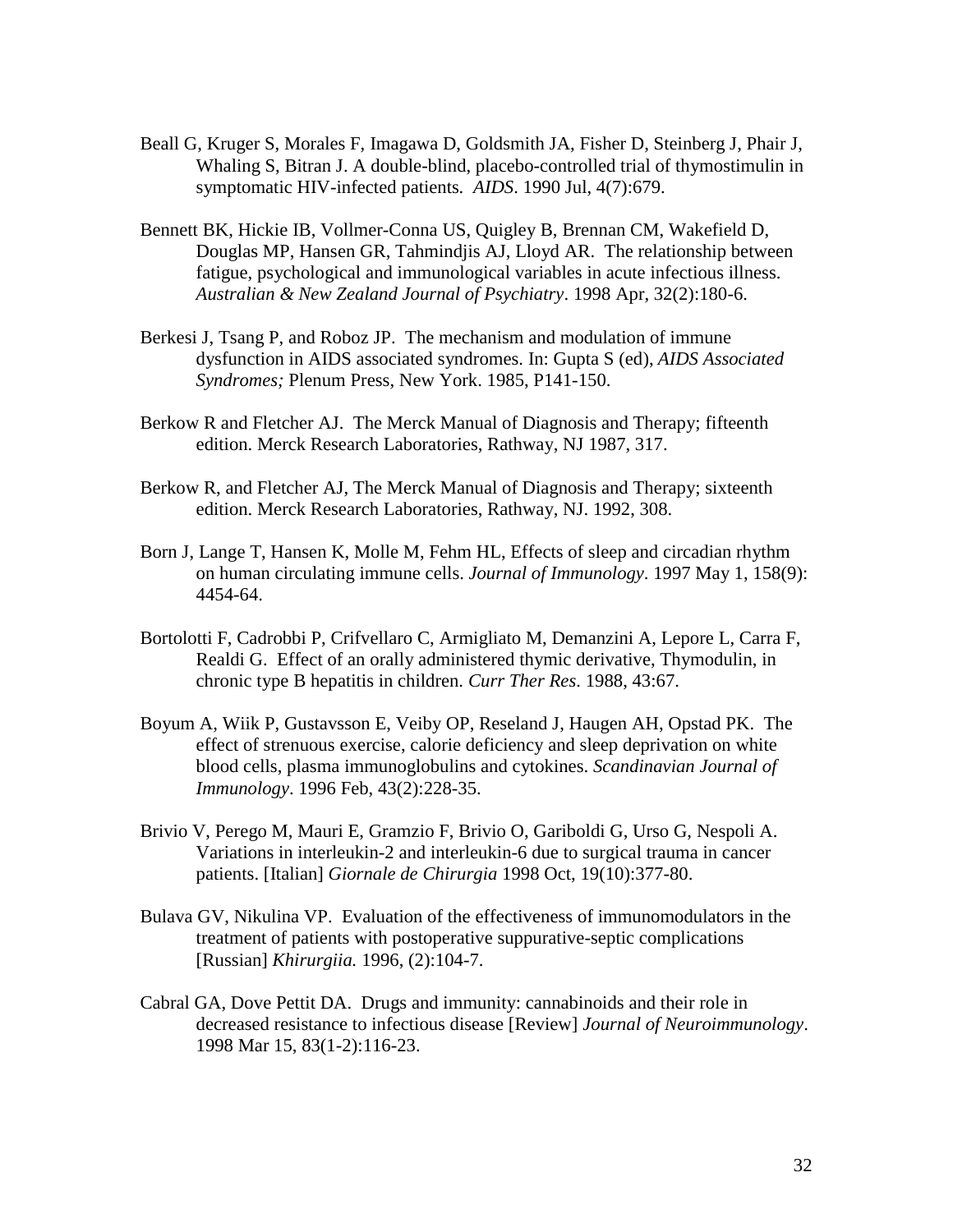- Cairns BA, Yamamoto H, Smith D, Ramadan FM, Meyer AA. Dehydroepiandrosterone fails to improve immunoglobulin synthesis and lymphocyte mitogenic response after burn injury. *Journal of Burn Care & Rehabilitation*. 1994 Nov-Dec, 15(6):509-14.
- Cangemi V, Volpino P, D'Andrea N, Gentili S, Ippoliti F, Piat G. Thymostimulin effect on the immune response in neoplastic patients submitted to surgical treatment. *Panminerva Medica* 1993 Dec, 35(4):218-23.
- Capelli O, Rovatti E, Gilioli F, Garuti GC, Lega M, DeMaria D, Covi M, Capitolo S, Fontana A, Pellegrino M. BAL modifications after antiblastic and immunomodulant therapy in lung cancer. *Respiration*. 1992, 59 (Suppl 1): 50.
- Carco F, and Guazzotti. L'impeigo terapeutico della timostimolina in soggetti positiv al virus HIV ed affetti da lymphadenopathy syndrome. Recenti Progressi in Medicina 1993, 1984(11):756.
- Carr DJ, Serou M. Exogenous and endogenous opioids as biological response modifiers. [Review] *Immunopharmacology.* 1995 Nov, 31(1):59-71.
- Cassileth BR. Thymus therapy for cancer [editorial; comment]. *European Journal of Cancer.* 1997 Apr, 33(4):57-8.
- Cavagni G, Piscopo E, Rigoli E, Iuliano P, Bertolini P, Cazzola P. Food allergy in children: an attempt to improve the effects of the elimination diet with an immunomodulating agent (thymomodulin). A double-blind clinical trial. *Immunopharmacol. & Immunotoxicol*. 1989, 11(1):131.
- Cazzola P, Mazzanti P, Bossi G. In vivo modulating effect of a calf thymus acid lysate on human T lymphocyte subsets and CD4+/CD8+ ratio in the course of different diseases. *Therapeutic Research*. 1987 Dec. 42(6).
- Cachoua A, Green MD, Valentine F, Muggia FM. Phase I/II trial of thymostimulin in opportunistic infections of the acquired immune deficiency syndrome*. Cancer Investigation.* 1989, 7(3):225.
- Chung-Kuo Yao Li Hsueh Pao. Effect of thymic factor G on lipid peroxide, glutathione, and membrane fluidity in liver of aged rats. Acta Pharmacologica Sinica. 1993, 14(4):382-4.
- Ciconi E, Capoluongo R, Balduzzi GF, Balzaretti F, Orecchia C. Perioperative treatment with thymostimuin in patients with stomach and colorectal neoplasms. Our experience with 114 cases. *Minerva Chirurgica*. 1992 May 31, 47(10):939.
- Cohen MH, Chretien PB, Ihde DC, Fossieck Jr BE, Makuch R, Bunn Jr PA, Johnston AV, Shackney SE, Matthews MJ, Lipson SD, Kenady DE, Minna JD. Thymosin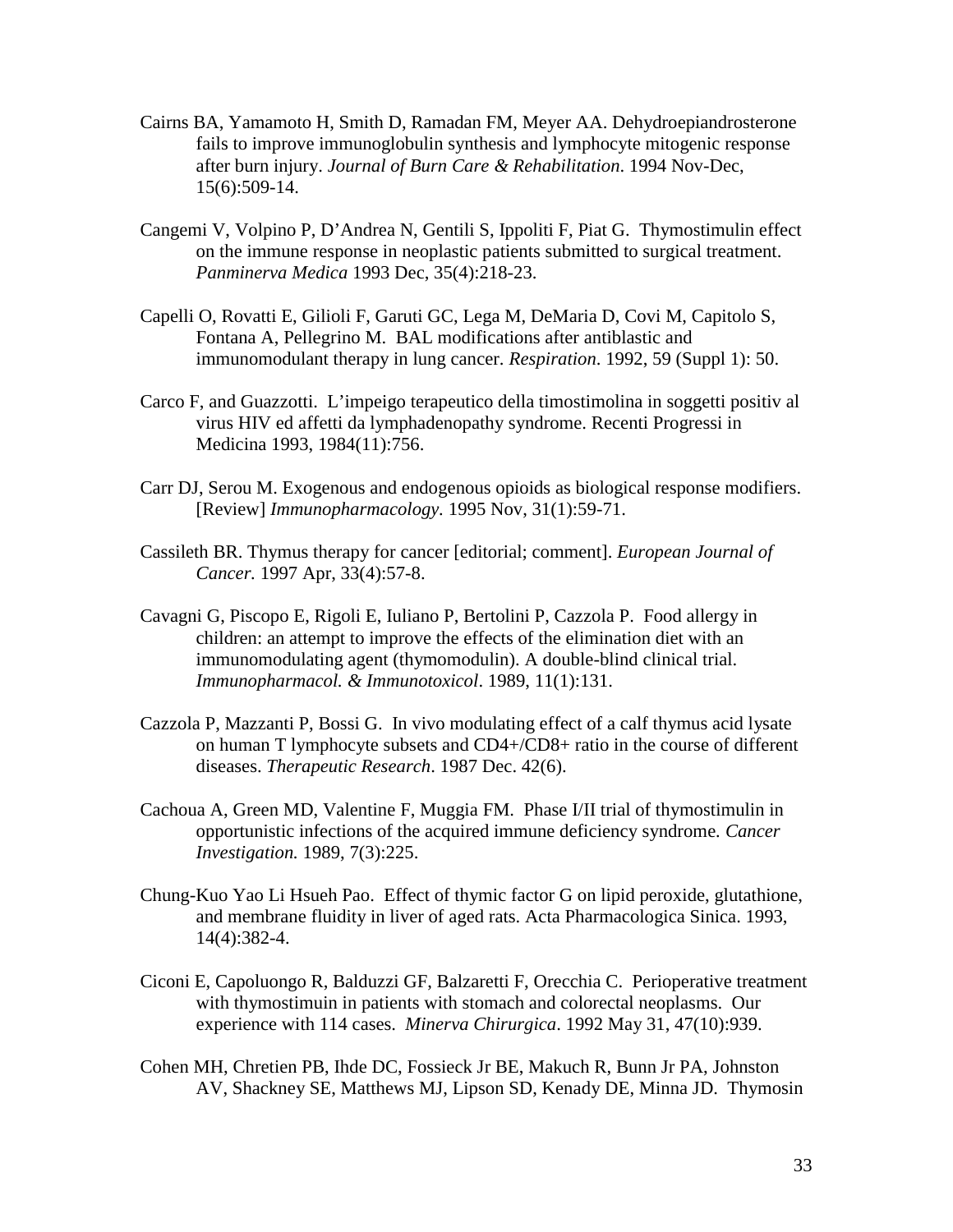fraction V and intensive combination chemotherapy. *JAMA*. 1979 Apr. 27,  $241(17)$ .

- Cybulski L and Turowski G. The effects of TFX on surgical therapy. Clinical considerations based on 14 years of observations. In: Chyrek-Borrowska S. (ed), Immunomodulation. Immunological Society, Bialowieza. 1987; 42.
- Czaplicki J and Blonska B. Do active substances of the thymus influence the processes of aging? I. Effects of treatment with embryonal and early fetal thymic calf extract (ETCE) on some organs of grown-up young mice. *Acta Medica Polona*. 1989, 30 (1-2):59-75.
- Czapliki J, Blonska B, Klementys A, Machniak M, Pesic MC, Brandys B, Grzybek H, Czarneck J. Do active substances of thymus influence the processes of aging? II. Liver morphology in aging mice treated with embryonyl and early fetal thymic calf extracts (ETCE) and mature calf thymic extracts (Thymex L and TFX). *Thymus.* 1990, 15(4):249-55.
- Dabrowski MP and Dabrowski-Bernstein BK*. Immunoregulatory Role of Thymus*. CRC Press 1990, P97-127.
- Dabrowski MP, Dabrowski-Bernszteir BK, Brosko WJ, Babiuch L, Kassur B. Immunotherapy of patients with chronic virus hepatitis. I. Maturation of human tlymphocytes under influence of calf thymic hormone. *Clin Immun Immunopath*. 1980, 16:297.
- Davies, EG and Levinsky RJ. Treatment of cell mediated immunodeficiency with calf thymic hormone (T.P.I.) *Periatr Res*. 1982, 16:573.
- Daynes RA, Araneo BA, Hennebold J, Enioutina E, Mu HH. Steroids as regulators of the mammalian immune response [Review] *Journal of Investigative Dermatology*. 1995 Jul, 105 (1 Suppl): 14S-19S.
- De Serdio JL, Villar A, Alvarez IE, Gil-Cubelo JA, Suner M, Hernandez R, Lopez-Aguado D. The effects of thymostimulin in a protocol or concurrent hyperfractionated carboplatin and irradiation. [Spanish] *Acta Otorrinolaringoglica Espanola.* 1997 Aug-Sep, 48(6):487-92.
- DeWall EJ, Van Der Laan JW, Van Loveren H. Effects of prolonged exposure to morphine and methadone on in vivo parameters of immune function in rats. *Toxicology*. 1998 Aug 21, 129(2-3):201-10.
- Di Francesco P, Pica F, Croce C, Favalli C, Tubaro E, Garaci E. Effect of acute or daily cocaine administration on cellular immune response and virus infection in mice. *Natural Immunity & Cell Growth Regulation*. 1990, 9(6):397-405.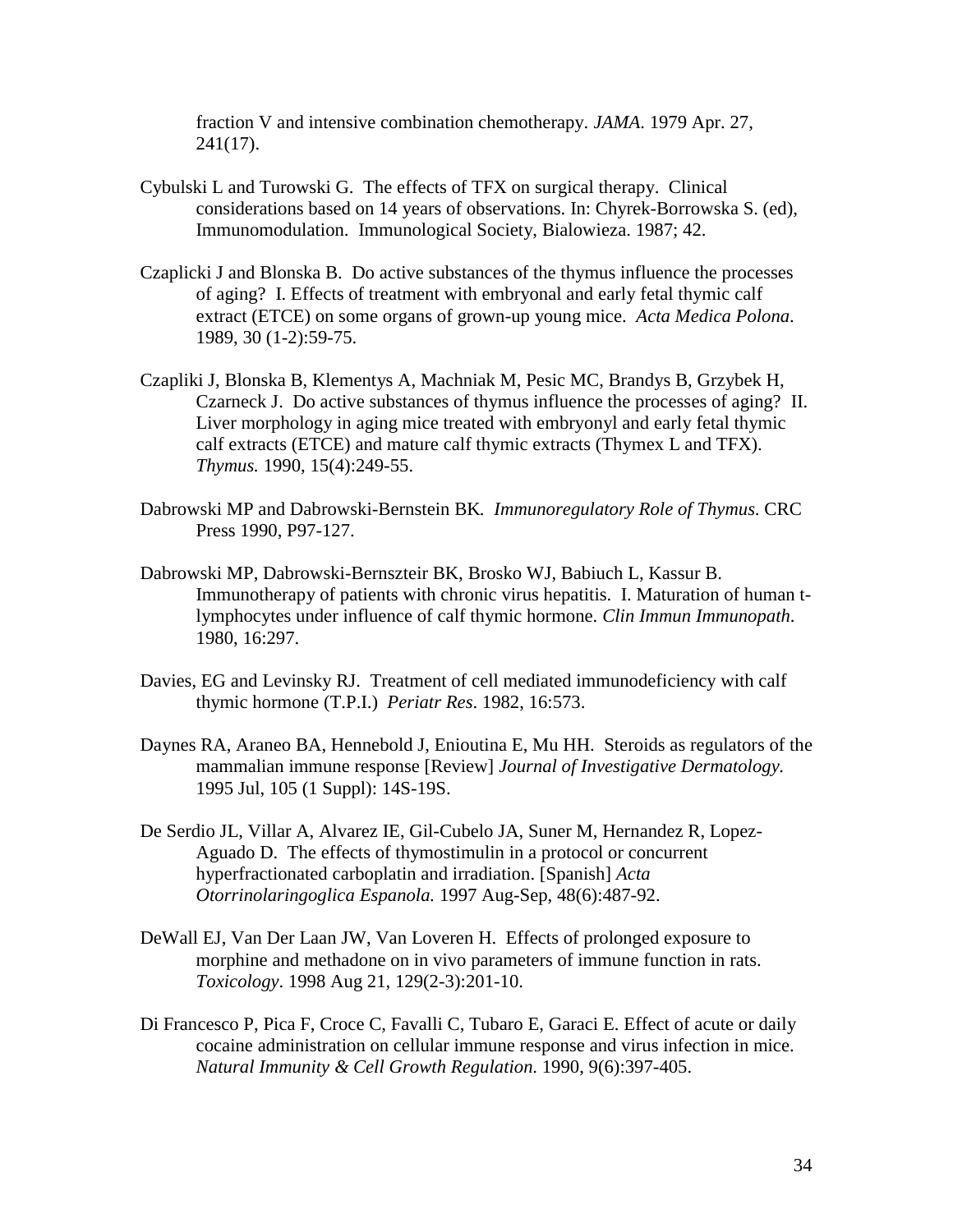- Drews J. The experimental and clinical use of immune modulating drugs in the prophylaxis and treatment of infections. *Infection.* 1984, 12:157.
- Driianskaia VE. The clinico-immunological effects of immunotherapy in patients with acute pyelonephritis. [Russian] *Likarska Sprava*. 1997 Jul-Aug, (4):89-92.
- Drobyshev Viu, Volozhin AI, Agapov VS, Sashkina TI. Indications for the use of tactivin in the combined treatment of phlegmons of the maxillofacial area. [Russian] *Stomatologiia.* 1996 75(4):27-30.
- Drozdova TS, Makhonova LA, Maiakova SA, Tabagari DZ. Immunologic correction using thymus gland preparation (t-activin) in the programmed treatment of patients with non-lymphoid leukemia. *Gematologiia i Transfuziologiia.* 1990 Jan, 35(1):14.
- Dworniak D, Tchorzewski H, Pokoca L, Tkacz B, Drobnik S, Baj Z, Luciak M. Treatment with thymic extract TFX for chronic active hepatitis B. *Archivum Immunologiae et Therapae Experimentalis.* 1991, 39(5-6):537.
- Ernst E. Thymus therapy for cancer? A criteria-based, systematic review. [Review]. *European Journal of Cancer*. 1997 Apr, 33(4):531-5
- Fabris N. A neuroendocrine-immune theory of aging. *Intern J Neuroscience*. 1990, 51:373-5.
- Fagiolo U, Amadori A, Biselli R, Paganelli R, Nisini R, Cozzi E, Zamarchi R, D'Amelio R. Quantitative and qualitative analysis of anti-tetanus taxoid antibody response in the elderly. Humoral immune response enhancement by thymostimulin. *Vaccine.* 1993 Oct, 11(13):1336-40.
- Faunce DE, Gregory MS, Kovacs EJ. Effects of acute ethanol exposure on cellular immune responses in a murine model of thermal injury. *Journal of Leukocyte Biology.* 1997 Dec, 62(6):733-40.
- Federico M, Gobbi PG, Moretti G, Avanzini P, Di Renzo N, Cavanna L, Ascari E, Silingardi V. Effects of thymostimulin with combination chemotherapy in patients with aggressive non-Hodgkin's lymphoma. *American Journal of Clinical Oncology.* 1995,18(1):8-14.
- Fietta A, Mangiarotti P, Gialdroni Grassi G. Chemotherapeutic agents: aspects of their activity on natural mechanisms of defense against infections. *International Journal of Clinical Pharmacology, Therapy, & Toxicology.* 1983 Jul, 21(7):325- 38.
- Fiocchi A, Borella E, Riva E, Arensi D, Travaglini P, Cazzola P, Giovannini M. A double-blind clinical trial for the evaluation of the therapeutical effectiveness of a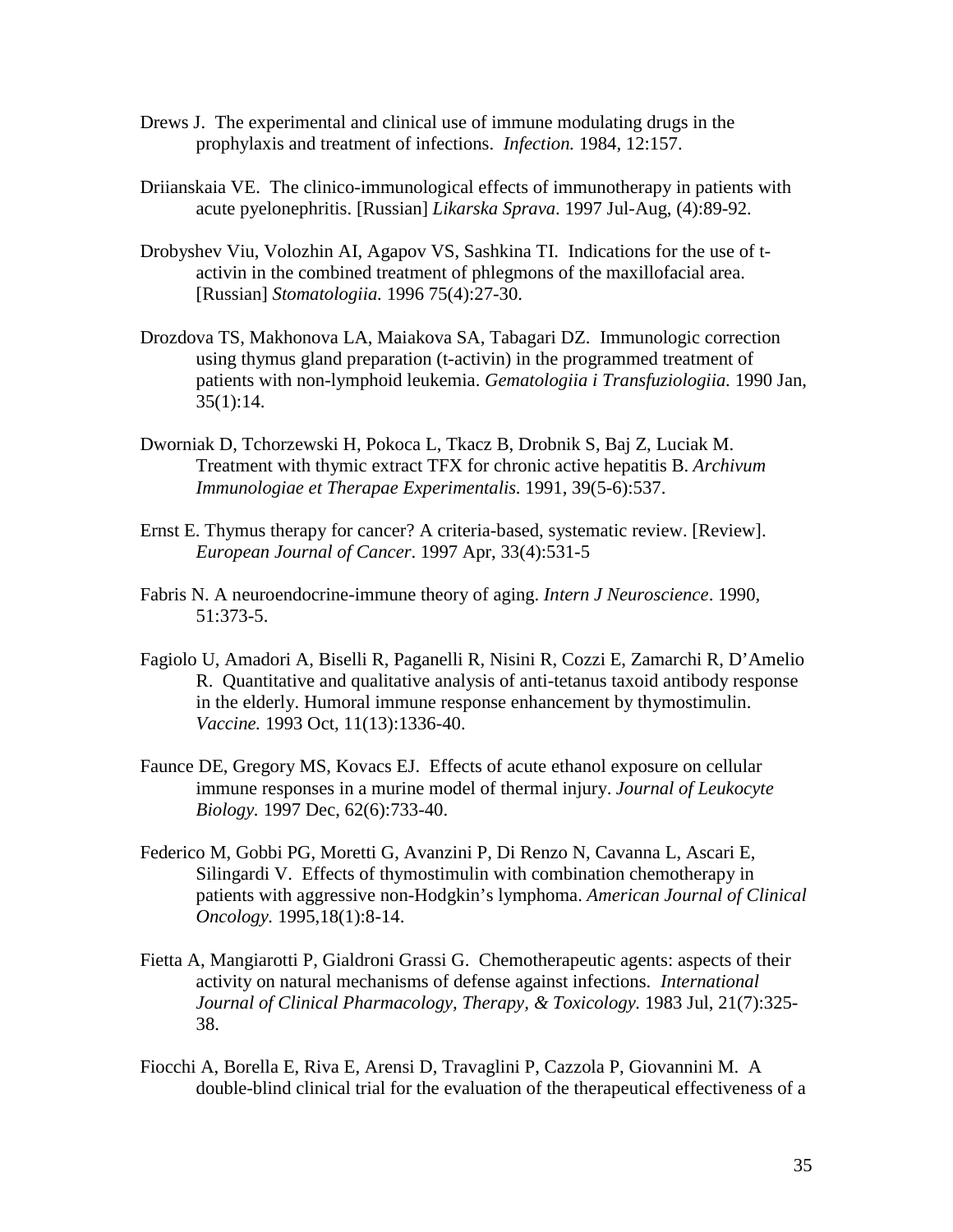calf thymus derivative (Thymomodulin) in children with recurrent respiratory infections. *Thymus*. 1986, 8:331-339.

- Fiocchi A, Grasso U, Rottoli A, Travaglini P, Mazzanti P, Cazzola P, Giovannini M. A double-blind clinical trial on the effectiveness of a thymic derivative (thymodulin) in the treatment of children with atopic dermatitis. *Int J Immunother*. 1987, 3:279.
- Fischbach, Frances. The Manual of Laboratory and Diagnostic Tests, 5<sup>th</sup> edition. Lippincott, New York, 1996, p613.
- Frolov VM, Peresadin NA, Ershova IB, Demenkov VR, Miakina AV. The immunomodulating action of vilozen and splenin in angina patients against a background of chronic bronchitis. *Vrachebnoe Delo.* 1992 Aug, (8):79.
- Garaschchenko TI, Markova TP, Chuvirov DG. Immunological indicators in children with laryngeal papillomatosis and possible ways of immunocorrection. [Russian] *Vestnik Otorinolaringologii*. 1996 Jul-Aug, (4):15-8.
- Genova R, Guerra A. Thymodulin in management of food allergy in children. *Int J Tiss Reac*. 1986, 8:239.
- Ghanta VK, Hiramoto NA, and Hiramoto RN. Thymic peptides as anti-aging drugs: effect of thymic hormones on immunity and life span. *Intern. J. Neuroscience*. 1990, 51:371-372.
- Gieldanowski J. Immunomodulators-Thymus factors X (TFX) and levamisole in immune reactions and inflammatory processes. *Arch Immun Ther Exp.* 1981, 29:121.
- Gilman, SC, Lewis AJ. Immuno-pharmacological approaches to drug development. In Williams M, and Malick JB (eds). Drug Discovery and Development. The Humana Press, Clifton, NJ, 1987:p227.
- Griffith HW. Complete Guide to Medical Tests. Fisher Books, Tucson, AZ 1988: 228.
- Grigor'ev MA, Mikhailenko AA, Mel'kova TP. Stage-by-stage complex immunologic correction in patients with bronchial asthma living in a large industrial and power plant region. *Gigiena Truda i Professionalnye Zabolevaniia*. 1989, (4):25.
- Grismondi GL, Marini A, Scivoli L, Rigoni I. Human fibroblast interferon therapy alone and human fibroblast interferon combined with thymostimulin in genital papillomavirus infection associated with cervical intraepithelial neoplasia. *Minerva Ginecologica*. 1991, Dec: 43(12):581.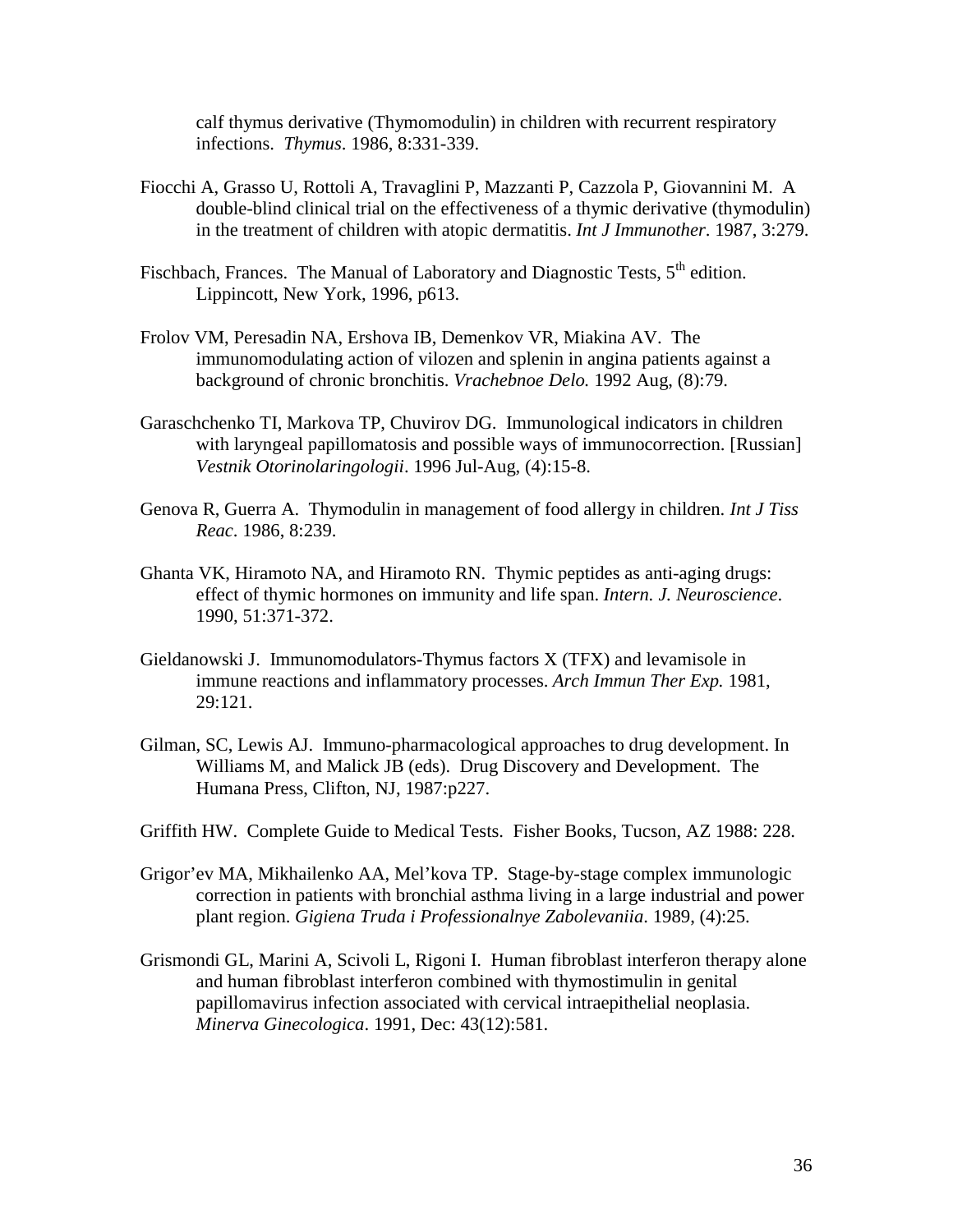- Guliamov N, and Kriuchkov MI. The correction of disorders in the cytoenzymatic status of the immunocytes in Shigella infection by using taktivin. *Terapevti-cheskii Arkhiv.* 1991,63(11):27.
- Hadden JW. Thymic endocrinology. *Int J Immunopharm*. 1992, 14(3):345-52.
- Hadden JW, Hadden EM. Therapy of secondary T-cell immunodeficiencies with biological substances and drugs. *Medical Oncology & Tumor Pharmacotherapy*. 1989, 6(1):11.
- Harper JI, Mason UA, White TR, Staughton RC, Hobbs JR. A double-blind placebocontrolled study of thymostimulin (TP-1) for the treatment of atopic eczema. *British Journal of Dermatology*. 1991 Oct, 125(4):368.
- Harrower, Henry. Practical Endocrinology. Pioneer Printing Co., Glendale, CA 1932; 193.
- Heidi G. Das Karzinoembryonale Antigen (CEA), In Bedeutsames Tumor Assoziertes Antigen des Menschen. Gesundheitswesen. 1973, 19:28.
- High KP, Handschumacher RE. Immunity, microbial pathogenesis, and immunophilins: finding the keys, now where are the locks? [Review] *Infectious Agents & Disease*. 1992 Jun, 1(3):121-35.
- Iaffaioli RV, Frasci G, Tortora F, Ciardiello F, Nuzzo F, Scala R, Pacelli R, Bianco AR. Effect of thymic extract thymostimulin on the incidence of infections and myelotoxicity during adjuvant chemotherapy for breast cancer. Thymus. 1988, 12:69-75.
- Ianiushina VV. The use of T-activin in the intensive therapy of the postoperative period in gestosis patients. *Anesteziologiia I Reanimatologiia.* 1992 Jul-Aug, (4):42.
- Ignat'eva EV, Chesnokova VM, Ivanova LN. Influence of thymosin (fraction 5) and tactivin on the function of the adrenal cortex in mice. *Neuroscience & Behavioral Physiology.* 1991 Nov-Dec, 21(6):536-9.
- Irwin M, McClintick J, Costlow C, Fortner M, White J, Gillin JC. Partial night sleep deprivation reduces natural killer and cellular immune responses in humans. *FASEB Journal*. 1996 Apr, 10(5):643-53.
- Kaliuzhnaia LD, Boiko MG, Stychinskaia LP, Babukhadiia NV. Experience in treating atopic dermatitis in children with vilozen. *Vrachebnoe Delo*. 1989 Jan, (1):90.
- Karachunskii MA, Gergert VI, Iakovleva OB. Specific features of cellular immunity of pulmonary tuberculosis in patients with diabetes mellitus. [Russian] *Problemy Tuberkuleza.* 1997, (6):59-60.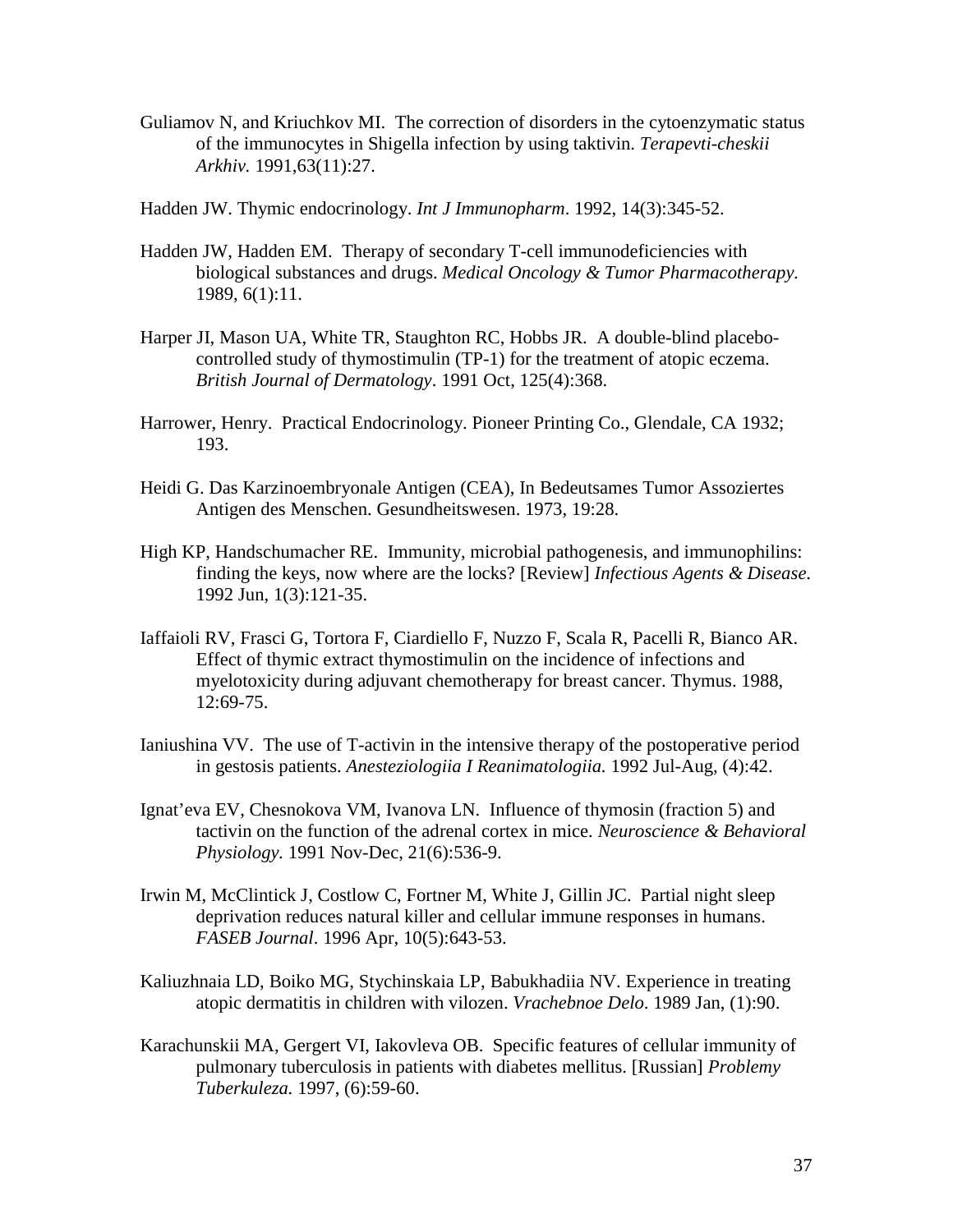- Kartasheva VI, Tarasova LR, Zairat'iants OV, Belokrinitskii DV. T-activin in multimodal treatment of systemic lupus erythematosis in children. *Pediatriia.* 1991, (3):47.
- Kasenov KU, Sundetov ZhS. Atmospheric fronts and the cellular and humoral immunity indices of healthy people. [Russian]. *Fiziologiia Cheloveka*. 1984 May-June, 10(3): 480-2.
- Kerrebijin JD, Simons PJ, Balm AJ, Tas M, Knegt PP, deVries N, Tan IB, Drexhage HA, Balm AJ. The effects of thymostimulin on immunological function in patients with head and neck cancer. *Clinical Otolaryngology & Allied Sciences*. 1996 Oct, 21(5):455-62.
- Kicka W, Juszcyk J, Ademik J, Orzynski R. Thymic factor X (TFX) in the treatment of acute and chronic active hepatitis type B. In IX International Congress of Infectious and Parasitic Diseases. (Munich) 1986.
- Klein TW, Friedman H, Specter S. Marijuana, immunity and infection [Review] *Journal of Neuroimmunology*. 1998 Mar 15, 83(1-2):102-15.
- Kogosova LS, Kovalenko NN, Strafun OV, Markov AE. The effect of vilozen on the immune status of bronchial asthma patients. *Vrachebnoe Delo*. 1990 Oct.,  $(10):48.$
- Kohnlein HE, Neuwirth R, Lemperle G, Horterer H, Knorr J, Ritter R, Stickel E. The effect of weather on defense mechanism and mortality. [German]. *Medizinische Welt.* 1973 Apr. 27, 24(17):661-6.
- Komarov FI, Rapoport SI, Kharaian LV. Seasonal rhythms in diseases of the internal organs. [Russian review]. *Sovetskaia Meditsina*. 1985, (5):80-4.
- Kouttab NM, Prada M, Cazzola P. Thymomodulin: biological properties and clinical applications. *Medical Oncology & Tumor Pharmacotherapy.* 1989, 6(1):5.
- Krutmann J. Therapeutic photoimmunology: photoimmunological mechanisms in photo(chemo)therapy. *Journal of Photochemistry & Photobiology*. 1998 Jul 10, 44(2):159-64.
- Lai N, Lavosi V, Pinna S, Salis G, Colombo E, Vargiu P. Postoperative infections: the use of thymostimulin (TP1) in patient at risk. *Giornale di Chirurgia*. 1992, 13(6- 7):337.
- Lasisz B, Zdrojewicz Z, Dul W, Strychalski J. Clinical trial of the treatment of rheumatoid arthritis with TFX (thumus factor X). *Wiadomosci Lekarskie*. 1990 Sep 1-15, 43(17-18):870.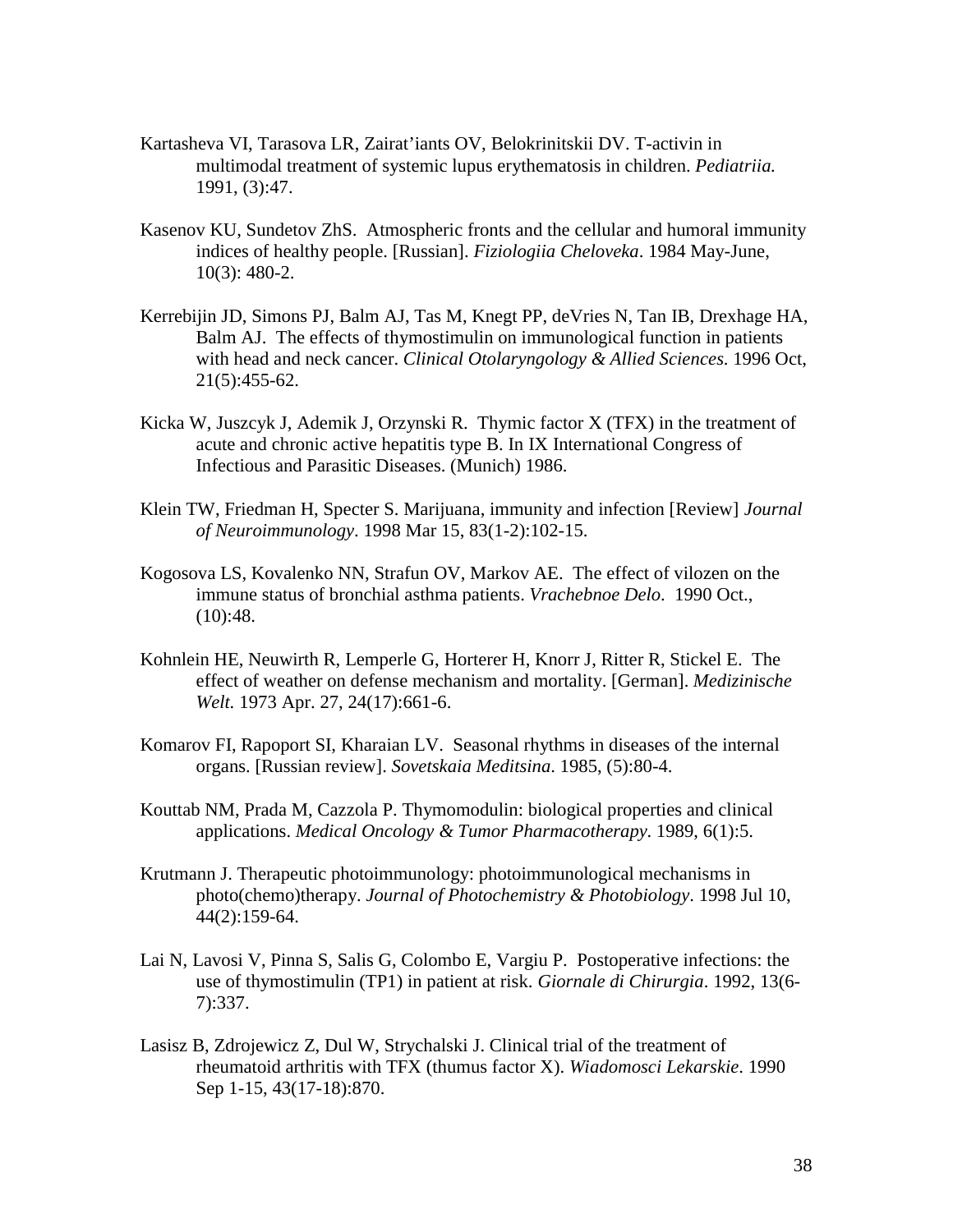- Liberati Am, Ballatori E, Fizzotti M, Schippa M, Cini L, Cinieri S, Proietti MG, Di Marzio R, Senatore M, Grignani F. A randomized trial to evaluate the immunorestorative properties of thymostimulin in patients with Hodgin's disease in complete remission. *Cancer Immunology Immunotherapy*. 1988, 26:87-93.
- Lieber MR, Warner-Lambert/Parke-Davis Lecture. Pathological and physiological double-strand breaks: roles in cancer, aging, and the immune system [Review] *American Journal of Pathology*. 1998 Nov, 153(5):1323-32.
- Macchiarini P, Danesi R, Del Tacca M, Angeletti CA. Effects of thymostimulin on chemotherapy-induced toxicity and long-term survival in small cell lung cancer patients. *Anticancer Research*. 1989, 9:193-6.
- Makhonova LA, Susuleva NA, Il'iashenko VV, Poliakov VE. Treatment of lymphogranulomatosis in children. *Pediatriia.* 1991, (11):98.
- Mantovani G, Proto E., Lai P, Turnu E, Sulis G, Puxeddu P, Del Giacco. Controlled trial of thymostimulin treatment of patients with primary carcinoma of the larynx resected surgically: Immunological and clinical evaluation and therapeutic prospects. *Recenti Progressi In Medicine*. 1992 May, 83(5):303.
- Marjanska-Radziszewska J, Biez-Ciecialowa M, Szmigiel Z, Skotnicki AB. Application of thymic extract in patients suffering from Hodgkin's disease. In: XI Congress of the Polish Heamatological Society Abstracts. Gdansk. 1975: 118.
- Marcos C, Quirce S, Compaired JA, Lazaro M, Igea JM, Guesta J, Losada E. Severe anaphylactic reaction to thymostimulin. *Allergy.* 1991, 46:235-37.
- Marquez MG, Pacheco G, Roux ME. IgA B and T cells in the intestinal villi of immunodeficient rats orally treated with thymomodulin. *Acta Physiologica, Pharmacologica et Therapeutica Latinoamericana.* 1998, 48(2):89-92.
- Martelli MF, Velardi A, Rambotti P, Cernetti C, Bertotto A, Spinozzi F, Bracagia M, Falini B, Davis S. The in vivo effect of a thymic factor (thymostimulin) on immunologic parameters of patients with untreated Hodgkin's disease. *Cancer.* 1982, 50:490-497.
- Masihi, KN, Lange W, Lotzova E. Highlights of the International Symposium on Immunomodulators and nonspecific defense against Microbial infections. *Nat Immun Cell Growth Regul.* 1987,6:213.
- Matusiewicz R, Wasniewski J, Kawalczyk M, Lebiedowski K, Czajkowski M. The effect of TFX-Polfa on peripheral blood granulocyte migration and phagocytize ability in patients receiving steroid therapy. In Chyrek-Borowska S. Immunomodulation. Bialoweiza, 1987: 47.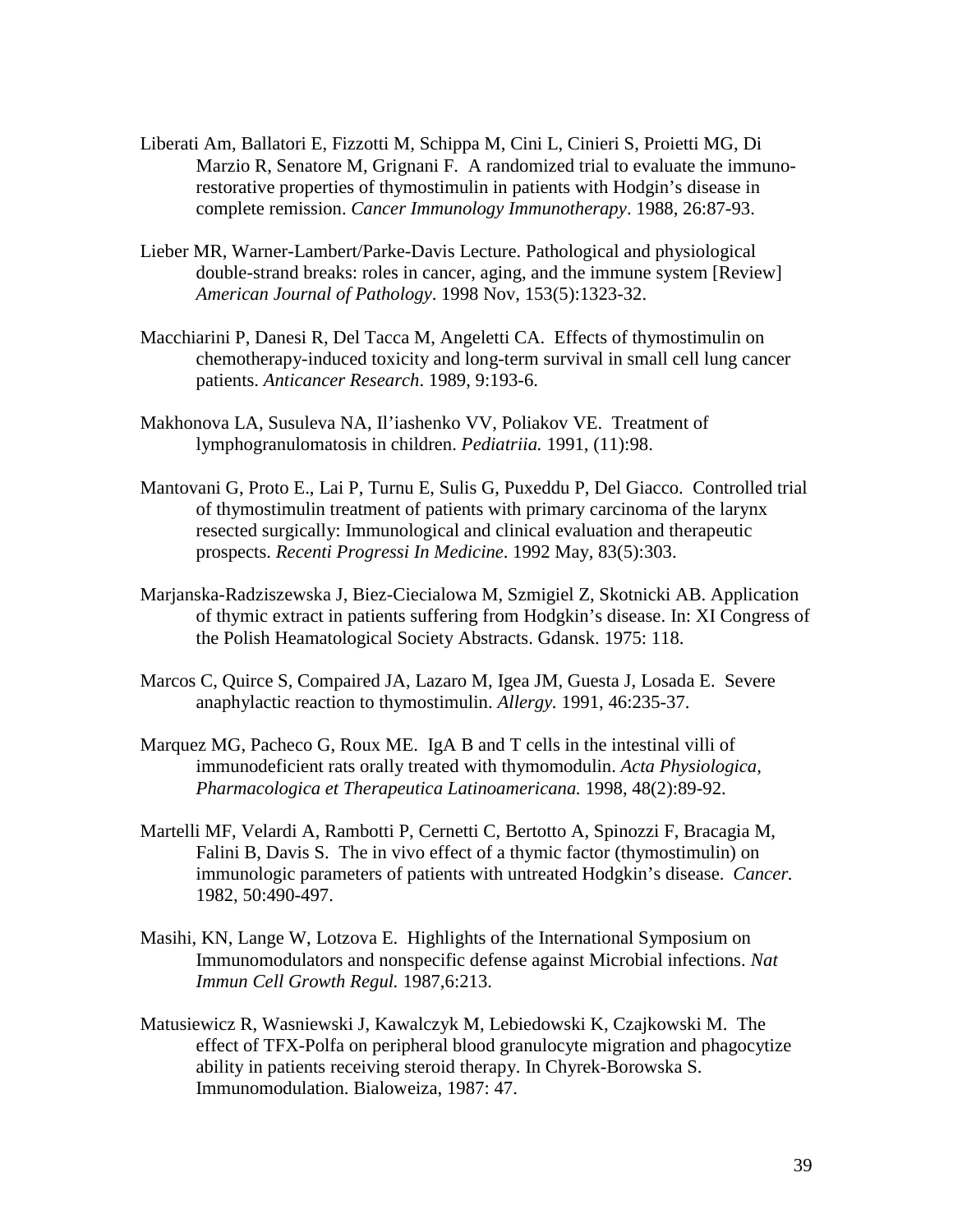- McCallister-Sistilli CG, Caggiula AR, Knopf S, Rose CA, Miller AL, Donny EC. The effects of nicotine on the immune system. [Review] *Psychoneuroendocrinology*. 1998 Feb, 23(2):175-87.
- Meert KL, Long M, Kaplan J, Sarnaik AP. Alterations in immune function following head injury in children*. Critical Care Medicine*. 1995 May, 23(5):822-8.
- Meneses G, Delgado MA, Perez-Machado MA, Prieto A, Alonso R, Carrion F, Lanzos, E, Alvarez-Mon M. Thymostimulin increases natural cytotoxic activity in patients with breast cancer. *International Journal of Immunopharmacology.* 1997 Apr, 19(4):187-93.
- Miric M, Vasiljevic J, Bojic M, Popovic Z, Keserovic N, Peic M. Long-term follow up of patients with dilated heart muscle disease treated with human leucocytic interferon alpha or thymic hormones initial results. *Heart*. 1996 Jun, 75(6):596- 601.
- Molloy RG, Nestor M, Collins KH, Holzheimer RG, Mannick JA, Rodrick ML. The humoral immune response after thermal injury: an experimental model. *Surgery.* 1994 Mar, 115(3):341-8.
- Molto LM, Carballido JA, Manzano L, Olivier C, Lapuerta M, Alvarez-Mon M. Thymostimulin enhances the natural cytotoxic activity of patients with transitional cell carcinoma of the bladder. *International Journal of Immunopharmacology.* 1993. 15(3):335-41.
- Mustacchi G, Pavesi L, Milani S, Iaffaioli V, Caraco A, Comella G, Contu A, Farris A, Attado-Parinello G, Narcisi M, Brema F, Beni A, Bumma C. High-dose folinic acid (FA) and fluorouracil (FU) plus or minus thymostimulin (TS) for treatment of metastatic colorectal cancer: results of a randomized multicenter clinical trial. *Anti-cancer Research*. 1994, 14:617-20.
- Naglucksay S, Vedres I, Lelkes M, Madi-Szabo L, Palfi I. Immunological side effects of some long term taking medicaments. *ActaBio-Medica de l'Ateneo Parmense*. 1992, 63(1-2):125-31.
- Navarro-Zorraquino M, Guemes A, Lozano R, Larrad L, Pastor C, Soria J, Morandiera J, Salinas JC. Role of thymostimulin in activating rejection in an experimental small bowel allograft. *Transplantation Proceedings*. 1996 Oct, 28(5):2479-81.
- Negri, L, Calabrese F, Correggia F, Miozzo S, Giacomasso S. Chemotherapy and thymostimulin in the treatment of advanced-stage breast neoplasms. *Minerva Medica.* 1992, May 83(5):283.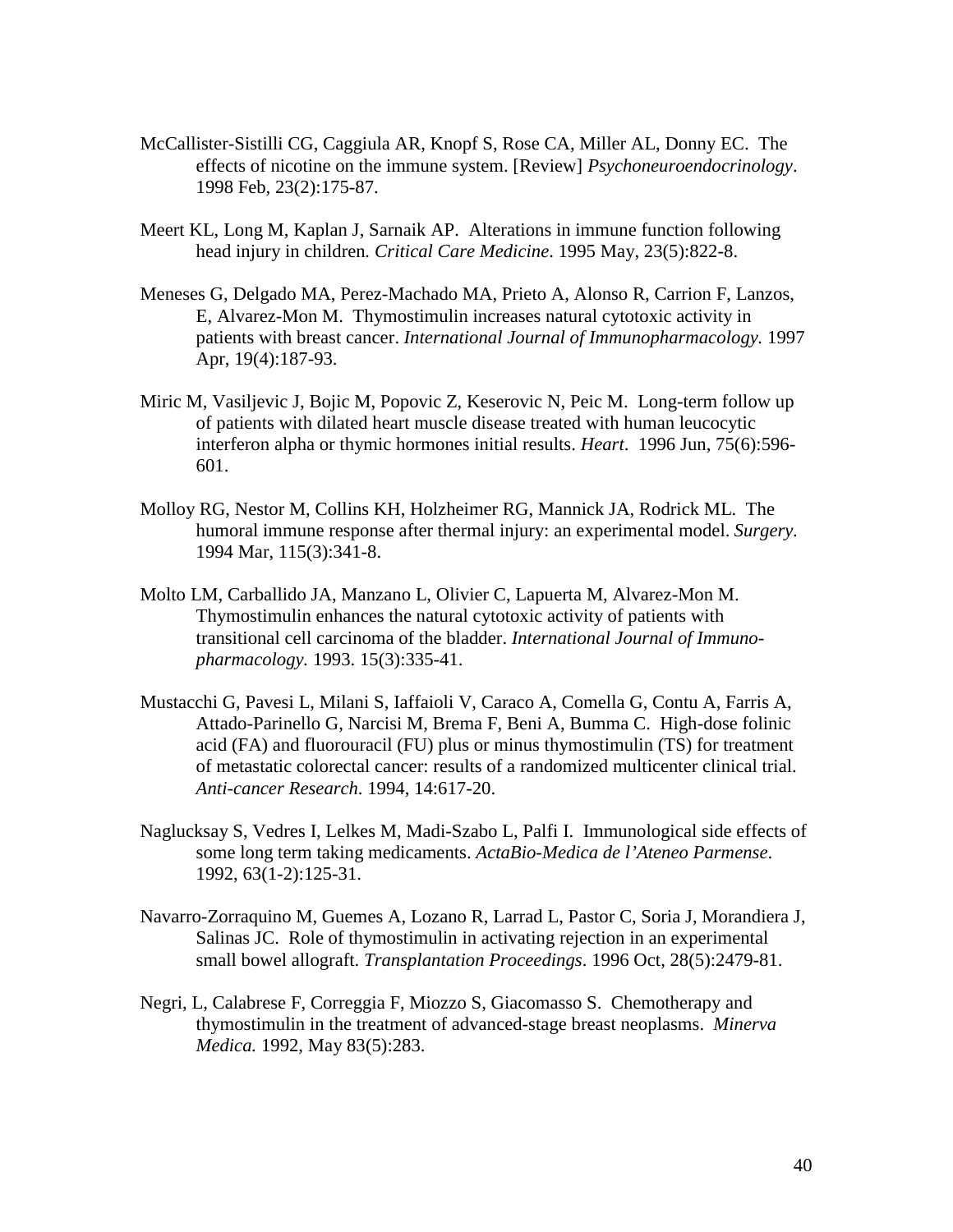- Nezu R, Nakahara K. Role of malnutrition on immunity. [Japanese] *Nippon Rinsho-Japanese Journal of Clinical Medicine*. 1994 Feb, 52(2):410-4.
- Novick DM, Ochshorn M, Kreek MJ. In vivo and in vitro studies of opiates and cellular immunity in narcotic addicts. [Review] *Advances in Experimental Medicine & Biology.* 1991, 288:159-70.
- Odds FC, Pathogenesis of Candida infections. [Review] *Journal of American Academy of Dermatology.* 1994, 31(3 pt. 2):S2-5.
- Oliunin IuA, Balabanova RM. Combined immunomodulating therapy in rheumatoid arthritis [Russian] *Terapevticheskii Arkhiv*. 1996, 68(5):13-6.
- Pal'chun VT, Kriukov AL, Ogorodnikov DS, Uzdennikov AA, Kunel'skaia NL. On post-op strategies in surgically treated forms of ethmoid sinusitis [Russian] *Vestnik Otorinolaringologii*. 1998, (5):21-31.
- Palmisano L. Thymostimulin treatment in AIDS related complex. *Clin Immunol Immunopathol*. 1988, 47:253.
- Pandolfi F, Quinti I, Montella F, Voci MC, Schipani A, Guiseppe U, Aiuti F. Tdependent immunity in aged humans. II Clinical and immunological evaluation after three months of administering a thymic extract. *Thymus.* 1983, 5:235-40.
- Park HM. The recovery of T cell blast formation in patients with gastrointestinal malignancy by calf thymus components. *J Catholic Med College Korea*. 1984,  $37:1.$
- Pavesi L. Fluorourcil (F), with and without high-dose folinic acid (HDFA) plus Epirubicin (E) and Cyclophosphamide (C): FEC versus HDFA-FEC plus or minus Thymostimulin (TS) in metastatic breast cancer: results of a multicenter study. *European Journal of Cancer*. 1993, 29A:277(401).
- PecoraR, Cherubini V, Cardinale G, Bartolotta E. Circadian variability of IgE in children: effects of a thymic hormone (thymomodulin). *Pediatria Medica E Chirurgica.* 1991 May-Jun, 13(3):277.
- Periti P, Mini E. Immunomodulation by cancer chemotherapeutic agents. [Review] *Chemioterapia*. 1987 Dec, 6(6):399-402.
- Periti P, Stringa G, Donati L, Mazzei T, Mini E, Novelli A. Teicoplanin—its role as systemic therapy of burn infections and as prophylaxis for orthopaedic surgery. Antimicrobial Prophylasis in Orthopaedic Surgery and Burns*. European Journal of Surgery-Supplement.* 1992, (567):3.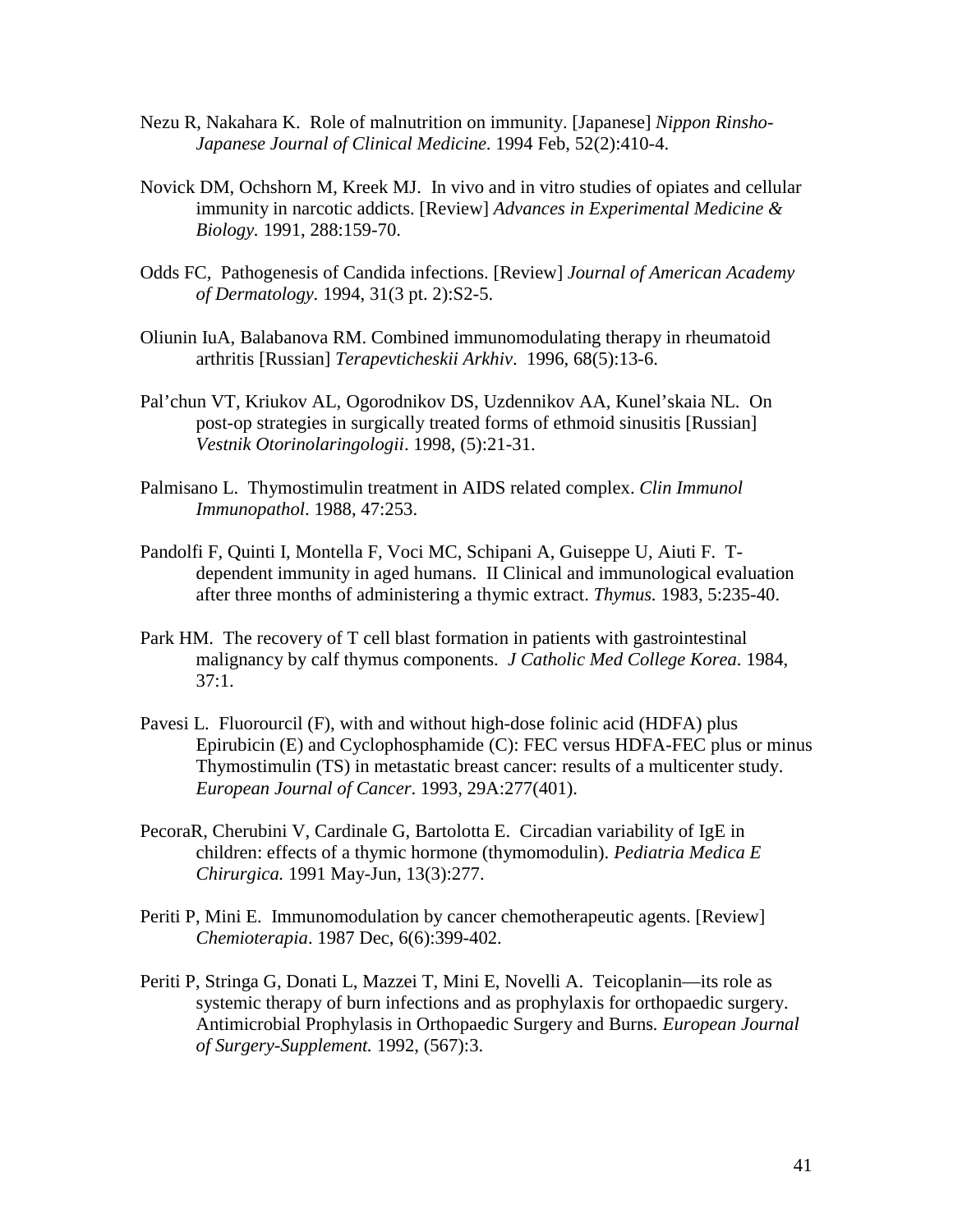- Periti P, Tonelli F, Mazzei T, Ficari F. Antimicrobial chemoimmunoprohylaxis in colorectal surgery with cefotetan and thymostimulin: prospective, controlled multicenter study. Study Group on Antimicrobial Prophylaxis in Abdominal Surgery. *Journal of Chemotherapy*. 1993 Feb, 5(1):37.
- Perotti F, Landi G, Primatesta F, Colombo A, David PG, Castellaro E, Baraldi U. Thymostimulin immunoprophylaxis in elective abdominal surgery. *Minerva Chirugica.* 1992, Jun 30, 47(12):1091.
- Poli G, Secchi C, Bonizzi L, Guttinger M. Stimulation of the antibody response after treatment with thymomodulin in mice immunodepressed with cyclophosphamide and in aging mice. *Int J Tiss Reac*. 1986, 8:231.
- Quattrocchi KB, Miller CH, Wagner FC Jr, DeNardo SJ, DeNardo GL, Ovodov K, Frank EH. Cell-mediated immunity in severely head-injured patients: the role of suppressor lymphocytes and serum factors. *Journal of Neurosurgery*. 77(5):694-9 Nov.
- Radchenko VG, Mitrofanova T, Serebriakova VI, Vinogradova GL. The efficacy of immunomodulating preparations in treating patients with chronic cholestatic liver diseases. *Vrachebnoe Delo*. 1992 Nov-Dec, (11-12):38.
- Radomska G, Jankowski A, Prusek W. Immunomodulation in children with recurrent infections of respiratory tract. In: Chyrek-Borowska S (ed), Immunomodulation. Polish Immunological Society, Bailowieza, 1987, p. 46.
- Raymond RS, Fallon MD, Abrams GA. Oral thymic extract for chronic hepatitis C in patients previously treated with interferon. A randomized, double-blind, placebo controlled trial. *Annals of Internal Medicine*. 1998 Nov 15, 129(1):797-800.
- Reinke AHM. Cancer Follow-up: Immunotherapy has proved successful. Arztiche Praxis. *Die Zeitung des Artztes in Kninik und Praxis.* 1985, June 4, XXXVII (issue 45):2098.
- Romanov VA, Borodin AG, Krylov VL. The use of taktivin for modulating the functional activity of the neutrophilic granulocytes in patients with systemic lupus erythematosus. *Terapevticheskii Arkhiv*. 1992, 64(5): 65.
- Rosen FR, Steiner LA, Unanue ER. Dictionary of Immunology, Stockton Press, 1989; 50.
- Rosenthal GJ, Germolec DR, Lamm KR, Ackerman MF, Luster MI. Comparative effects on the immune system of methotrexate and trimetrextate*. International Journal of Immunopharmacology.* 1987, 9)):793-901.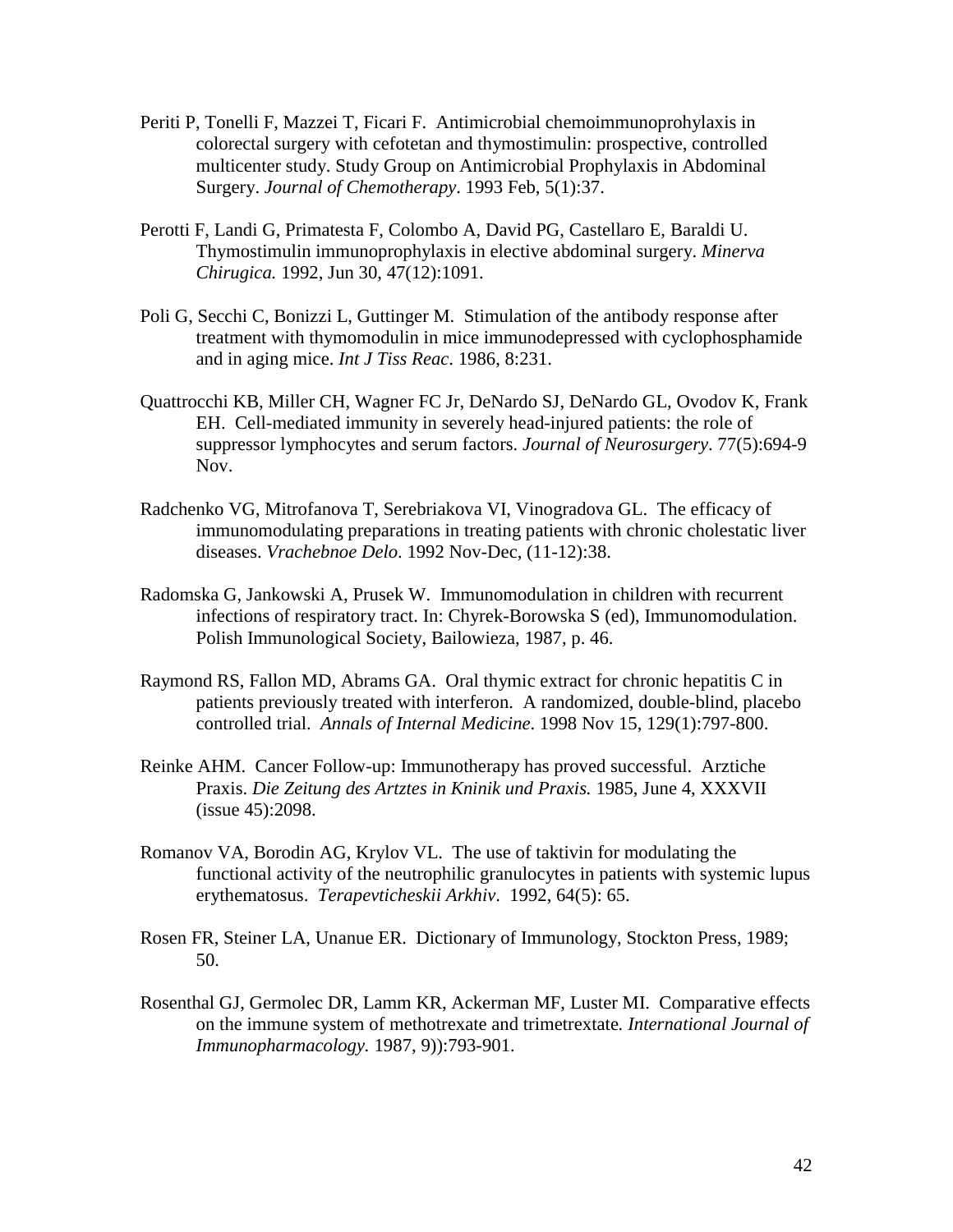- Rosenthal GJ, Weigand GW, Germolec DR, Glank JA, Luster MI. Suppression of B cell function by methtrexate and trimetrexate. Evidence for inhibition of purine biosynthesis as a major mechanism of action. *Journal of Immunology*. 1988 Jul 15, 141(2):410-6.
- Rouveix B. Opiates and immune function. Consequences on infectious diseases with special reference to AIDS. [Review] *Therapie*. 1992 Nov, 47(6):503-12.
- Roy S, Loh HH. Effects of opioids on the immune system. [Review] Neurochemical Research. 1996 Nov, 21(11):1375-86.
- Sacks GS, Brown RO, Teague D, Dickerson RN, Tolley EA, Kudsk KA. Early nutrition support modifies immune function in patients sustaining severe head injury. *Journal of Parenteral & Internal Nutrition*. 1995 Sep-Oct, 19(5):387-92.
- Samanci A, Yi Q, Fagerberg J, Strigard K, Smith G, Ruden U, Wahren B, Mellstedt H. Pharmacological administration of granulocyte/macrophage-colony-stimulating factor is of significant importance for the induction of a strong humoral and cellular response in patients immunized with recombinant carcinoembryonic antigen. *Cancer Immunology, Immunotherapy*. 1998 Nov, 47(3):131-42.
- Samsygin SA, Dolgina EN, Arion VYa, Romanova LA, Shchevochkina GI, Ovchinnikova EA. The effect of using T-activin in the therapy of the newborn with suppurative surgical infection. *Journal of Hygiene, Epidemiology, Microbiology & Immunology.* 1989, 33(3):269.
- Sanchiz F, Milla A. A randomized study comparing granulocytecoloy stimulating factor (G-CSF) with G-CSF plus thymostimulin in the treatment of haematological toxicity in patients with advanced breast cancer after high dose mitoxantrone therapy. *European Journal of Cancer*. 1996, 32A(1):52-56.
- Schulof RS, Lloyd MJ, Cleary PA, Palasynski SR, Mai DA, Cox Jr JW, Alabaster O, Goldstein AL. A randomized trial to evaluate the immunorestorative properties of synthetic thymosin-alpha 1 in patients with lung cancer. *Journal of Biological Response Modifiers.* 1985, 4:147-58.
- Segatto O, Viora M, Carsetti R, Di Filippo F, Marcelletti C, Natali PG. In vitro modulation of T-cell differentiation antigens on human thymocytes and spleenocytes by a calf thymus acid lysate. *Int J Immunother*. 1986, 2:301.
- Shatalova EV, Bel'skii VV, Elinov NP. The comparative characteristics of the effect of immunomodulators on the indices of body nonspecific protection and on the structure of the populations of the causative agents in mixed infections. [Russian] *Zhurnal Mikrobiollogii Epidemiologii I Immunobiologii*. 1997. Jan-Feb, (1):54-8.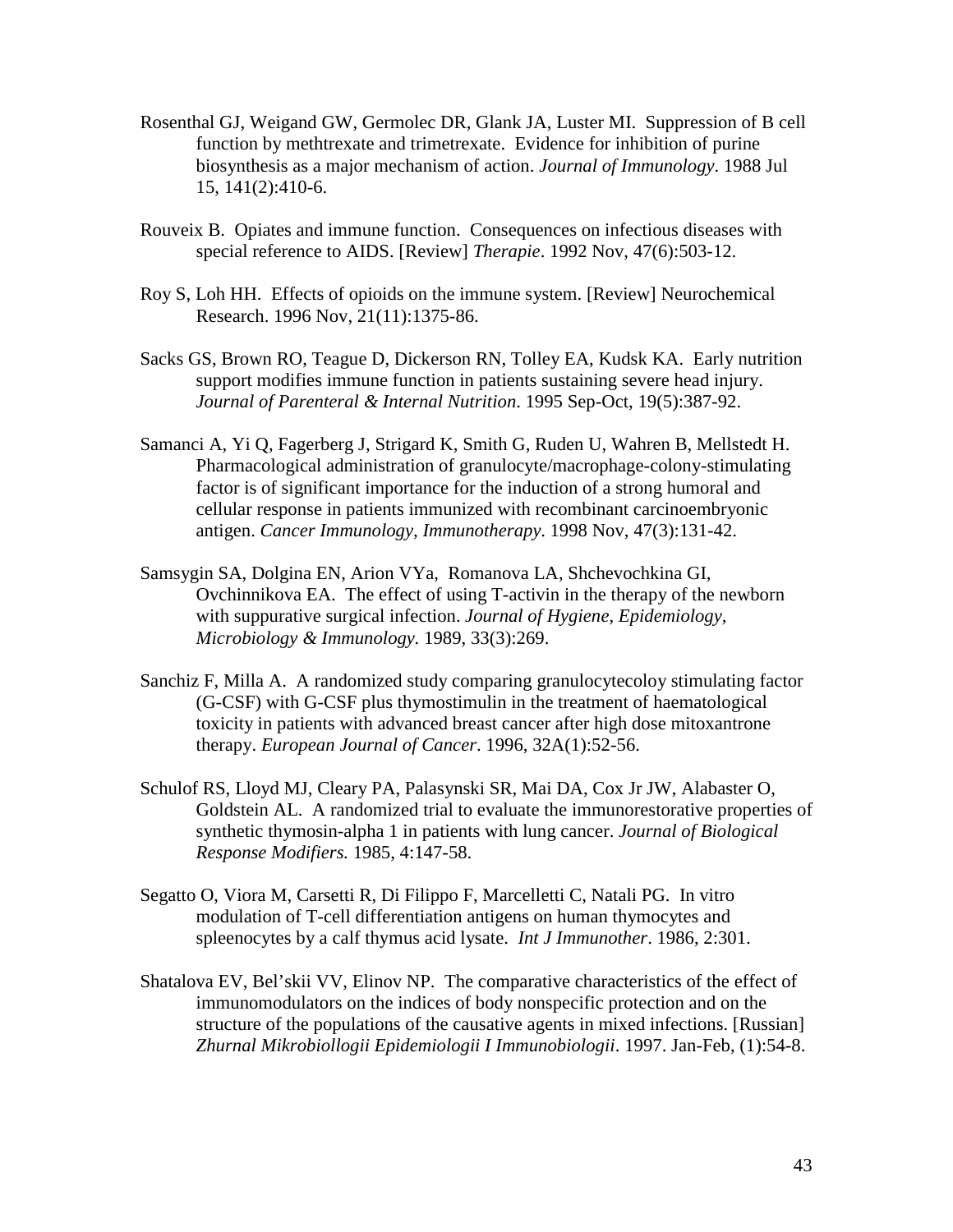- Skotnicki AB. Therapeutic application of calf thymus extract (TFX). *Medical Oncology & Tumor Pharmacotherapy.* 1989, 6(1):31.
- Skotnicki AB, Dabrowska-Bernstein BK, Babrowski MP, Gorski A, Czarnecki J, Aleksandrowicz J. Biological properties and clinical use of calf thymus extract TFX-Polfa. In: Goldsten AL (ed), In Thymic Hormones and Lymphokines. Plenum Press, New York. 1984; 545.
- Skotnicki AB, Hoszowska B, Szerla J, Biedowa E. The effect of calf thymus extract TFX-Polfa on clinical and laboratory parameters in patients with rheumatoid arthritis, in: Abstracts  $6<sup>th</sup>$  International Congress Immunol. Toronto. 1986; p679.
- Slomkowski M. A trial of treatment with thymus factor (TFX) for chronic autoimmune hemolytic anemias. [Polish] *Polski Merkurius Lekarski*. 1996 Nov. 1(5):327-8.
- Smogorzewska EM, Korczynska M, Golebiowska J. The effect of calf thymus extract (TFX) on human T lymphocyte and neutrophil mobility and chemotactic response in vitro. *Thymus.* 1984, 4:257.
- Specter S, Lancz G, Hazelden J. Marijuana and immunity: tetrahydrocannibinolmediated inhibition of lymphocyte blastogenesis. *International Journal of Immunopharmacology.* 1990, 12(3):261-7.
- Stankiewiez-Szymezak W, Moszynski B, Dabrowski MP, Dabrowski-Bernzstein BK, Stasiak A. The initial results of TFX-Polfa application in patients with chronic recurrent infections of upper respiratory tract*. Pol J Otolaryng*. 1986, 2:350.
- Stanojevic-Bakic N, Vuckovic-Dekic L, Milosevic D, sasic M. Effect of T-activin therapy on indomethacin modulation of lymphoproliferative response in vitro of melanoma patients. *Panminerva Medica*. 1998 Dec, 40(4):314-8.
- Stanulis ED, Jordan SD, Rosecrans JA, Holsapple MP. Disruption of Th1/Th2 cytokine balance by cocaine is mediated by corticosterone. *Immunopharmacology*. 1997 Aug, 37(1):25-33.
- Stott GH, Wiersma F, Menefee BE, Radwanski FR. Influence of environment on passive immunity in calves*. Journal of Dairy Science*. 1976 Jul, 59(7):1306-11.
- Suchkova TN, Sharova NM, Cheknev SB, Suchkov SV. The cyclic nucleotide system of patients with focal scleroderma. *Vestnik Dermatologii I Venerologii*. 1990, (3):35- 8.
- Suchkova TN, Sharova NM, Suchkov SV. A clinico-immunological assessment of the efficacy of combined methods of treating patients with different immunopathological forms of focal scleroderma. *Vestnik Dermatologii I Venerologii*. 1990, (2):47.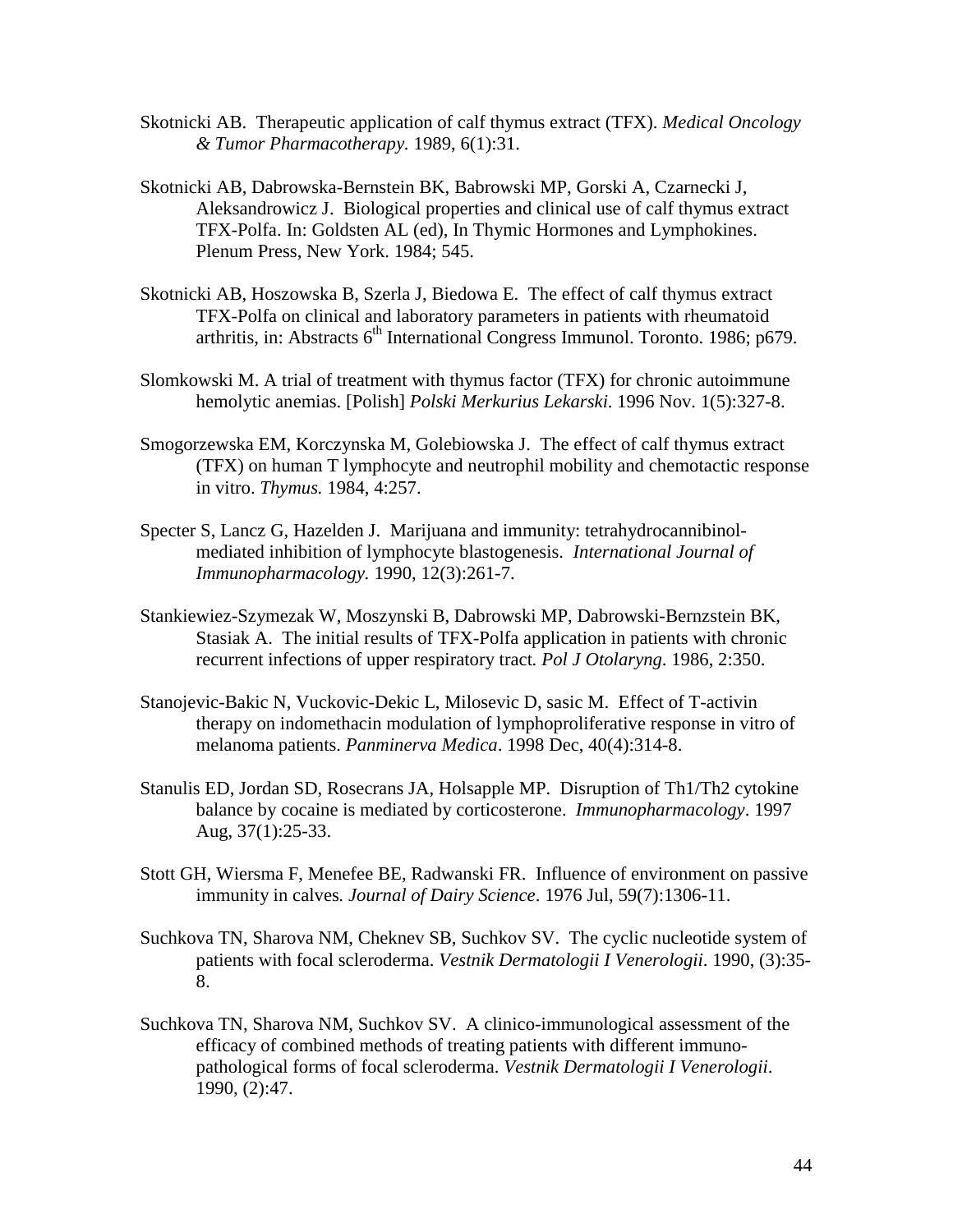- Tang JL, Lancz G, Specter S, Bullock H. Marijuana and immunity: tetrahydrocannabinol-mediated inhibition of growth and phagocytic activity of the murine macrophage cell line*. International Journal of Immunopharmacology*. 1992 Feb, 14(2):253-62/
- Tas M, Leezenberg JA, Drexhage HA. Beneficial effects of the thymic hormone preparation thymoxtimulin in patients with defects in cell-mediated immunity and chronic purulent rhinosinusitis. A double-blind, cross-over trial on improvements in monocyte polarization and clinical effects. *Clinical Experimental Immunology*. 1990, 80:304-313.
- ten Berg RJ, Schellekens PT. Immunosuppressive drugs in clinical medicine [Review] *Netherlands Journal of Medicine*. 1994 Dec, 45(6):329-38.
- Tisch M, Heimlich F, Daniel V, Opelz G, Maier H. Cellular immune defect caused by post-surgical radiation therapy in patients with head and neck cancer. *Otolaryngology – Head & Neck Surgery*. 1998 Oct, 119(4):412-7.
- Tortora GJ, Funke BR, Case CL. Microbiology, An Introduction,  $2<sup>nd</sup>$  edition. Benjamin/ Cummings Publishing, Menlo Park, CA 1986.
- Tortorella C, Ottolenghi A, Moretti AM, Jirillo E, Antonaci S. Thymostimulin administration modulates polymorph metabolic pathway in patients with chronic obstructive pulmonary disease. *Immunopharmacology & Immunotoxicology*. 1992, 14(3):421.
- Turowski G, Cybulski L, Politowski M, Turszwili T, Zubel M. First trials of immunopotentiation by thymic extract (TFX) in surgical patients with malignant disease. *Acta Med Pol*. 1976,17:18.
- Twomey JJ, Koutab NM. Selected phenotypic induction of null lymphocytes from mice with thymic and nonthymic agents*. Cell Immun*. 1982, 72:186.
- Urban A, Turowski G, Cybulski L. The histological changes of the colon and rectal cancer stroma observed in patients after immunopotentiation by thymus extract (TFX). *Patol Pol*. 1977, 28:47.
- Valesini. Clinical Improvements and partial correction of the T-cell defects of acquired immunodeficiency syndrome (AIDS) and lymphoadenopathy syndrome (LAS) by a calf thymus acid lysate*. Eur J Clin Oncol*. 1986, 22(4):531.
- Valesini G. A calf thymus lysate improves clinical symptoms and T-cell defects in the early stages of HIV infections: second report. *Eur J Clin Oncol*. 1987, 23(12):1915.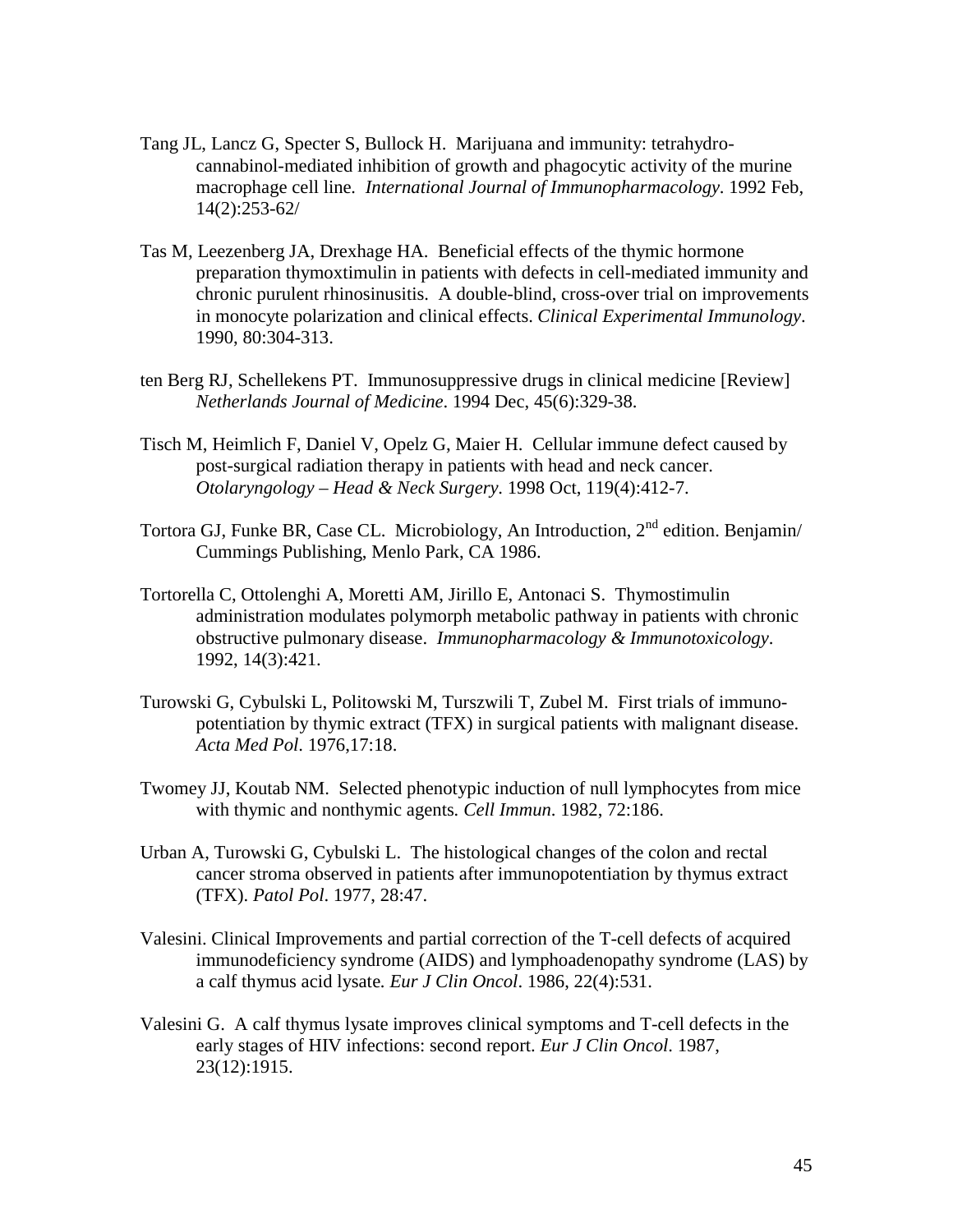- Valesini G, Barnaba V, Benvenuto R, Balsano F, Mazzanti P, Cazzola P. A calf thymus lysate improves clinical symptoms and T-cell defects in the early stages of HIV infections: second report. *Eur J Cancer Clin Oncol*. 1987, 23:1915.
- Volozhin AI, Sazhina TG, Chergeshtov IuI, Arion Via, Panin MG, Shipkova TP. The use of tactivin in the combined treatment and prevention of complications in reconstructive operations on the bones of the facial skeleton. [Russian] *Stomatologiia*. 1996, 75(2):46-8.
- Vuckovic-Deric L, Stanojevic-Bakic N, Rajner L, Dekic M, Pesic M. Immunomodulation in vitro. The predictive value of in vitro testing of lung cancer patients' lymphocyte responsiveness to stimulation by Thymex L. A preliminary report. *Journal of Experimental & Clinical Cancer Research.* 1997 Sep, 16(3):309-12.
- Vuckovic-Dekic LJ, Susnjar S, Stanojevic-Bakic N, Rajner L, Frim O. The protective activity of Thymex L against radiotherapeutically-induced cellular immunodepression in lung cancer patients*. Neoplasma*. 1992, 39(303:171.
- Wald M, Olejar T, Pouckova P, Zadinova M. Proteinases reduce metastatic dissemination and increase survival time in C57Bl6 mice with the Lewis lung carcinoma. *Life Sciences*. 1998, 63(17):237-43.
- Watson ES, Murphy JC, ElSohly HN, ElSohly MA, Turner CE. Effects of administration of coca alkaloids on the primary immune response of mice: interaction with delta 9-tetrahydrocannabinol and ethanol. *Toxicology & Applied Pharmacology*. 1983 Oct, 71(1):1-13.
- Weksler. The senescence of the immune system. *Hospital Practice*. 1981 Oct, 53-64.
- Wiik P, Opstad PK, Botom A. Granulocyte chemiluminescence response to serum oponized zymosan particles ex vivo during long-term strenuous exercise, energy and sleep deprivation in humans. *European Journal of Applied Physiology & Occupational Physiology*. 1996, 73(3-4):251-8.
- Wichmann MW, Ayala A, Chaundry IH. Severe depression of host immune functions following close-bone fracture, soft-tissue trauma, and hemorrhagic shock. *Critical Care Medicine.* 1998 Aug, 26(8):1372-8.
- Weindruch RH, Cheung MK, Verity MA, Walford RI, Modification of mitochondrial respiration by aging and dietary restriction*. Mech Ageing Dev*. 1980, 12:375-392.
- Wing EJ. Acute starvation in mice reduces the number of T cells and suppresses the development of T-cell-mediated immunity*. Immunology*. 1988 Apr, 63(4):677-82.